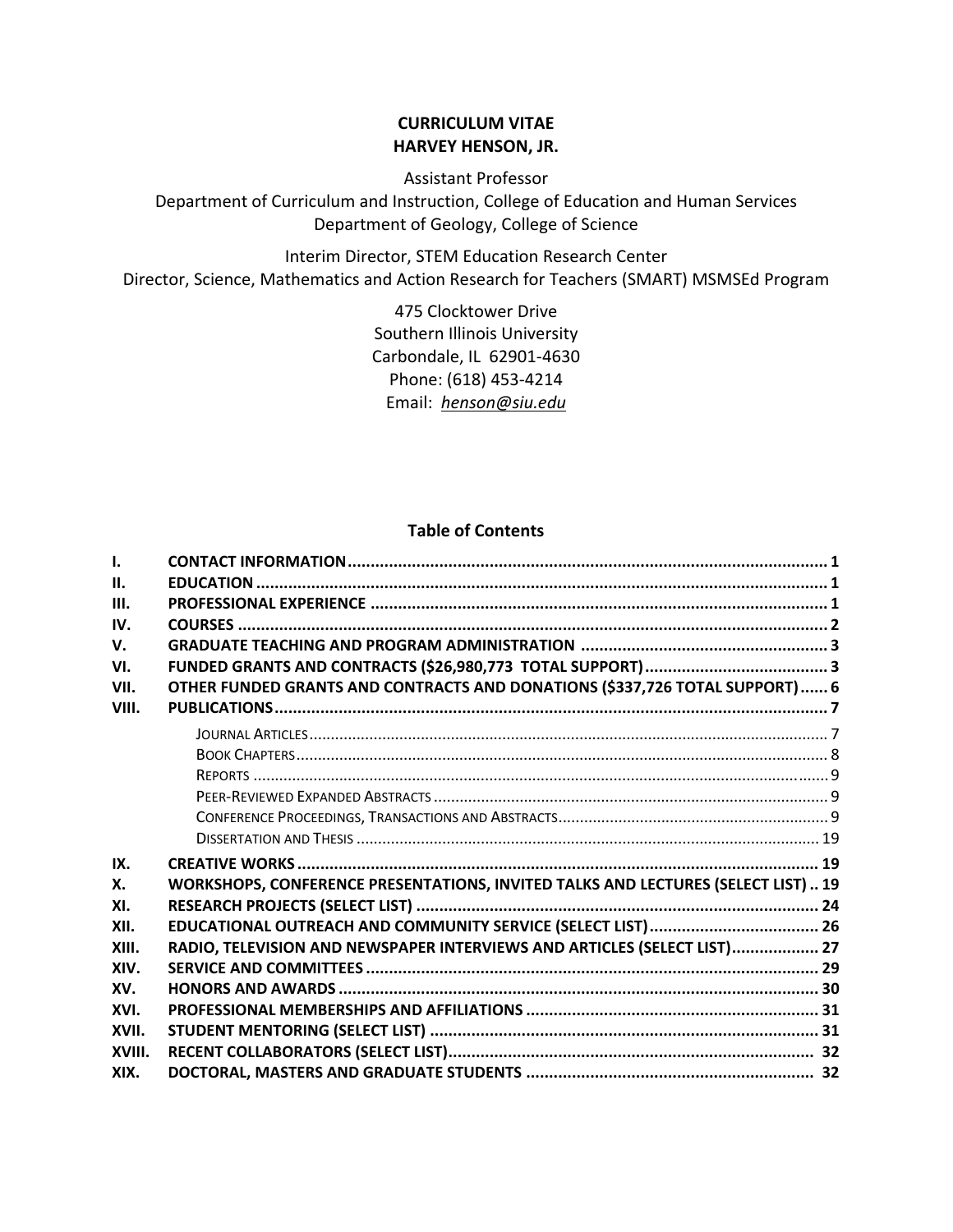#### **I. CONTACT INFORMATION**

Office Address: Pulliam Hall 301A STEM Education Research Center Mail Code 4630 475 Clocktower Drive Southern Illinois University Carbondale Carbondale, IL 62901‐4630 Phone: (618) 453‐4214 Email: henson@siu.edu

### **II. EDUCATION**

| Ph.D. Science Education | Southern Illinois University, Carbondale, IL, 2015 |
|-------------------------|----------------------------------------------------|
| M.S. Geology/Geophysics | Southern Illinois University, Carbondale, IL, 1989 |
| B.S. Geology            | Ball State University, Muncie, IN, 1985            |

#### **III. PROFESSIONAL EXPERIENCE**

| $2016 -$ | <b>Assistant Professor</b><br>Curriculum and Instruction, College of Education and Human Services<br>Department of Geology, College of Science<br>Southern Illinois University Carbondale, IL                    |
|----------|------------------------------------------------------------------------------------------------------------------------------------------------------------------------------------------------------------------|
| $2016 -$ | Interim Director<br>STEM Education Research Center, Southern Illinois University Carbondale, IL                                                                                                                  |
| 2016     | Program Coordinator<br><b>Biological Sciences Education Program</b><br>Curriculum and Instruction, College of Education and Human Services                                                                       |
| 2015-    | PI and Co-Director (2015-2017)<br>Illinois Junior Science and Humanities Symposium<br>College of Science, Southern Illinois University Carbondale, IL                                                            |
| 2008-    | Director, Co-PI and Instructor<br>Science and Mathematics Teacher (SMART) MSMSEd Graduate Program<br>College of Science & College of Education and Human Services<br>Southern Illinois University Carbondale, IL |
|          | 2008-2016 Assistant Dean<br>College of Science, Southern Illinois University Carbondale, IL                                                                                                                      |
| 2001-    | Director and Co-PI<br>Young Earth Scientists (YES) Project<br>College of Science, Southern Illinois University Carbondale, IL                                                                                    |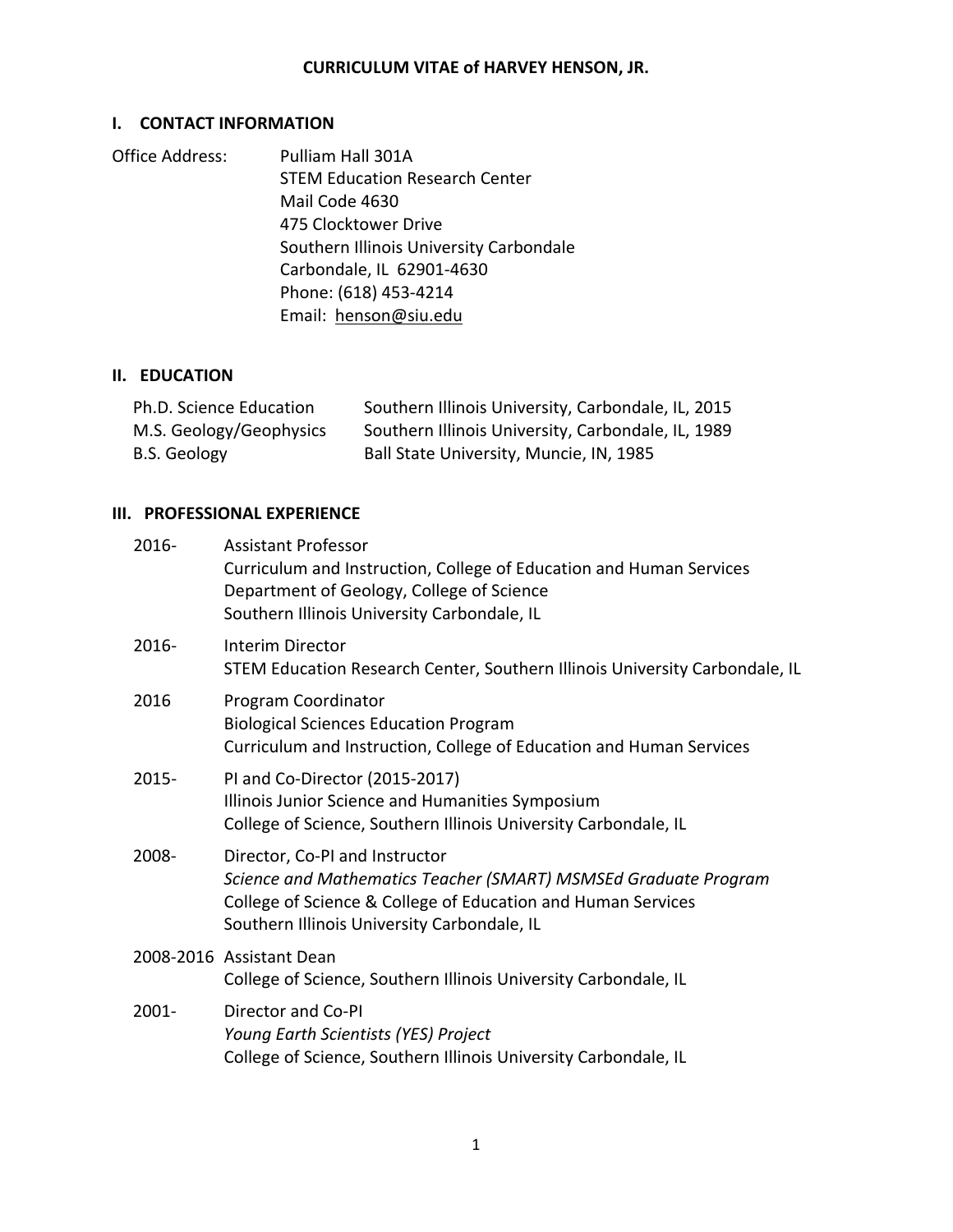|       | 2001-2016 Instructor in Geosciences<br>Department of Geology, Southern Illinois University Carbondale, IL                                                 |
|-------|-----------------------------------------------------------------------------------------------------------------------------------------------------------|
|       | 1999-2008 Director, Basics in Geology (BIG) afterschool program<br>Department of Geology, Southern Illinois University Carbondale, IL                     |
| 1996- | Adjunct Curator in Geology - Science Education and Outreach<br>University Museum, College of Liberal Arts, Southern Illinois University<br>Carbondale, IL |
|       | 1996-2008 Research Project Specialist in Geology<br>Department of Geology, Southern Illinois University Carbondale, IL                                    |
|       | 1990-1996 Research Project Specialist in Seismology<br>Department of Geology, Southern Illinois University Carbondale, IL                                 |
|       | 1988-1990 Research Assistant in Seismology<br>Department of Geology, Southern Illinois University Carbondale, IL                                          |
| 1988  | <b>Consulting Geophysicist</b><br><b>AMAX Coal Company, Marion, IL</b>                                                                                    |
|       | 1987-1988 Geophysics Technician<br>Department of Geology, Southern Illinois University Carbondale, IL                                                     |
|       | 1986-1987 Teaching Assistant<br>Department of Geology, Southern Illinois University Carbondale, IL                                                        |

1985‐1986 Research Assistant in Seismology Department of Geology, Southern Illinois University Carbondale, IL

#### **IV. COURSES**

- CI 390D Independent Readings in Science
- CI 427 Science Processes & Concepts for Teachers 4‐8 Grades
- CI 426 Introduction to Teaching Elementary School Science
- CI 526 Problems in Elementary Science Education
- CI 590D Readings in Science
- CI 593D Research in Science
- SCI 503A Science for Elementary Teachers
- SCI 503B Science for Elementary Teachers
- UCOL 101S Foundations of Inquiry (helped develop and co‐teach course)
- GEOL 112 Geology and the Environment (Laboratory)
- GEOL 221 Earth through Time
- GEOL 224 Earth through Time Laboratory
- GEOL 440 Advanced Topics in Geological Sciences (Independent Study & Research)
- GEOL 437 Field Course in Geophysics (field and lab instructor)
- GEOL 585 Earth and Space Science for Teachers (helped develop course)
- GEOL 591 Individual Research in Geology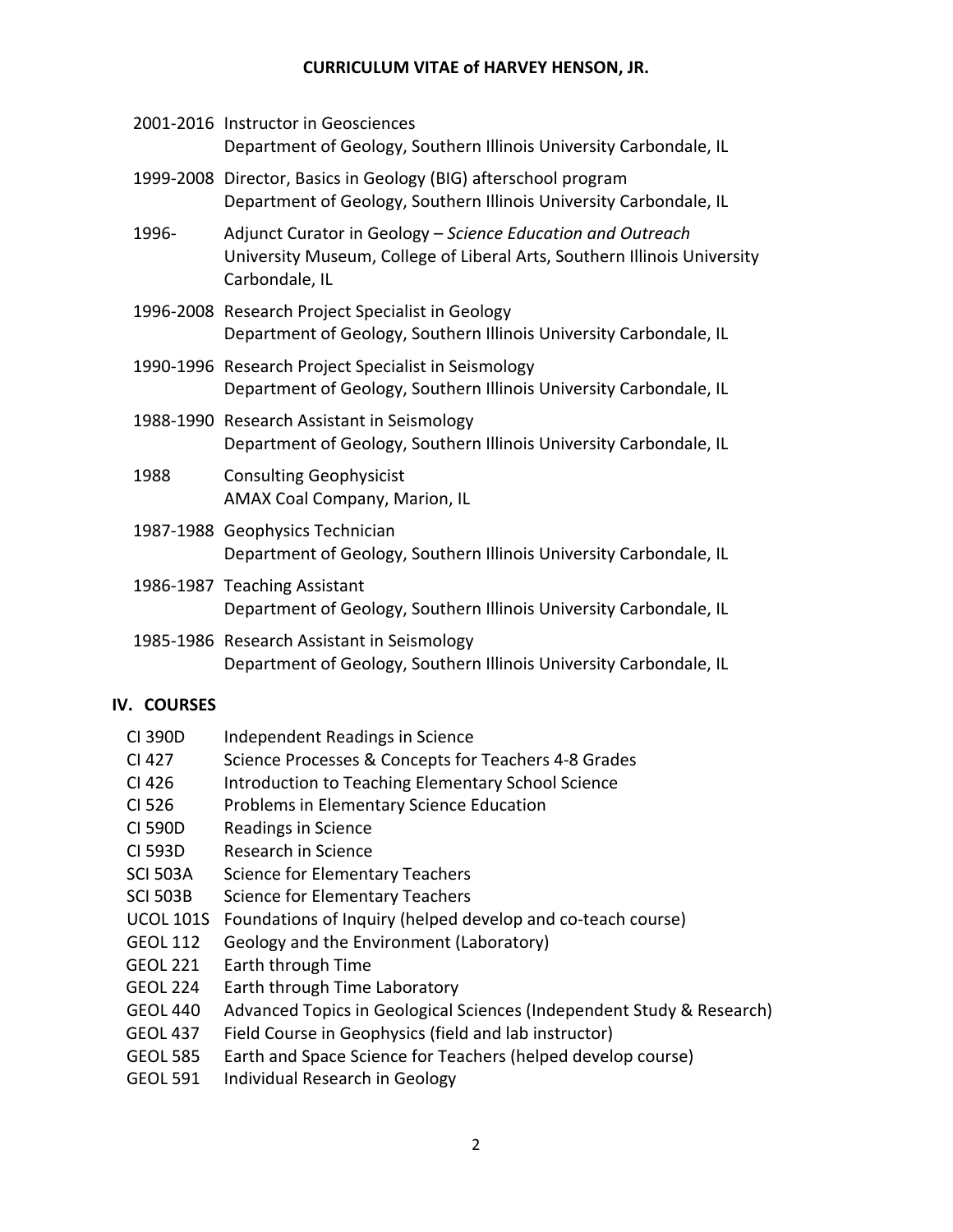#### **V. GRADUATE TEACHING AND PROGRAM ADMINISTRATION**

**SMART (Science, Math & Action Research for Teachers) MSMSEd Graduate Program** PI and Creator of MSP/PD program for Teachers; Director and Instructor; 2008‐present

| <b>MATH 411</b> | <b>Mathematical Topics for Teachers</b>                          |
|-----------------|------------------------------------------------------------------|
| <b>SCI 503A</b> | Science for Elementary School Teachers                           |
| <b>BIOL 500</b> | <b>Contemporary Biology for Teachers</b>                         |
| <b>CHEM 506</b> | <b>Chemistry Topics for Teachers</b>                             |
| <b>GEOL 585</b> | Earth and Space Science for Teachers                             |
| <b>MATH 511</b> | Advanced Topics in the Teaching of Mathematics                   |
| <b>PHYS 575</b> | <b>Special Physics Topics for Teachers</b>                       |
| CI 530          | Teaching Problem Solving in School Mathematics (Grades K-8)      |
| CI 522          | Integration of Technology into Science and Mathematics Education |
| CI 428          | Science Methods and Curriculum Development for K-8               |
| $CI$ 593 $(d)$  | Individual Research in Science Education                         |
| CI 593(e)       | Individual Research in Mathematics Education                     |
| CI 539          | Leadership in Mathematics and Science                            |
|                 |                                                                  |

With Lingguo Bu (Math Education, SIUC), Mary Wright (Mathematics, SIUC) and Frackson Mumba (formerly Curriculum & Instruction, SIUC) We developed and implemented an innovative Master of Science Degree in Mathematics and Science Education (MSMSEd) for elementary and middle school mathematics and science teachers through a Science, Mathematics and Action Research for Teachers (SMART) program (www.smart.siu.edu). This program was funded through Illinois State Board of Education (ISBE), (\$1.3 million). Since 2010, 53 teachers have graduated from the program. Faculty from seven programs and departments across the SIUC campus are involved in this degree program.

## **VI. FUNDED GRANTS & CONTRACTS (\$26,710,637 total support)**

- 1. *"Illinois Science Assessment Partnership – Item Development & Scoring"*  Principal Investigator: **Harvey Henson** Agency: ISBE Amount: \$13,937,891 13,667,755 Period: 02/15/18 ‐ 06/30/22
- 2. "*Making Science Connections 2*" Co‐Principal Investigators: **Harvey Henson**, Senetta Bancroft & Angela Box Agency: Regional Office of Ed 45 & ISBE Amount: \$86,456 Period: 02/15/18 ‐ 08/31/18
- 3. "*Making Math Connections 2*" Co‐Principal Investigators: **Harvey Henson**, Wesley Calvert & Lingguo Bu Agency: Regional Office of Ed 45 & ISBE Amount: \$86,456 Period: 02/15/18 ‐ 08/31/18
- 4. *"Illinois Junior Science and Humanities Symposium"* Co‐Principal Investigators: **Harvey Henson**, Valerie Rasp, Duane Lickteig & Angela Box Agency: Academy of Applied Science Amount: \$14,450 Period: 09/01/17 ‐ 08/31/18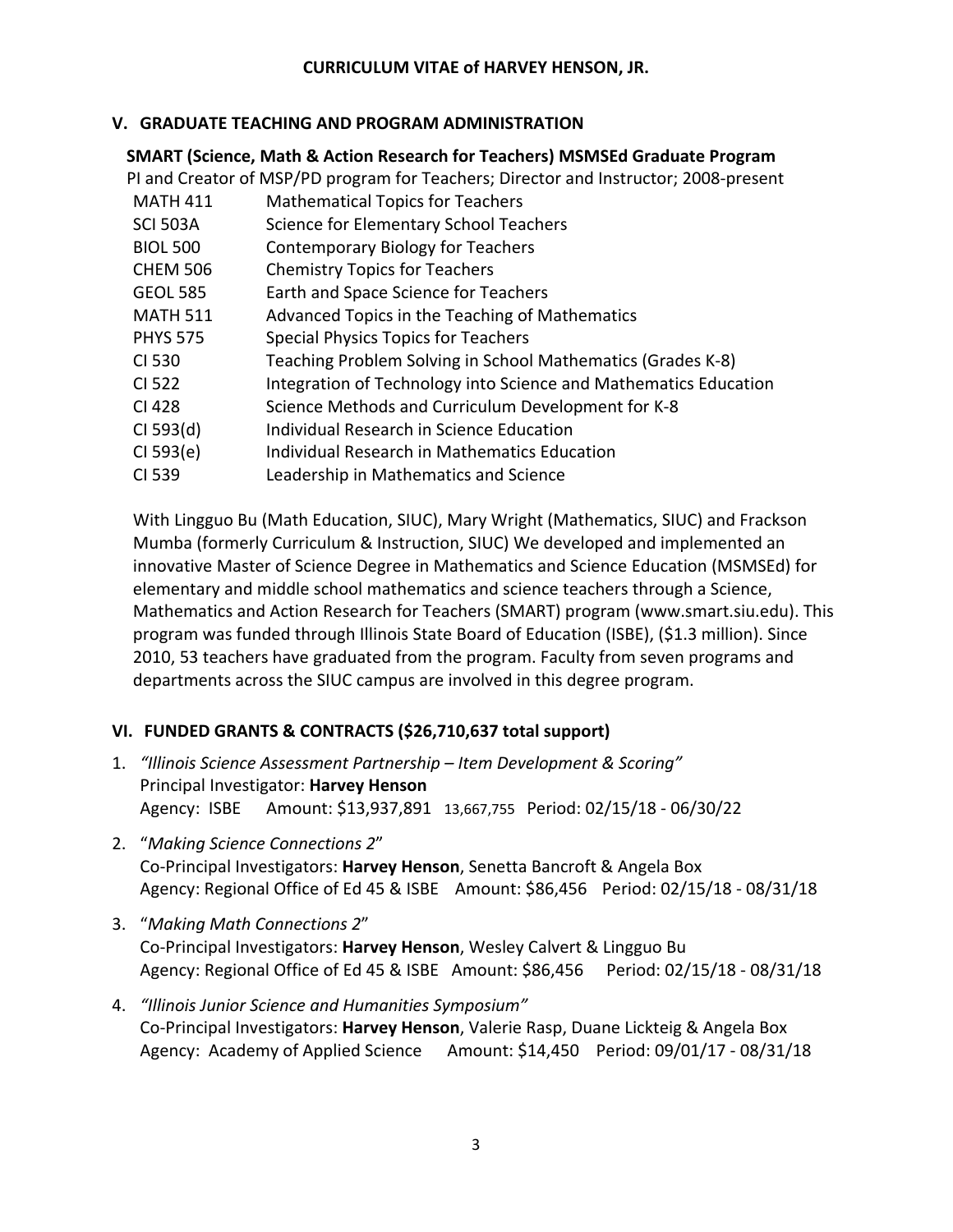- 5. "*Making Math Connections*" Co‐Principal Investigators: **Harvey Henson**, Wesley Calvert, Lingguo Bu & Senetta Bancroft Agency: Regional Office of Ed 45 & ISBE Amount: \$66,002 Period: 03/15/17 ‐ 08/31/17
- 6. "*Making Science Connections*" Co‐Principal Investigators: **Harvey Henson**, Senetta Bancroft & Angela Box Agency: Regional Office of Ed 45 & ISBE Amount: \$46,005 Period: 03/15/17 ‐ 08/31/17
- 7. *"Illinois Science Assessment Partnership"*  Principal Investigator: **Harvey Henson** Agency: Illinois State Board of Education Amount: \$3,215,056 Period: 01/27/17 ‐ 03/01/18
- 8. *"Pathways to STEM Leadership Careers"* Co‐Principal Investigators: Bruce DeRuntz, **Harvey Henson**, Terri Harfst & Laurie Bell Agency: NSF Scholarships in STEM Amount: \$999,994 Period: 09/15/16 ‐ 08/31/21
- 9. *"Illinois Junior Science and Humanities Symposium"* Co‐Principal Investigators: **Harvey Henson**, Valerie Rasp & Duane Lickteig Agency: Academy of Applied Science Amount: \$14,032 Period: 09/01/16 - 08/31/17
- 10. "*I‐STEM Network Local Area Partnerships*" Co‐Principal Investigators: Wesley Calvert, Lingguo Bu, **Harvey Henson** & Ron Nagrodski Agency: Regional Office of Ed 30 & ISBE Amount: \$23,850 Period: 07/01/16-08/31/16
- 11. "*I‐STEM Math and Science Teacher Workshops and Professional Development*", Co‐Principal Investigators: Greg Budzban, Wesley Calvert, Lingguo Bu, **Harvey Henson** & Ron Nagrodski Agency: Regional Office of Ed 30 & ISBE Amount: \$23,850 Period: 07/01/15‐08/31/15
- 12. *"Disaster Mitigation & Readiness: Development & Implementation of Multi‐Purpose Educational Media"* Co‐Principal Investigators: **Harvey Henson** & Lingguo Bu Agency: IEMA/FEMA & SIU Amount: \$309,131 Period: 05/02/14**‐**6/30/18
- 13. *"Community of Problem‐Solvers: Teachers Leading Problem‐Based Learning in So. Illinois"* Co‐Principal Investigators: Karen Renzaglia, **Harvey Henson**, Frackson Mumba & Lingguo Bu Agency: NSF Robert Noyce Master Teacher Fellowships Amount: \$3,250,000 Period: 10/01/11–09/30/18
- 14. *"Southern Illinois Partnership for Achievement in Math & Science (SIPAMS III)"* Co‐Principal Investigators: Frackson Mumba, **Harvey Henson**, Mary Wright & Lingguo Bu Agency: Illinois Board of Higher Ed Amount: \$249,000 Period: 09/01/12‐09/30/13
- 15. *"Science, Mathematics and Action Research for Teachers (SMART II Final Phase)"* Co‐Principal Investigators: Mary Wright, Frackson Mumba, **Harvey Henson** & Lingguo Bu Agency: Illinois State Board of Education Math & Science Partnership Amount: \$50,000 Period: 09/01/12–08/31/13
- 16. *"Earthquake Awareness and Outreach Partnerships in Education"* Principal Investigator: **Harvey Henson**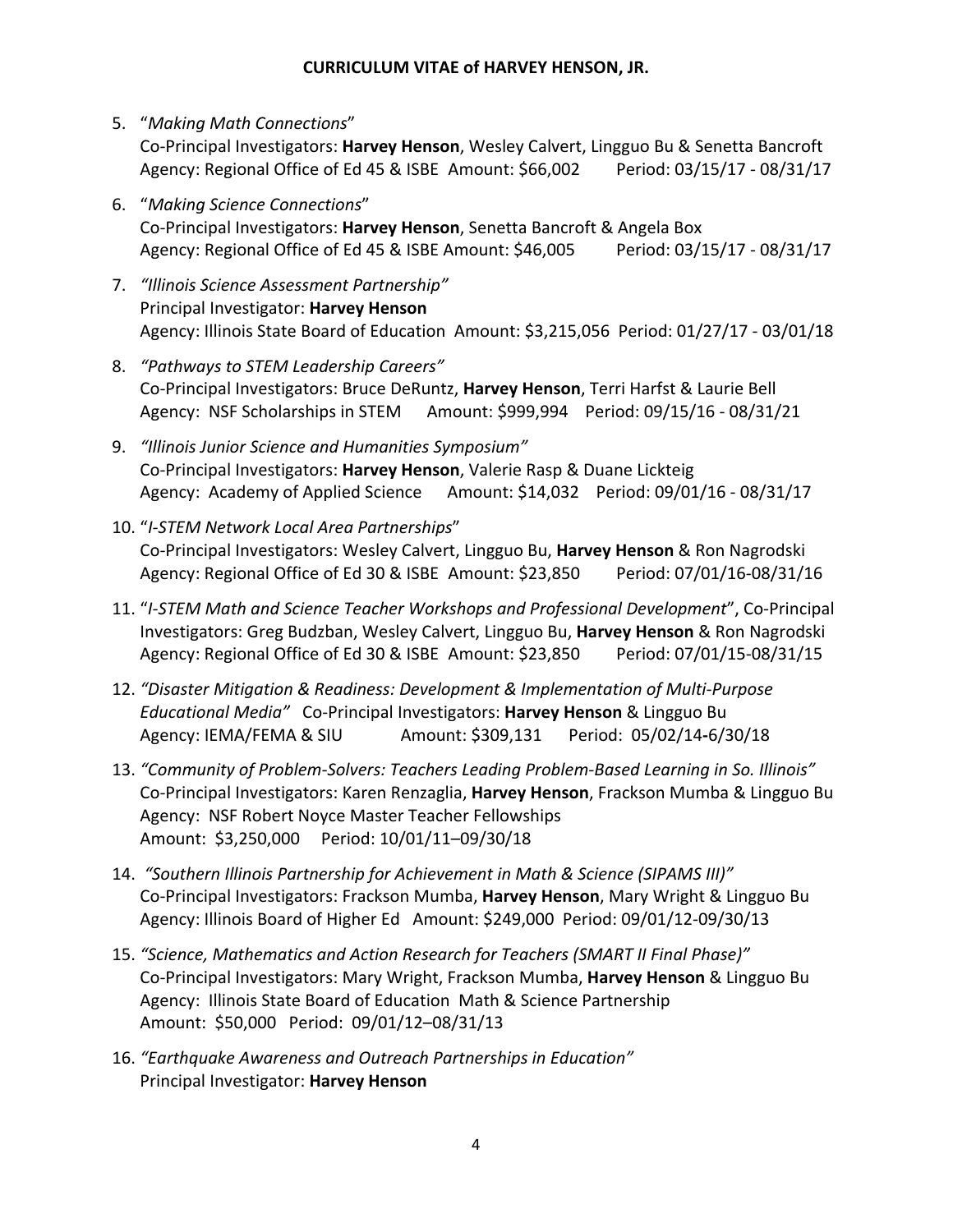Agency: IEMA – Earthquake Hazard Reduction State Assistance Program Amount: \$13,900 Period: 02/01/12‐12/31/12

- 17. *"Science, Mathematics and Action Research for Teachers (SMART II)"* Co‐Principal Investigators: Mary Wright, **Harvey Henson** & Frackson Mumba Agency: Illinois State Board of Education Math & Science Partnership Amount: \$250,000 Period: 09/01/11–08/31/12
- 18. *"Southern Illinois Partnership for Achievement in Math & Science (SIPAMS II)"* Co‐Principal Investigators: Frackson Mumba, **Harvey Henson**, Mary Wright & Lingguo Bu Agency: Illinois Board of Higher Ed Amount: \$ 311,000 Period: 04/01/11‐09/30/12
- 19. *"Southern Illinois Fellowships for Teachers in Rural Schools (SIFTRS)"* Co‐Principal Investigators: Mary Wright, **Harvey Henson**, Frackson Mumba & Karen Renzaglia Agency: NSF Robert Noyce Program Amount: \$74,544 Period: 08/01/10‐ 6/30/11
- 20. *"Southern Illinois Partnership for Achievement in Math & Science (SIPAMS)"* Co‐Principal Investigators: Frackson Mumba, **Harvey Henson**, Mary Wright & Lingguo Bu Agency: Illinois Board of Higher Ed Amount: \$298,000 Period: 04/01/10‐09/30/11
- 21. *"New Energy Workforce Systems (NEWS) Project to promote STEM Education"* Co‐Principal Investigators: **Harvey Henson**, Frackson Mumba & Jay Means Agency: Department of Labor & West Kentucky Community and Technical College Amount: \$30,000 Period: 09/01/09‐02/15/12
- 22. *"Earthquake Awareness & Preparedness: PBS Video Production and Public Dissemination"* Principal Investigator: **Harvey Henson** Agency: IEMA/FEMA Amount: \$45,444 Period: 08/19/09‐02/29/12
- 23. *"Green Scholarships: Training Undergraduates to Solve Environmental Problems"* Co‐Principal Investigators: Karen Renzaglia & **Harvey Henson** Agency: NSF Scholarships in STEM Amount: \$600,000 Period: 04/01/09 ‐ 07/31/14
- 24. *"Science, Mathematics and Action Research for Teachers (SMART)"* Co‐Principal Investigators: Mary Wright, Frackson Mumba & **Harvey Henson** Agency: Illinois State Board of Education Math & Science Partnership Amount: \$999,920 Period: 09/07‐08/31/11
- 25. *"Heartland Ecological/Environmental Academic Research Training (HEART) GK‐12*" Co‐Principal Investigators: Karen Renzaglia, **Harvey Henson**, F. Mumba, D. Gibson & S. Sipes Agency: NSF – Graduate Teaching Fellows in K‐12 Education (GK‐12) Amount: \$1,862,457 Period: 01/07‐05/13
- 26. *"Remote Sensing Investigation at Campground Church Cemetery near Anna, Illinois*" Principal Investigator: **Harvey Henson** Agency: National Park Service Nat. Trails System Amount: \$15,135 Period: 01/07‐07/09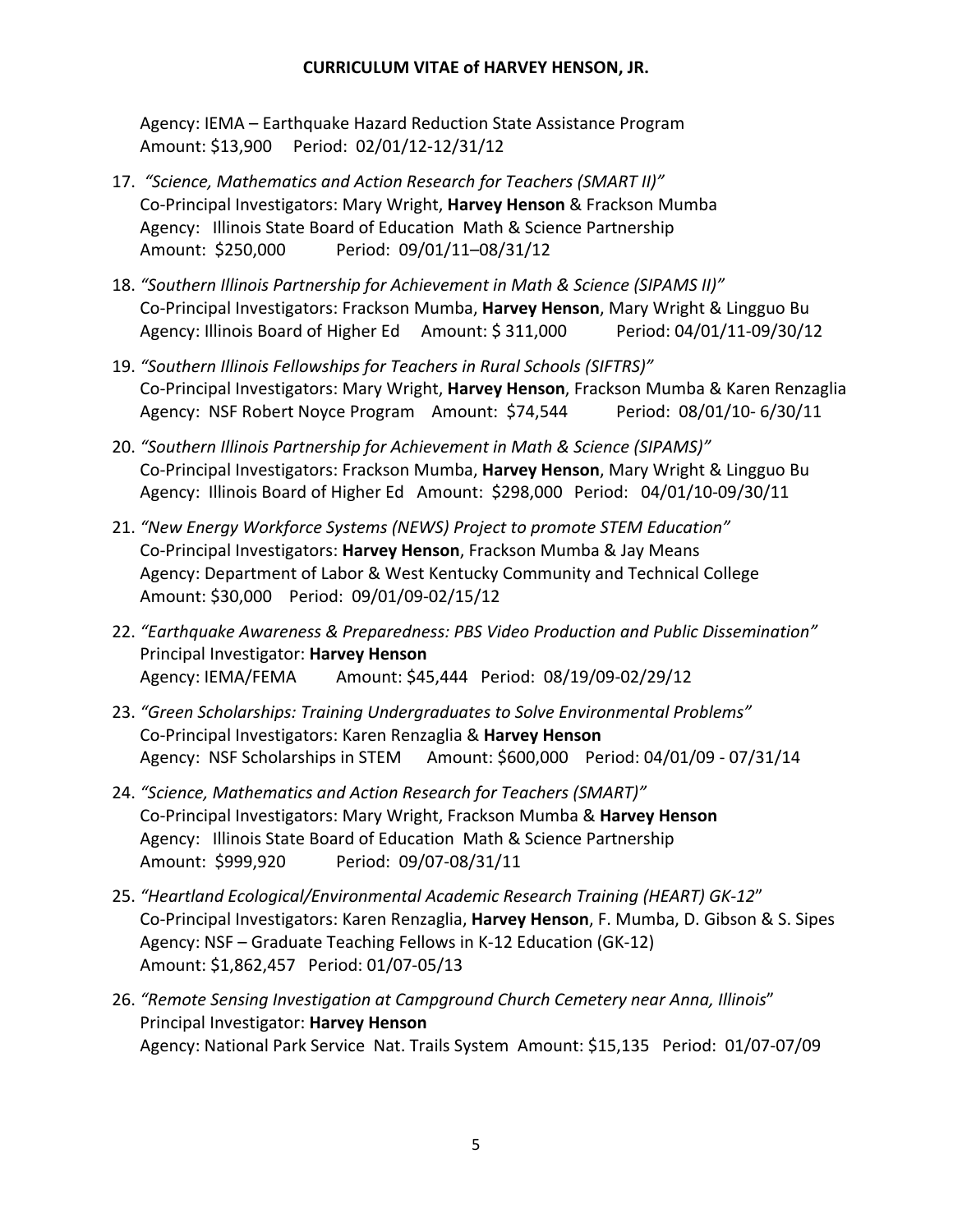- 27. *"Geo‐Archaeology Investigation of Pueblo Ruins Near Dove Creek, CO"* Principal Investigator: **Harvey Henson** Agency: Colorado Historical Society Assessment Cost Challenge Grant Amount: \$1,200 Period: 05/05‐07/05
- 28. *"Southern Illinois Math and Science Alliance (SIMSA)*" Co‐Principal Investigators: **Harvey Henson**, Kathy Pericak‐Spector & Susan Pearlman Agency: ISBE: Math & Science Partnerships & Regional Office of Education 02 Amount: \$35,000 Period: 01/05‐12/05
- 29. *"The Young Earth Scientists (YES) Project ‐ Scientific Literacy"* Co‐Principal Investigators: **Harvey Henson** & Robert DeHoet Agency: Illinois State Board of Education Amount: \$72,000 Period: 01/01‐01/02

#### **VII.OTHER FUNDED GRANTS AND CONTRACTS AND DONATIONS (\$337,726 total support)**

- 1. Undergraduate Computer Lab Upgrade for Department of Geology Principal Investigators: **Harvey Henson** & Steven Esling Agency: SIUC Undergraduate Student Tuition Surcharge for Technology Amount: \$5,135 Period: 01/12‐12/12
- 2. Undergraduate Computer Lab Upgrade for Department of Geology Principal Investigators: **Harvey Henson** & Steven Esling Agency: SIUC Undergraduate Student Tuition Surcharge for Technology Amount: \$7,175 Period: 01/11‐12/11
- 3. Geology 111/112 Student Lab Upgrade Principal Investigators: **Harvey Henson** & Steven Esling Agency: SIUC Undergraduate Student Tuition Surcharge for Technology Amount: \$7,200 Period: 01/11‐12/11
- 4. Undergraduate Computer Lab Upgrade for Department of Geology Principal Investigators: **Harvey Henson** & Steven Esling Agency: SIUC Undergrad Tech Fee Amount: \$5,685 Period: 01/10‐12/10
- 5. Geology 111/112 Student Computer Lab Upgrade Principal Investigators: **Harvey Henson** & Steven Esling Agency: SIUC Undergrad Tech Fee Amount: \$12,300 Period: 01/09‐12/09
- 6. Department of Geology Undergraduate Computer Lab Upgrade Principal Investigators: **Harvey Henson** & Steven Esling Agency: SIUC Undergrad Tech Fee Amount: \$5,450 Period: 01/07‐12/07
- 7. Geology 111/112 Computer Lab Upgrade Principal Investigators: **Harvey Henson** & Steven Esling Agency: SIUC Undergrad Tech Fee Amount: \$5,450 Period: 01/07‐12/07
- 8. Earth Science Inquiry at SIUC Principal Investigators: **Harvey Henson** & Bob DeHoet, Agency: Saluki Kids Academy Amount: \$4,769 Period: 01/06‐7/06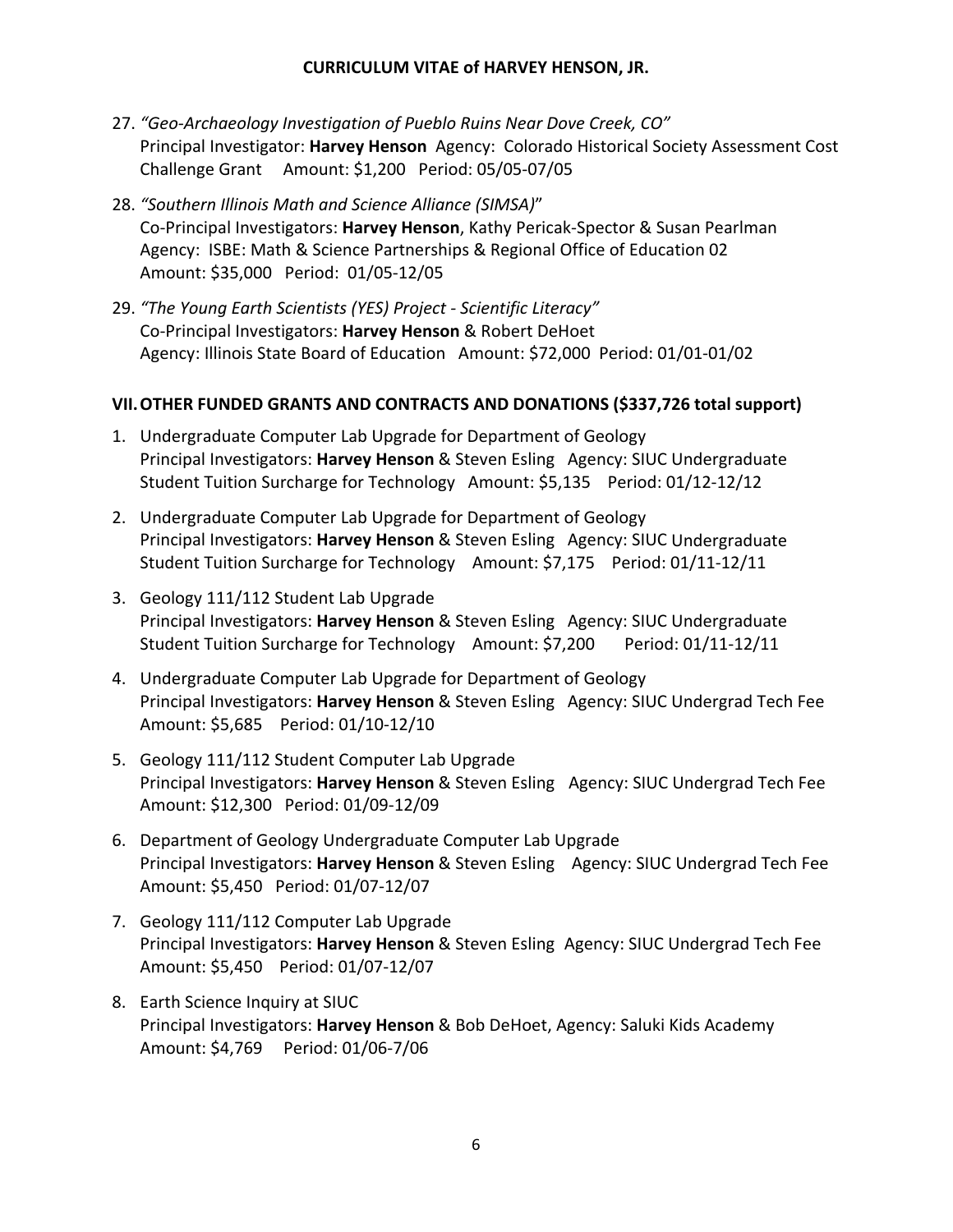- 9. Department of Geology Undergraduate Computer Lab Principal Investigators: **Harvey Henson** & Steven Esling Agency: SIUC Undergrad Tech Fee Amount: \$2,737 Period: 01/06‐12/06
- 10. Geology 111/112 Student Computer Lab Upgrade Principal Investigators: **Harvey Henson** & Steven Esling Agency: SIUC Undergrad Tech Fee Amount: \$5,475 Period: 01/06‐12/06
- 11. Problem Based Learning Symposium and Teacher Training in Earth Science Principal Investigator: **Harvey Henson** Agency: Southern Illinois Teaching Quality Collaborative Program Amount: \$3,200 Period: Summer & Fall 2005
- 12. Mercury International, Inc. (\$80,000) Donation of the *iXL* seismic workstation processing system, including software, hardware, training, support, and installation, 1996
- 13. PCI (\$70,000) Donation of geo‐spatial image processing system software, 1996
- 14. Hewlett Packard (\$1,500) HP7600 plotter upgrade and computer equipment donation, 1995
- 15. Halliburton G. S. (\$120,000) Donation of digital seismic processing software package, training & support, 1994
- 16. Hepp Drilling Co. (\$1,650) Donation of materials & installation of remote earthquake seismograph, 1993

#### **VIII. PUBLICATIONS**

#### **Journal Articles**

- 1. Adam al Sultan, Harvey Henson & Peter Fadde (2018). "Pre‐Service Elementary Teachers' Scientific Literacy and Self‐Efficacy in Teaching Science." *International Academic Forum (IAFOR) Journal of Education* 6(1): 18pp. https://doi.org/10.22492/ije.6.1.02
- 2. Lingguo Bu & Harvey Henson (2016). "Modeling a Total Solar Eclipse Using GeoGebra." *North American GeoGebra Journal* 5(1): 61‐71.
- 3. Lingguo Bu, Frackson Mumba, Harvey Henson & Mary Wright. (2013). "GeoGebra in professional development: The experience of rural in-service elementary (K-8) teachers." *Mevlana International Journal of Education* 3(3): 64‐76.
- 4. Simeon Mbewe, Frackson Mumba, Mary Wright, Harvey Henson & Vivian Chabalengula (2011). "Assessing Mathematics and Science Teachers' Reformed Teaching through Examination of Inquiry‐based Pedagogical Practices." *Journal of Research and Practice of International Cooperation in Science, Mathematics and Technology Education, 3* (1): 20‐34.
- 5. Lingguo Bu, Frackson Mumba, Mary Wright & Harvey Henson (2011). "Improving teachers' attitudes toward mathematics teaching: Model‐Centered Learning and open source learning technology." *In* M. Koehler & P. Mishra (Eds.), *Proceedings of Society for Information Technology & Teacher Education*, International Conference Mar 7, 2011, pp.180‐184, Chesapeake, VA, Association for the Advancement of Computing in Education.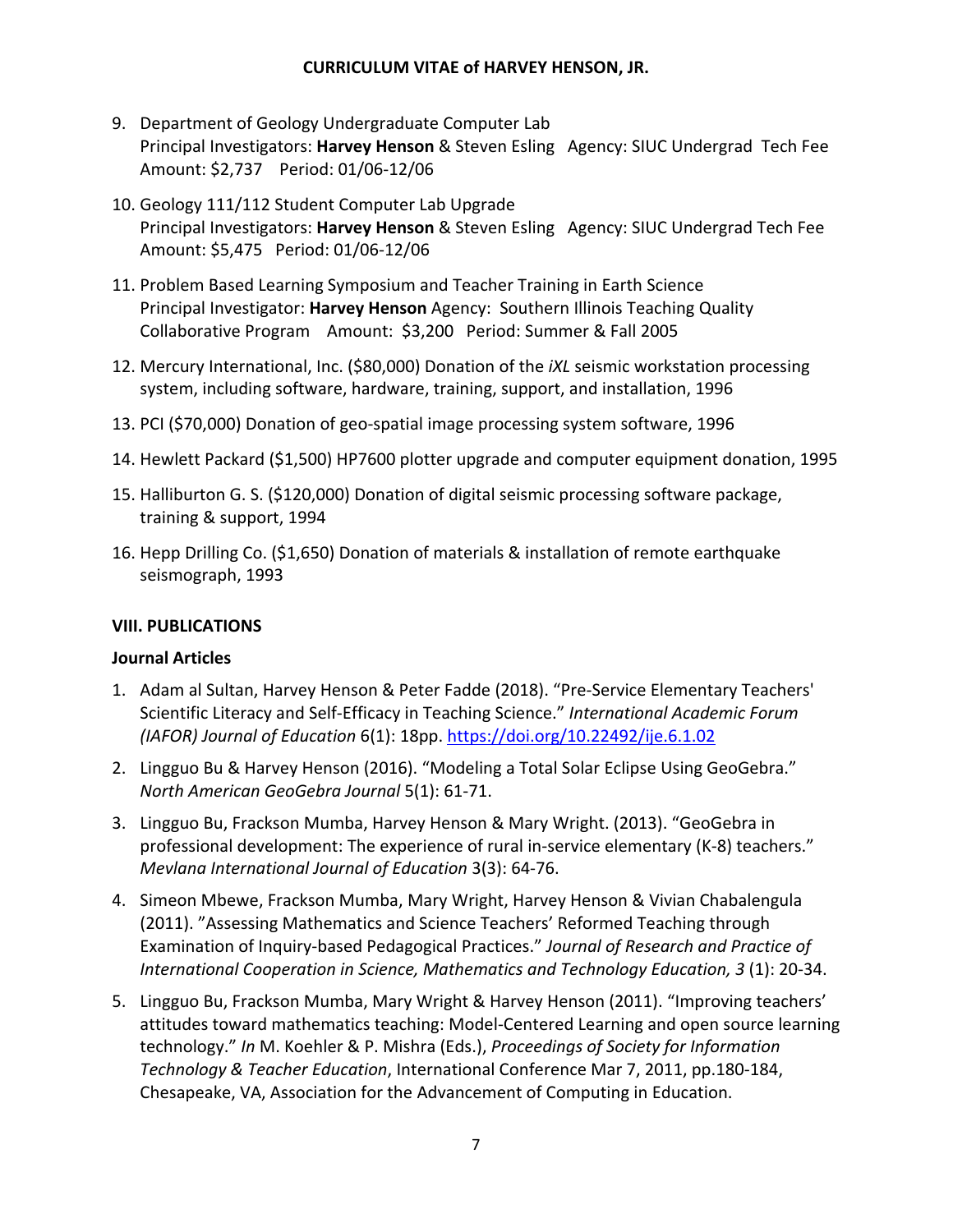- 6. Steven DiNaso, Vince Gutowski, Harvey Henson & Ryan Leonard (2010). "Lost graves, Trail of Tears: A team effort of RTK DGPS, GIS, and GPR." *GPS World* 21(4): 49‐50. **2010 On the Edge Application Challenge Winner**.
- 7. Harvey Henson, Jr., Dawn E. Cobb, Steven Di Naso, Vince Gutowski & Al Strahan (2008). "Geophysical and Archaeological Investigations to Relocate the Strahan Cemetery." *The Living Museum* 70 (2‐3): 3‐14.
- 8. Steven DiNaso, Michael Sweeney, Vince Gutowski, Harvey Henson, James R. Gorny & Donald Dove (2004). "Total Station and GPS Methodologies Aid Surface Mapping of Archaeological Site." *Point of Beginning* 29(11): 26‐27.
- 9. John A. Mundell, Greg B. Byer, Harvey Henson, Vince Gutowski & Donald E. Dove (2002). "The Use of Geophysical Surveys for Archaeological Excavation Planning at the Mitchell Springs Ruins in Cortez, Colorado." Symposium on the Application of Geophysics to Engineering and Environmental Problems, *SAGEEP* 2002: p10.
- 10. John L. Sexton, Harvey Henson, Jr., Paul Dial, Rector Koffi & Mamadou Coulibaly (1996). "Seismic Reflection and Georadar Investigation of Sikeston Ridge in the New Madrid Seismic Zone." *Seismological Research Letters* 67(2): 10pp.
- 11. John L. Sexton, Harvey Henson, Jr., Rector Koffi, Mamadou Coulibaly & John Nelson (1996). "Seismic Reflection and Georadar Investigation of Barnes Creek Area in Southeastern Illinois." *Seismological Research Letters* 67(2): 11pp.
- 12. Harvey Henson, Jr., John L. Sexton & James R. Staub (1996). "Age Estimation of the Cottage Grove Fault System (Illinois) from High‐Resolution Seismic Reflection Studies of Coal Measures." *International Journal of Coal Geology* 30(1‐2): 25‐36.
- 13. John L. Sexton & Harvey Henson, Jr. (1994). "Interpretation of Seismic Reflection and Gravity Profile Data in Western Lake Superior." *In*: "*Potential Field Studies of Continental Rifts; the Great Lakes Region"*, edited by R.A. Gibb, W.J. Hinze & M.D. Thomas, *Canadian Journal of Earth Sciences* 31(4): 652‐660.
- 14. John L. Sexton, Harvey Henson, Jr., Paul Dial & Kaye M. Shedlock (1992). "Mini‐Sosie High Resolution Seismic Reflection Profiles along the Bootheel Lineament in the New Madrid Seismic Zone." Eastern Section Seismological Society of America, *Seismological Research Letters Special Issue: The New Madrid Seismic Zone* 63(3): 297‐307.
- 15. Harvey Henson, Jr. & John L. Sexton (1991). "Premine Study of Shallow Coal Seams Using High Resolution Seismic Reflection Methods." *Geophysics* 56(9): 1494‐1503.

# **Book Chapters**

1. Lingguo Bu, Frackson Mumba, Mary Wright & Harvey Henson (2012). "Teaching Mathematics Using GeoGebra: Integrating Pedagogy and Content in Teacher Education." *In* D. Martinovic, D. McDougall & Z. Karadag (Eds.), *Technology in Mathematics Education: Contemporary Issues* (pp. 91‐115). Santa Rosa, CA: Informing Science Press.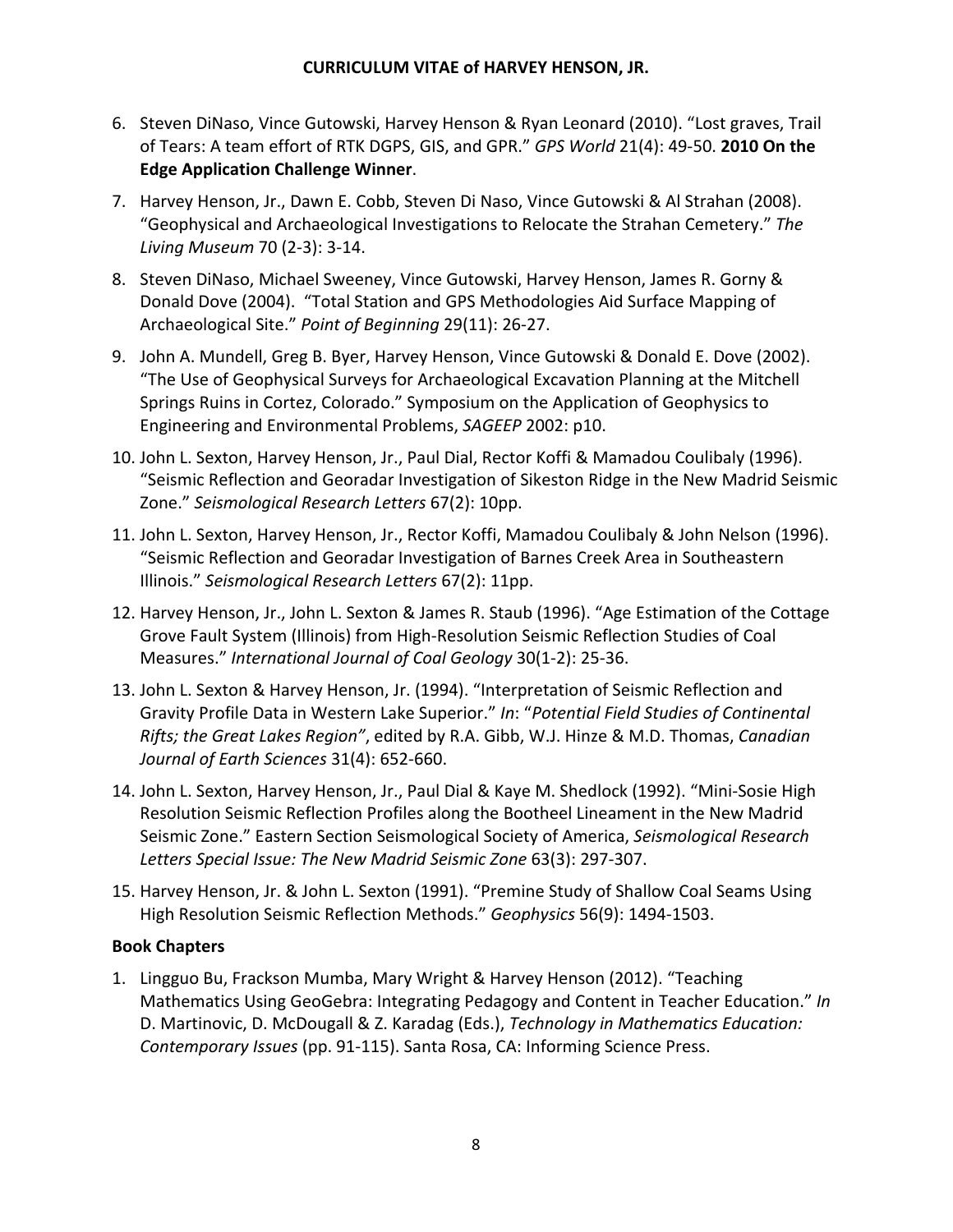## **Reports**

- 1. Harvey Henson (2010). "Geophysical Investigation at Camp Ground Cemetery and Church near Anna, Illinois." *Technical Report on Investigations*. The National Park Service National Trails System Office Santa Fe, New Mexico, 70pp.
- 2. Donald E. Dove, Dave Dove, Vince P. Gutowski, Harvey Henson, S. DiNaso, K. M. Gerhardt, P.F. Lacey, R. McBride, D. McBride, J. Till & L. Tradlener (November 2006). "Topographical mapping, geophysical studies and archaeological testing of an Early Pueblo II Village near Dove Creek, Colorado." *Final Assessment Report*, Colorado Historical Society Assessment Grant No. 2004‐AS‐014, 139pp.
- 3. John L. Sexton, Harvey Henson & Paul Dial (1992). "Report of Investigations for the Joint USGS/SIU‐C Mini‐Sosie High Resolution Seismic Reflection Studies in the New Madrid Seismic Zone", 42pp.
- 4. John L. Sexton, Harvey Henson & Katharine M. Flanagan (1990). "Relationship between Bedrock Topography and Deep Crustal Rift Structures beneath Lake Superior." *GSA Penrose Conference* on "Large Lakes and Their Stratigraphic Records", Sept 9‐13, Lake Tahoe, CA.
- 5. John L. Sexton & Harvey Henson, Jr. (1990). "Interpretation of Seismic reflection and gravity profile data in Lake Superior", *Final report* on Argonne Grant, 10 pp.

## **Peer‐Reviewed Expanded Abstracts**

- 1. Lingguo Bu, Frackson Mumba, Harvey Henson, Mary Wright & Yazan Alghazo (2010). "GeoGebra integrated professional development: The experience of rural in‐service elementary (K‐8) teachers." *In* D. Novak, D. Martinovic & Z. Karadag (Eds.), *Proceedings of the First North American GeoGebra Conference*, pp. 2‐10. Ithaca, NY: Ithaca College.
- 2. Harvey Henson, John L. Sexton, Melissa Henson & Paul Jones (1997). "Georadar Investigation of Karst in a Limestone Quarry near Anna, Illinois." *Society of Exploration Geophysicists Expanded Abstracts*, *Technical Program with Biographies*, SEG 67th International Meeting, Dallas, TX, 5pp.
- 3. Harvey Henson, Jr., John L. Sexton & John L. Jobling (1989). "High Resolution Seismic Reflection Study of Shallow Coal Seams." *Society of Exploration Geophysicists Expanded Abstracts*, *Technical Program with Biographies*, SEG 59th International Meeting Oct. 29‐ Nov. 2, Dallas, TX, pp. 363‐367.

## **Conference Proceedings, Transactions and Abstracts**

- 1. Lingguo Bu & Harvey Henson (submitted 2019). "The Joy of 3D Design and Printing in Mathematics Education." National Council of Teachers of Mathematics (NCTM) 2019 Conference in San Diego, CA, April 3‐6, 2019.
- 2. Harvey Henson, Angela Box & Duane Lickteig (submitted 2019). "STEM Micro‐Teaching: Examples and Experiences of Pre‐Service Teachers." *2018 Annual Conference of the Association of Teacher Educators (ATE)*, Atlanta, GA, February 15‐19, 2019.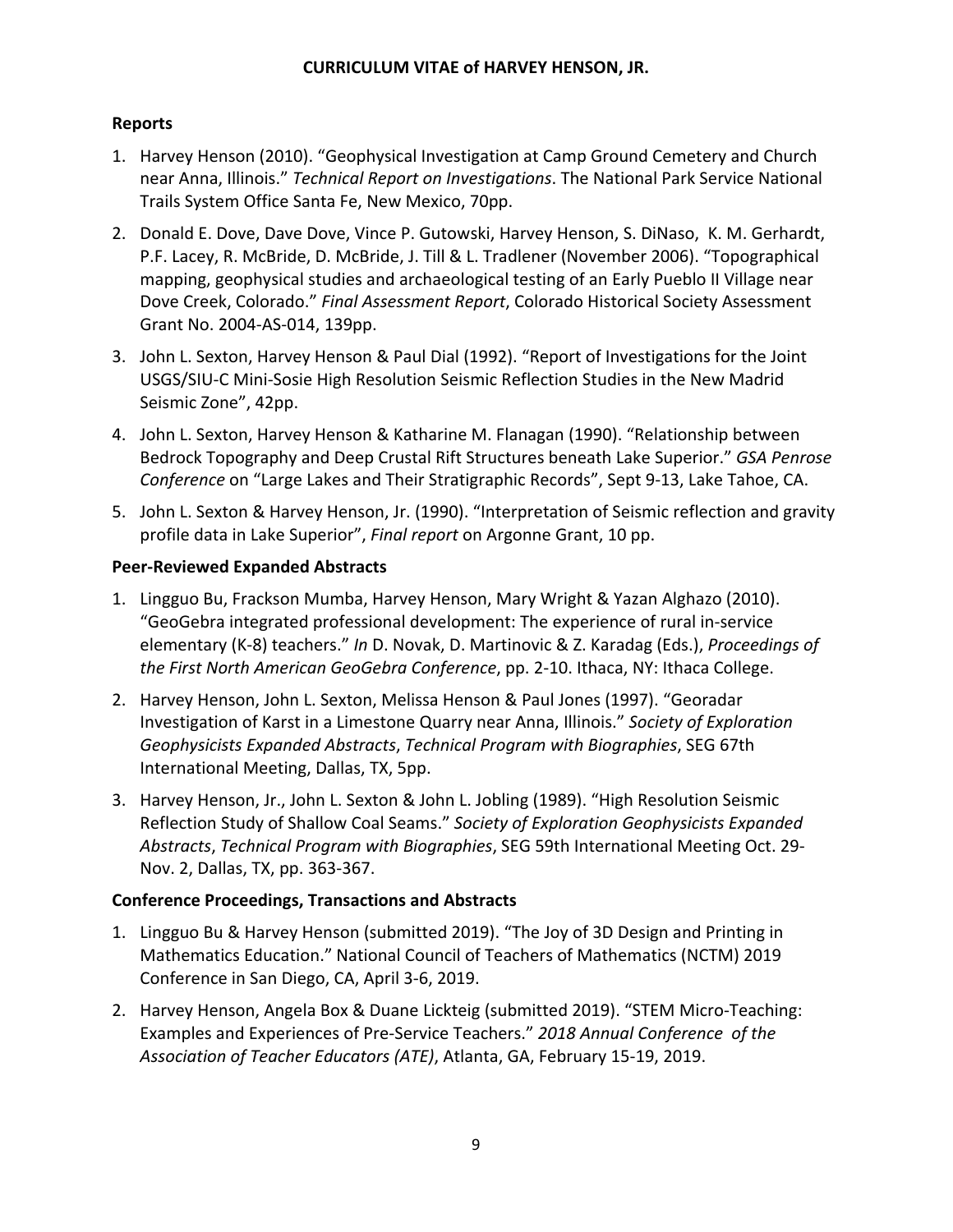- 3. Duane Lickteig, Harvey Henson & Angela Box (submitted 2019). "A Qualitative Investigation on Pre-Service Elementary Teachers' Attitudes and Beliefs about the Nature of Science." 2018 Annual Conference of the Association of Teacher Educators (ATE), Atlanta, GA, February 15‐19, 2019.
- 4. Lingguo Bu & Harvey Henson (submitted 2019). "Design to Teach: Exploring the Pedagogical Forefront of 3D Design and Printing." *2018 Annual Conference of the Association of Teacher Educators (ATE)*, Atlanta, GA, February 15‐19, 2019.
- 5. Senetta F. Bancroft, Harvey Henson, Angela Box, Daniel L. Brown & Jennifer Rhodes (2018). "Impact of Scoring the Illinois Science Assessment on K‐12 Science Teachers' Judgment of their Practices." *2018 Summer Annual Conference of the Association of Teacher Educators (ATE)*, Albuquerque, NM, August 3‐7, 2018.
- 6. Duane Lickteig & Harvey Henson (2018). "A Quantitative Investigation on the Development of Nature of Science, Self‐Efficacy, and Scientific Inquiry Among Pre‐Service Elementary Teachers." *2018 Summer Annual Conference of the Association of Teacher Educators (ATE)*, Albuquerque, NM, August 3‐7, 2018.
- 7. Zachariah Seaman & Harvey Henson (2018). "Noninvasive Ground Penetrating Radar Investigation of *Fallicambarus fodiens* Subsurface Habitations." *Program and Abstracts* of The International Association of Astacology, 22<sup>nd</sup> International Symposium on Freshwater Crayfish, July 9‐13, 2018, Carnegie Museum of Natural History, Pittsburgh, PA, pg. 78, **Best Student Poster Award**.
- 8. Jordan Caylor, Harvey Henson, Mark Wagner & Ryan Campbell (2018). "Shallow Geophysical Survey of the Fort Kaskaskia Historical Site." South Central Section of Geological Society of America, 52 Annual Meeting, Little Rock, AR, March 12‐13, 2018.
- 9. Euginia Nyirenda, Harvey Henson & Lingguo Bu (2018). "An Exploration of Pre-service Teachers' Experiences of 3D Design." *2018 Annual Meeting of the Association of Teacher Educators (ATE)*, Las Vegas NV, February 16‐20, 2018.
- 10. Lingguo Bu, Harvey Henson, Karen Renzaglia & Sedonia Sipes (2018). "Reclaiming the Central Role of Arts in STEM Teacher Education." *2018 Annual Meeting of the Association of Teacher Educators (ATE)*, Las Vegas NV, February 16‐20, 2018.
- 11. Adam al Sultan, Harvey Henson & Peter Fadde (2018). "The Relationship between Pre‐ Service Elementary Teachers' Scientific Literacy and Their Self‐Efficacy in Teaching Science." Presented at the International Academic Forum (IAFOR) ‐ *International Conference on Education*, Dubai, UAE, February 16‐18, 2018.
- 12. Harvey Henson, Rajvee Subramanian & Frackson Mumba (2017). "Earthquake Hazard Education to Middle School Students near the New Madrid Seismic Zone." *Geological Society of America Abstracts with Programs* Vol. 49, No. 6, presented at the GSA Annual Meeting in Seattle, WA, October 22‐26, 2017. doi: 10.1130/abs/2017AM‐304660
- 13. Euginia Nyirenda, Lawrence Ametepee & Harvey Henson & (2017). "Exploring the Inclusive Education Knowledge of Teacher Educators", MWERA Annual Meeting, Evanston, IL, October 18, 2017.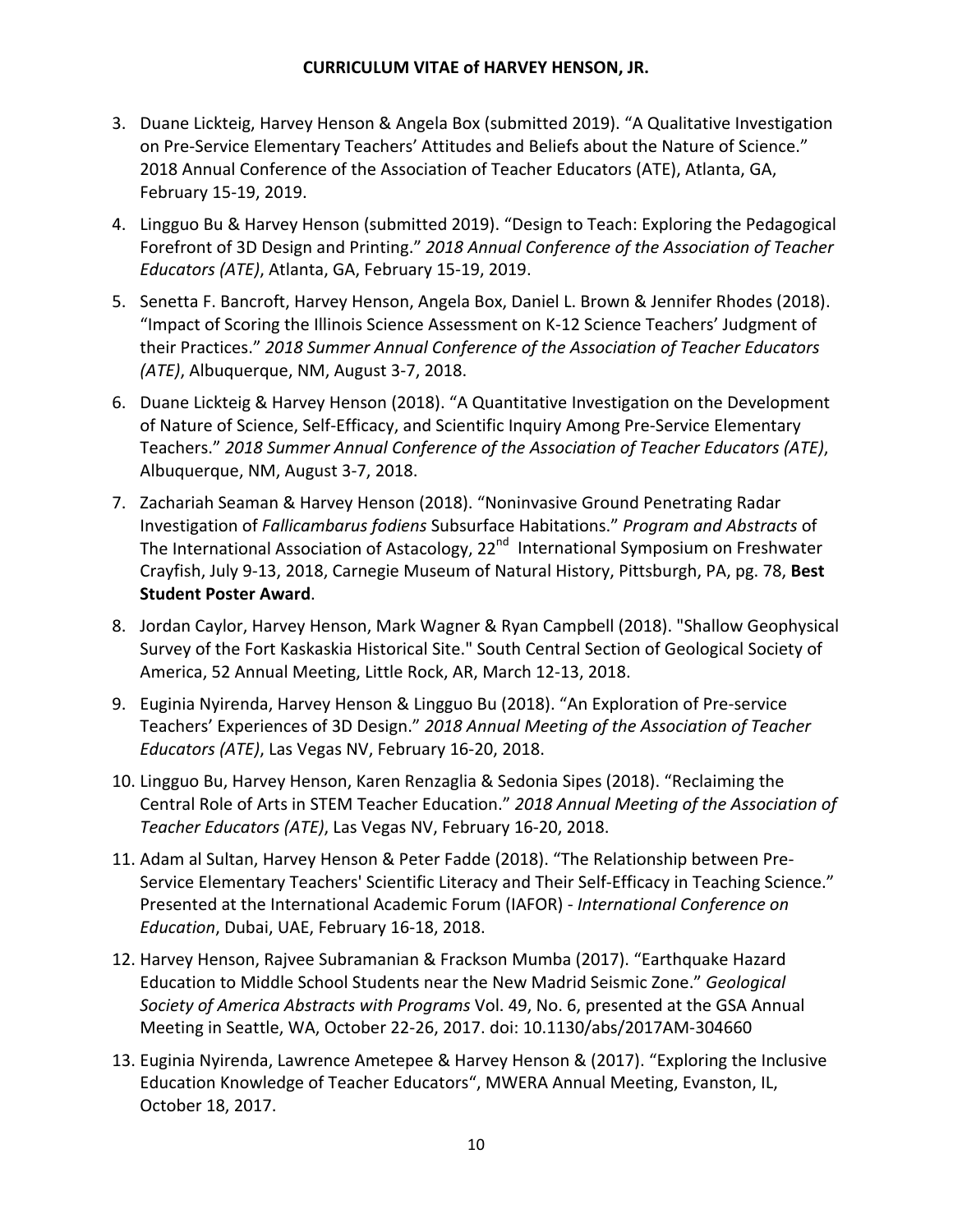- 14. Rasheta Fateen, Harvey Henson & Peter Fadde (2017). "Comparing Inquiry‐Based Teaching Strategies for Improving and Implementing Computer Simulation‐Based Instruction of Science Concepts." Presented at the National STEM Education Research and Practice Summit, West Lafayette, IN, October 16‐17, 2017.
- 15. Harvey Henson, Duane Lickteig, Angela Box & Jackie Cox (2017). "Content Enrichment, Curriculum Development, and NGSS Alignment: Action Research in a Professional Learning Community." Paper presented at *2017 Summer Conference of the Association of Teacher Educators (ATE)*, Pittsburgh, PA, August 4‐8, 2017.
- 16. Angela Box, Harvey Henson, & Lingguo Bu (2017). "Professional Development Partnership for Achievement in Science and Math: Action Research Results and Teacher Reflections." Paper presented at *2017 Summer Conference of the Association of Teacher Educators (ATE)*, Pittsburgh, PA, August 4‐8, 2017.
- 17. Euginia Nyirenda, Harvey Henson, & Banda Asiana (2017). "Zambian Secondary School Pre‐ Service Science Teachers' Pedagogical Orientations and Beliefs about Science Teaching." Paper presented at *2017 Summer Conference of the Association of Teacher Educators (ATE)*, Pittsburgh, PA, August 4‐8, 2017.
- 18. Jordan Caylor & Harvey Henson (2017). "Geophysical and Archeological Survey of the Shallow Subsurface at Ft. Kaskaskia." Undergraduate Creative Activities and Research Forum, *Abstracts*, April 3, 2017, Southern Illinois University Carbondale, IL, p 30.
- 19. Andrew Van Cleve, Hannah Ward, Mark Wagner, Jordan Caylor & Harvey Henson (2017). "Investigating Fort Kaskaskia Using Ground Penetrating Radar." Undergraduate Creative Activities and Research Forum, *Abstracts*, April 3, 2017, Southern Illinois University Carbondale, IL, p 178.
- 20. Harvey Henson & Duane Lickteig (2017). "3‐D Anaglyphs as Anchoring Phenomenon in Earth Science: Teacher Resources for Next Generation Science Standards." Presented at the 97<sup>th</sup> National Annual Meeting of the Association of Teacher Educators, Orlando, Florida, February 10‐14, 2017, p 70.
- 21. Lingguo Bu, Harvey Henson, Karen Renzaglia & Sedonia Sipes (2016). "NextGen KidsMath: Restoring Playfulness in Mathematics Education." Showcase presented at the *2016 International Convention of the Association for Educational and Communications &Technology*, Las Vegas, NV, Oct 17‐21, 2016.
- 22. Harvey Henson & Duane Lickteig (2016). "Qualitative Analysis of the Young Earth Scientists (YES) Project: Findings on Critical Thinking and Inquiry‐based Investigation." Paper presented at *2016 Summer Conference of the Association of Teacher Educators (ATE)*, Louisville, KY, July 29‐August 2, 2016, p 33.
- 23. Lingguo Bu, Harvey Henson, Karen Renzaglia & Sedonia Sipes (2016). "Problem‐based Learning: Team up for Excellence in Rural STEM Education." Paper presented at *2016 Summer Conference of the Association of Teacher Educators (ATE)*, Louisville, KY, July 29‐ August 2, 2016, p 19.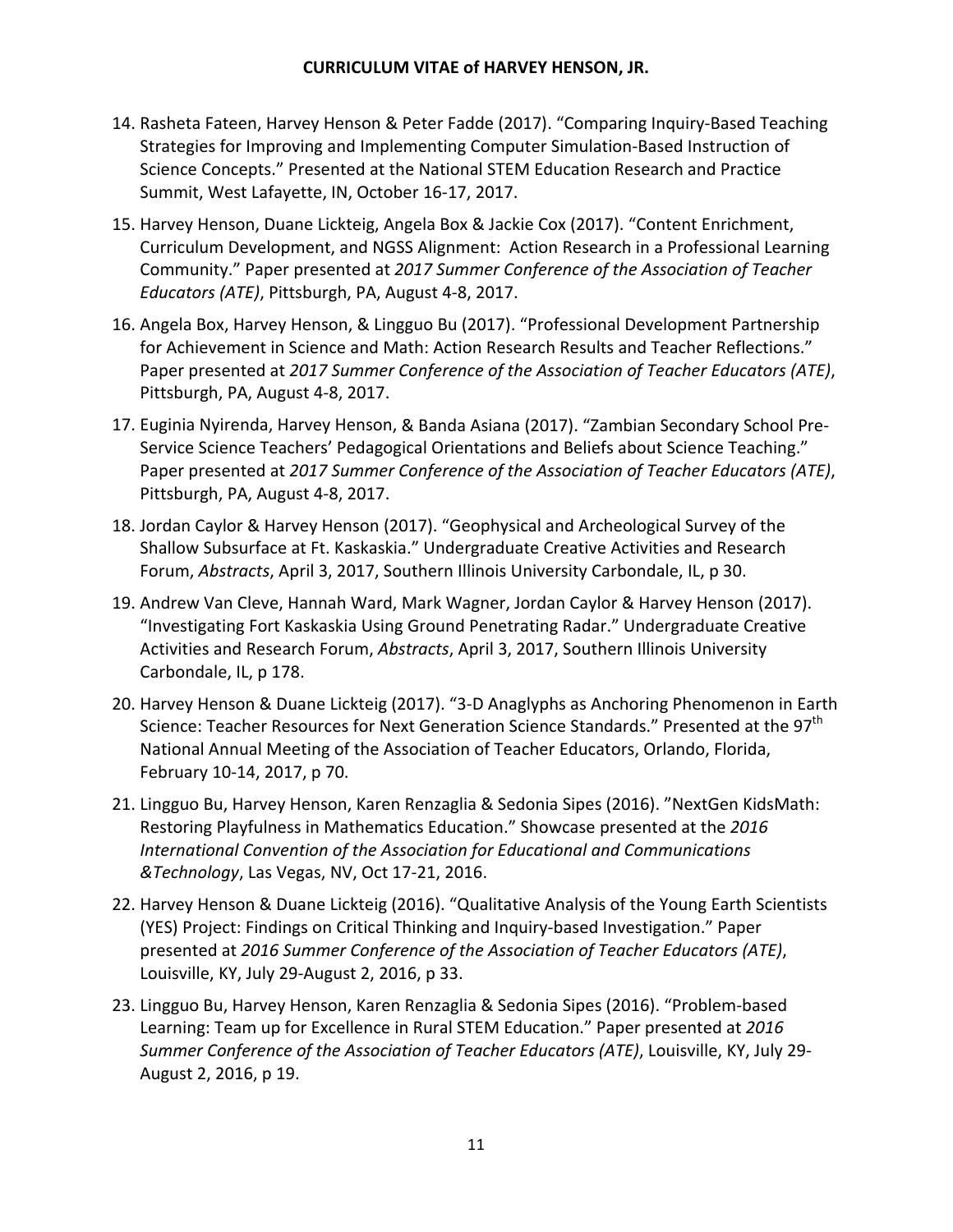- 24. Lingguo Bu, Harvey Henson, Karen Renzaglia, Sedonia Sipes & Travis Neal (2016). ART: Stimulating Preservice Elementary Teachers' STEM Exploration. Poster presented at *2016 Noyce Summit*, Washington, DC, July 20‐22, 2016.
- 25. Harvey Henson, Angela Box, Kailey Zalucha, Duane Lickteig & Scott Hodgson (2016). "Teacher Partnerships for Geohazard Mitigation and Earth Science Engagement", presented at the *Transforming Geoscience Preparation for K‐8 Pre‐Service Teachers Workshop & Conference*, St. Norbert College, De Pere, WI, April 7‐9, 2016.
- 26. Harvey Henson, Lingguo Bu, Chris Midden, Julie Wittenborn‐Sikorski & Karen Renzaglia (2016). "Geoscience Professional Development for Noyce Master Teacher Fellows", presented at the *Transforming Geoscience Preparation for K‐8 Pre‐Service Teachers, Science Education Resource Center (SERC) Workshop & Conference*, St. Norbert College, De Pere, WI, April 7‐9, 2016.
- 27. Jordan Caylor & Harvey Henson (2017). "Searching for Historical Structures at the Third Lincoln‐Douglas Debate Site Using EMI Geophysical Methods." Undergraduate Creative Activities and Research Forum, *Abstracts*, April 4, 2016, Southern Illinois University Carbondale, IL, p 25.
- 28. Lingguo Bu, Harvey Henson, Karen Renzaglia., & Sedonia Sipes (2015). "Problem‐Based Learning for STEM Education: Noyce Master Teaching Fellowship Program in Southern Illinois." Paper presented at *2015 Conference of Illinois Association of Teacher Educators (IATE)*, Lisle, IL, Nov 19‐20, 2015.
- 29. Lingguo Bu, Karen Renzaglia, Harvey Henson & Sedonia Sipes (2015). "Toward a Community of Problem Solvers Noyce Master Teacher Fellowship in Southern Illinois", 2015 Annual Meeting of the Association of Teacher Educators, Phoenix, AZ, February 13‐17, 2015.
- 30. Karen Renzaglia, Lyle Dandridge, James Gray, Sedonia Sipes, Harvey Henson & Lingguo Bu (2014). *Master Teaching Fellows are Transforming Science and Math Education in Southern Illinois*. The Ninth Annual NSF Robert Noyce Teacher Scholarship Program Conference, Washington DC, June 18‐2014.
- 31. Christina Penna & Harvey Henson (2014). "The Effects of Education Intervention on Middle School Students' Knowledge and Preparedness of Earthquakes." Undergraduate Creative Activities and Research Forum, 2014 Abstracts, p.80, Southern Illinois University, Carbondale, IL, April 7, 2014.
- 32. Dhitinut Ratnapradipa & Harvey Henson (2014). "Campus Emergency Response: An overview of Southern Illinois University Carbondale." Preparedness Summit, National Association of County and City Health Officials (NACCHO), Atlanta, GA, April 1‐4, 2014.
- 33. Lingguo Bu, Frackson Mumba, Mary Wright & Harvey Henson (2013). "Math and Science Teachers' Experiences of Online Professional Development." A paper presented at the 2013 Annual Conference of the Association of Teacher Educators, Atlanta, GA, Feb 16‐19, 2013.
- 34. Harvey Henson (2012). "Cherokee burials and Trial of Tears episode at Camp Ground Cemetery near Anna, Illinois." Proceedings of Midwest Bioarchaeology and Forensic Anthropology Association (BARFAA) annual meeting, Carbondale, IL, Oct. 26‐27, 2012.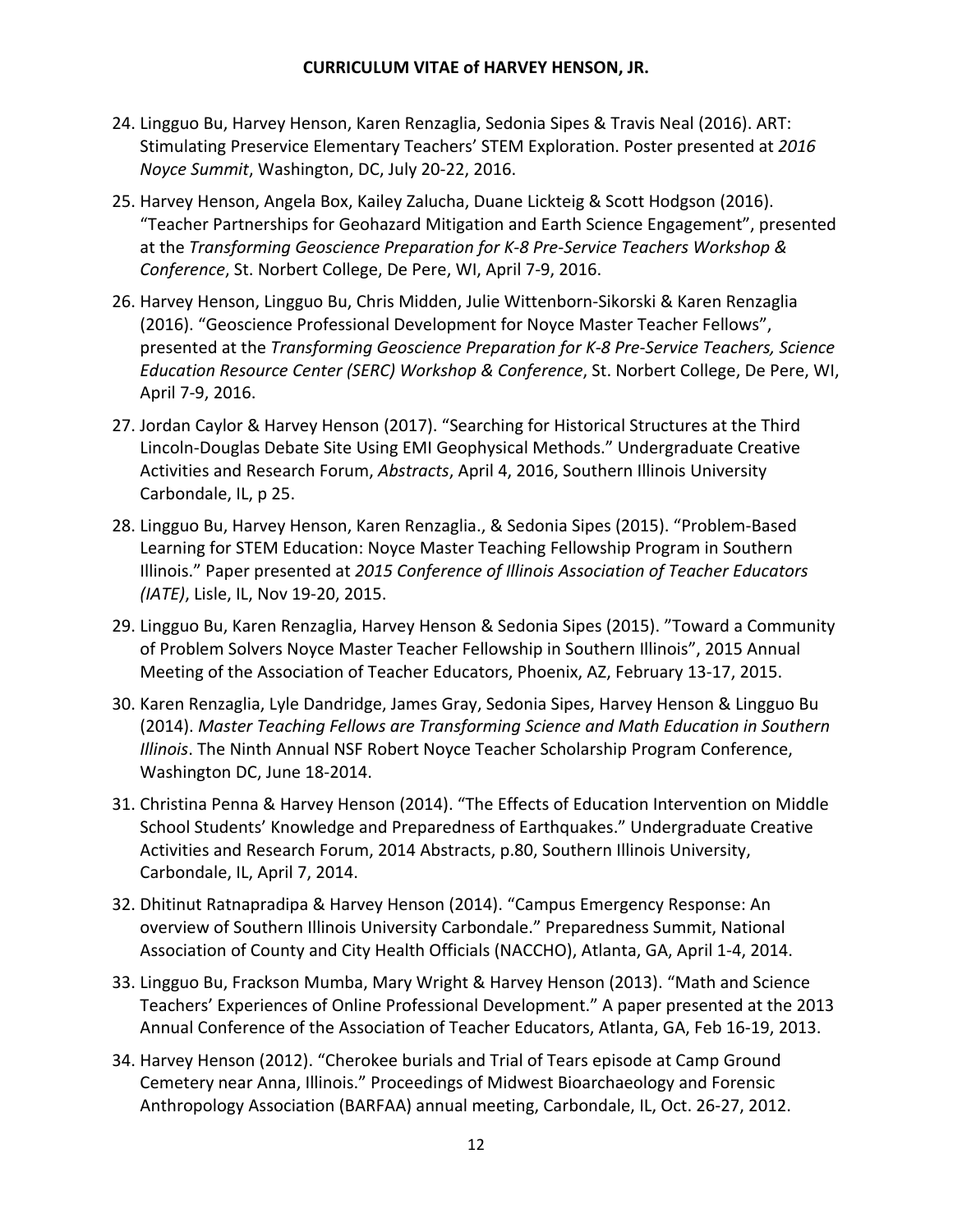- 35. Lingguo Bu, Harvey Henson, Karen Renzaglia, Frackson Mumba, Mary Wright & Jennifer Janasie (2012). "Toward a community of problem solvers: SRET and Noyce Master Teacher Fellowship in Southern Illinois." 2012 Midwest Noyce Regional Conference, "*Common Core, NGSS (New Generation Science Standards), Digital Learners: STEM Teaching at the Crossroads*" , at IUPUI, Indianapolis, IN, Oct 4‐5, 2012.
- 36. Karen Renzaglia, Natalie Mountjoy, Jennifer Janasie, Harvey Henson & Julie Wittenborn‐ Sikorski (2012). "Research Activities and Problem‐based Learning Experiences of Rural Teachers in Southern Illinois." 2012 NSF Robert Noyce Teacher Scholarship Program Conference, Washington, DC, May 23‐25, 2012.
- 37. Lingguo Bu, Frackson Mumba, Harvey Henson & Mary Wright (2012). "Online professional development for elementary mathematics: A design framework." Paper presented at the Conference of Association of Teacher Educators (ATE) , San Antonio, TX, Feb11‐15, 2012.
- 38. Simeon Mbewe, Vivien M. Chabalengula, Frackson Mumba, Harvey Henson, Lingguo Bu & Mary Wright (2011). "Pre‐service K‐8 Science Teachers' Conceptual understanding of Science Process Skills." Paper presented at the Association of Teacher Educators Conference, Philadelphia, PA, August 5‐9, 2011.
- 39. Chabalengula, V. M., Frackson Mumba, Harvey Henson, Lingguo Bu & Mary Wright (2011). "In‐service Teachers' Perceived Benefits and Difficulties of Inquiry." Paper presented at the summer 2011 Association of Teacher Educators Conference, Philadelphia, PA, August 5‐9, 2011.
- 40. Frackson Mumba, Vivien M. Chabalengula, Harvey Henson, Lingguo Bu & Mary Wright (2011). "Elementary Education In‐service Teachers' Inquiry Instructional Practice." Paper presented at the summer 2011 Association of Teacher Educators Conference, Philadelphia, PA, August 5‐9, 2011.
- 41. Lingguo Bu, Frackson Mumba, Harvey Henson, Mary Wright & Yazan Alghazo (2011). "Problem Solving Using GeoGebra: The Experience of In‐service Mathematics and Science Teachers." Paper presented at the North American GeoGebra Conference, Toronto, Ontario, Canada, June 17‐18, 2011.
- 42. Frackson Mumba, Vivien M. Chabalengula, Harvey Henson & Karen Lind (2011). "Primary and Middle school Science Teachers' Instructional Practice and their Perceived Benefits and Difficulties of Inquiry." Paper presented the 4th Redesigning Pedagogy International Conference, Singapore, May 30‐June 1, 2011.
- 43. Erin Miles, Frackson Mumba, Miranda Tucker, Lingguo Bu, Mary Wright & Harvey Henson (2011). "In‐service teachers' beliefs about mathematics teaching and learning." Poster presented at the 2011 MSP Regional Conference, San Francisco, CA, April, 2011.
- 44. Simeon Mbewe, Frackson Mumba, Harvey Henson, Bu, Lingguo, Vivien Chabalengula & Mary Wright (2011). "MSP In‐Service Teachers' Instructional Practice and their Perceived Benefits and Difficulties of Inquiry." Paper presented at Mathematics and science partnership Conference, Baltimore, MD, February 14‐17, 2011.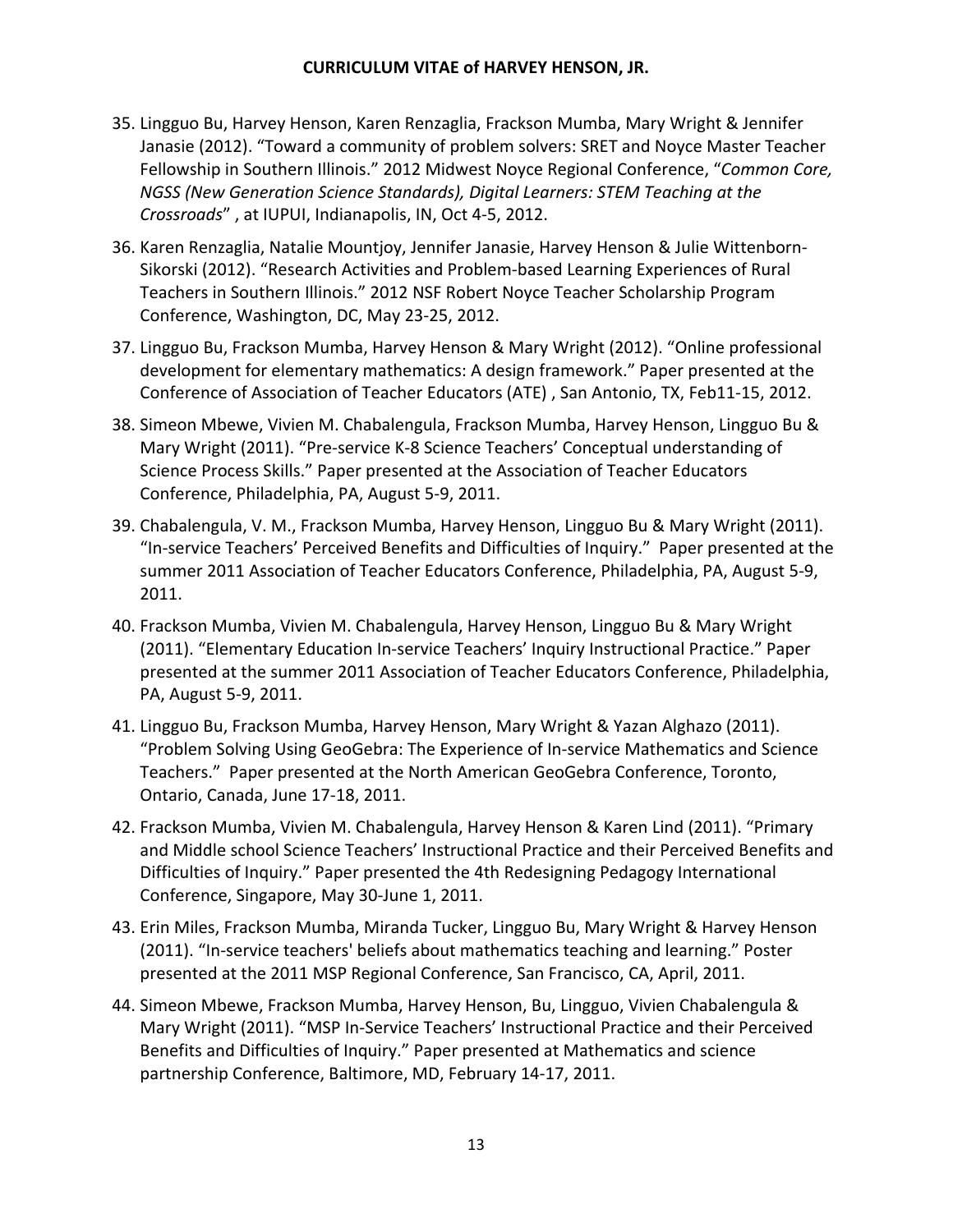- 45. Harvey Henson, Frackson Mumba, Scott Hodgson, Christine Black‐Corely & Dustan Heidel (2011). "Understanding earthquake awareness among Southern Illinois school children." Association of Teacher Educators (ATE) 91<sup>st</sup> Annual Meeting, Orlando, Florida, February 12-16, 2011, *Program Abstracts*, p 49.
- 46. Lingguo Bu, Frackson Mumba, Harvey Henson & Mary Wright (2011). "Reflecting on the purpose and practice of mathematics and science education through video‐based historical intervention." Paper presented at the 2011 Conference of the Association of Teacher Educators (ATE), Orlando, FL, February 12‐16, 2011, *Program Abstracts*.
- 47. Frackson Mumba, Harvey Henson, David Gibson, Karen Renzaglia & Vivien M. Chabalengula (2010). "Scientists' Perceived Benefits and Difficulties of Inquiry in US Schools." Paper presented at the Science, Technology, Engineering and Mathematics (STEM) International conference, Queensland University of Technology, Brisbane, Australia, Nov 26‐27, 2010.
- 48. Vivien M. Chabalengula, Frackson Mumba, Harvey Henson & Lingguo Bu (2010). "Design, Implementation and Impact of Mathematics and Science Project on US Primary and Middle School Teachers. " Paper presented at the Science, Technology, Engineering and Mathematics (STEM) International conference, Queensland University of Technology, Brisbane, Australia, November 26‐27, 2010.
- 49. Lingguo Bu, Frackson Mumba, Willy Hunter, Harvey Henson & Mary Wright (2010). "Designing online professional development for rural in‐service mathematics and science teachers: The case of mathematical problem solving." The 2010 International Convention of the Association for Educational Communications and Technology (AECT), October 26‐30, 2010, Anaheim, CA.
- 50. Frackson Mumba, Vivien M. Chabalengula, Simeon Mbewe & Harvey Henson (2010). "Teacher‐Leaders' Reformed and Inquiry Science Teaching & Learning." Paper presented at the Summer Conference of the Association of Teacher Educators (ATE), August 7‐11, 2010, Kansas City, MO.
- 51. Simeon Mbewe, Frackson Mumba, Vivien M. Chabalengula, Harvey Henson & Mary Wright (2010). "Exploring Teacher‐Leaders' Reformed Teaching through Examination of Design and Implementation." Paper presented at the Summer Conference of the Association of Teacher Educators (ATE), August 7‐11, 2010, Kansas City, MO.
- 52. Lingguo Bu, Frackson Mumba, Mary Wright & Harvey Henson (2010, August). "Integrating dynamic software in professional development: The initial experience of rural in‐service elementary (K‐8) teachers." Paper presented at the Summer Conference of the Association of Teacher Educators (ATE), August 7‐11, 2010, Kansas City, MO.
- 53. Juliette Donatelli, David J. Gibson, Karen Renzaglia, Harvey Henson, Frackson Mumba, Sedonia D. Sipes & Kris Schachel (2010). "Bridging the gap, building the future: STEM fellows teaching global change in primary education." Presented at 95th Ecological Society of Am. (ESA) Annual Mtg. Aug 1‐6, Pittsburgh, PA.
- 54. Christine Black‐Corely, Harvey Henson, Frackson Mumba, Scott Hodgson & Andrew Podoll (2010). "Earthquake education and awareness initiative in Southern Illinois." 102<sup>nd</sup> Annual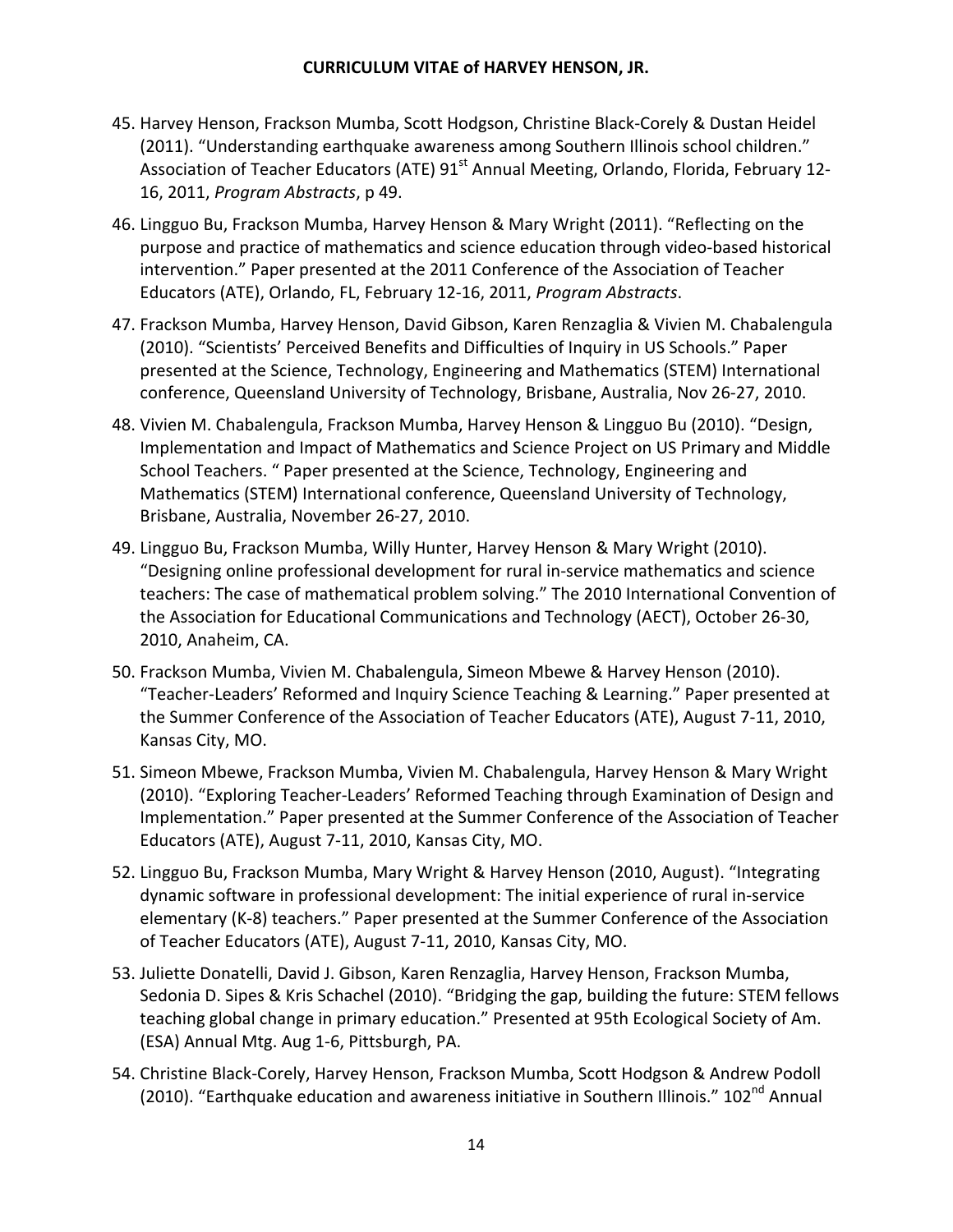Meeting, Millikin University, Decatur, Illinois, April 9‐10, 2010, *Transactions of the Illinois State Academy of Science*, Supplement to Volume 103.

- 55. Frackson Mumba, Vivien M. Chabalengula, Simeon Mbewe & Harvey Henson (2010). "Teachers' beliefs about Reformed and Inquiry‐based Science Teaching & Learning." Paper presented at the Midwest Association of Teacher Educators (MWATE), March 26, 2010, Urbana, IL
- 56. Simeon Mbewe, Frackson Mumba, Mary Wright, Harvey Henson & Vivien M. Chabalengula (2010). "Assessing Math and Science Teachers' Reformed Teaching through Examination of Design, and Implementation." Paper presented at the Midwest Association of Teacher Educators (MWATE) Conference, March 26, 2010, Urbana, IL.
- 57. Vivien Chabalengula, Simeon Mbewe, Frackson Mumba, Harvey Henson & Mary Wright (2010). "Elementary and Middle School Science Teachers' Instructional Practices." Paper presented at the Midwest Association of Teacher Educators (MWATE) Conference, March 26, 2010, Urbana, IL.
- 58. Erin Wilson‐Miles, Frackson Mumba, Vivien M. Chabalengula, Simeon Mbewe, Harvey Henson & Mary Wright (2010). "A comparison of Pre and In‐service Teachers' Perception of Chemistry." Paper presented at the 90th Annual Conference of the Association of Teacher Educators, February 13‐17, 2010, Chicago, IL.
- 59. Simeon Mbewe, Frackson Mumba, Erin Wilson‐Miles, Vivien M. Chabalengula, Harvey Henson & Mary Wright (2010). "Elementary Education Teachers' Perceived Difficulties and Benefits for Inquiry." Paper presented at the 90th Annual Conference of the Association of Teacher Educators, February 13‐17, 2010, Chicago, IL.
- 60. Selena Sasser, Simeon Mbewe, Frackson Mumba, Vivien M. Chabalengula, Erin Wilson‐Miles & Harvey Henson (2010). "Resident Scientists' Perceived Instructional Training Needs for High School Science Teaching." Paper presented the 90th Annual Conference of the Association of Teacher Educators, February 13‐17, 2010, Chicago, IL.
- 61. Simeon Mbewe, Frackson Mumba, Mary Wright, Harvey Henson & Vivien M. Chabalengula (2009). "Effect of Interactive Computer Simulations on Elementary Education Teachers' Understanding of Light Matter Interactions." Paper presented at Joint APS, AAPT, and SPS Meeting, San Marco, TX, Oct 22‐24, 2009.
- 62. Frackson Mumba, Simeon Mbewe, Vivien Chabalengula, Erin Wilson, Mary Wright, Harvey Henson & Willy Hunter (2009). "In‐service elementary teachers' perceived Image of Chemistry, Cognitive abilities and Affection for Chemistry." Paper presented at American Chemical Society, 61st Southeast Regional Meeting, San Juan, Puerto Rico, Oct. 2009.
- 63. Karen Renzaglia, Harvey Henson, David Gibson, Frackson Mumba, Sedonia Sipes & Scott Schuette (2009). "SIUC HEART GK‐12 Partnerships for Science Education." 101st Annual meeting, April 17‐18, 2009, *Transactions of the Illinois State Academy of Science*, Supplement to Volume 102: 66.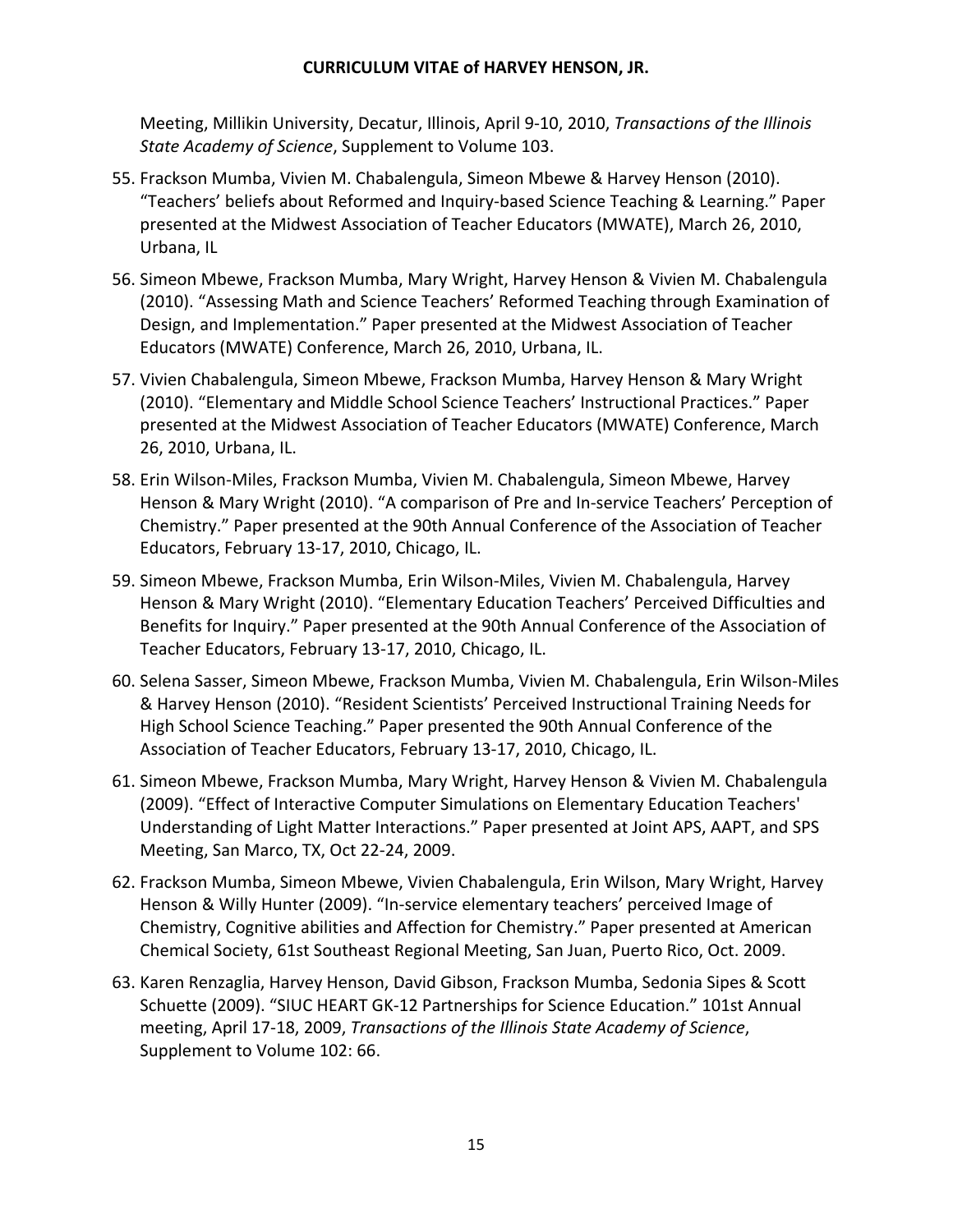- 64. Joseph F. Batir & Harvey Henson (2009). "Post‐Acquisition Processing for Ground‐Penetrating Radar Surveys in Cemeteries." 101st Annual meeting, April 17‐18, *Transactions of the Illinois State Academy of Science*, Supplement to Volume 102: 43.
- 65. Joseph F. Batir & Harvey Henson (2009). "Verification of Grave Sites Using Geophysical Methods at the Holliday Cemetery." *Geological Society of America Abstracts with Programs*, NC‐GSA, Rockford, IL, April 2‐3.
- 66. Scott Schuette, Karen Renzaglia, Harvey Henson, David Gibson, Frackson Mumba & Sedonia Sipes 2009. "Overview and Description of the SIUC HEART GK‐12 Program." Presented at the 2009 GK‐12 Annual Meeting, Washington, D.C., Mar 2009.
- 67. Andrew Podoll, Sally O'Leary, Harvey Henson, Frackson Mumba & Nicholas Pinter (2008). "NSF GK‐12 Partnership for Effective Earth Science Education." *Geological Society of America Abstracts with Programs*, NC‐GSA, Evansville, IN, April 24‐25, 2008.
- 68. Harvey Henson, Steven Di Naso, V. Gutowski, Dawn E. Cobb & Aneesa Lehman (2008). "A Multidisciplinary Geological, Geophysical and Archaeological Approach to Relocate the Missing Strahan Cemetery." *Geological Society of America Abstracts with Programs*, NC‐ GSA, Evansville, IN, April 24‐25, 2008.
- 69. Joseph F. Batir & Harvey Henson (2008). "Magnetic Techniques and Results at a Prehistoric Early Pueblo II Village Site." *Geological Society of America Abstracts with Programs*, NC‐GSA, Evansville, IN, April 24‐25, 2008.
- 70. *The Icy Winter of 1838‐1839: The Cherokee Trail of Tears through Southern Illinois*, Panel: Rowena McClinton, Harvey Henson, Sue Glasco, Joe Crabb, Cheryl Jett, Gary Hacker, 2008 Illinois History Symposium, The Illinois State Historical Society, Millikin University, Decatur, Illinois, March 13‐14, 2008.
- 71. Harvey Henson, Frackson Mumba & Mary Wright (2008). "Science, Mathematics and Action Research for Teachers (SMART) program at SIUC: Design framework and challenges." ISTA Annual Conference, Peoria, IL.
- 72. Harvey Henson, Jr., Dawn E. Cobb, Steven Di Naso, Vince Gutowski & Al Strahan (2007). "Geophysical and Archaeological Investigations to Relocate Forgotten Cemeteries: A Case Study from Southern Illinois." Midwest Bioarchaeology and Forensic Anthropology Association, *Transactions of Annual Meetings*, November 2‐4, 2007, Midwest Museum of Natural History, Sycamore, Illinois.
- 73. Aneesa Lehman, O. Reddy, Colleen Lindsay & Harvey Henson (2007). "Locating Possible Trail of Tears Graves with Ground‐Penetrating Radar." 99th Annual Meeting, *Transactions of Illinois State Academy of Science* 100(1): 35‐36.
- 74. Harvey Henson, Jr., Aneesa Lehman, Vince Gutowski & Steven Di Naso (2006). "Locating the Lost Strahan Cemetery Using Non‐Invasive Geological and Geophysical Remote Sensing Techniques." 98th Annual Meeting, April 20‐22, The Field Museum, Chicago, IL, *Transactions of the Illinois State Academy of Science* 99(1): 46.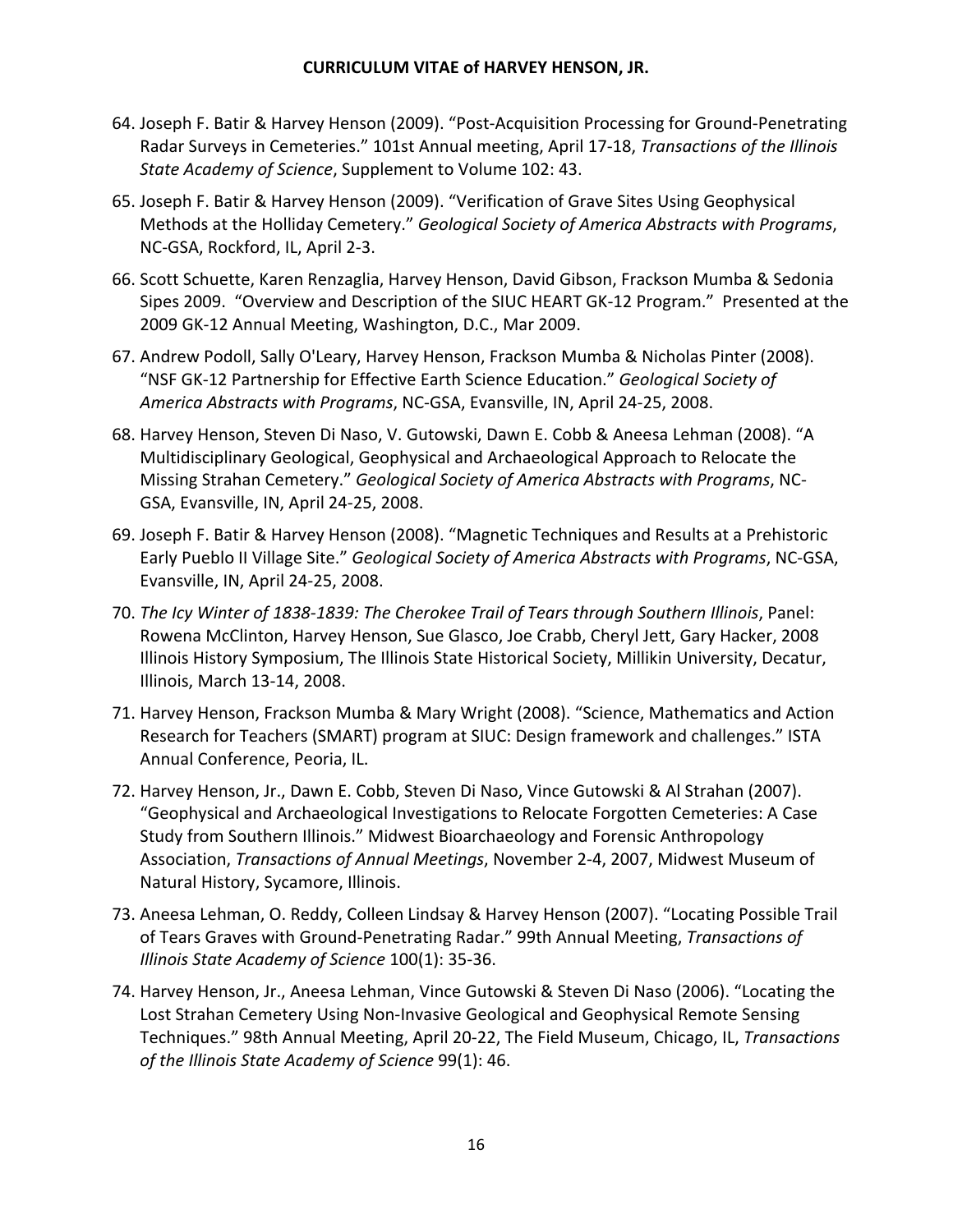- 75. Harvey Henson, Jr. & Rachel Skinner (2006). "Faunal Taxa and Depositional Environment of the Energy Shale in Williamson County, Illinois." 98th Annual Meeting, April 20‐22, The Field Museum, Chicago, IL, *Transactions of Illinois State Academy of Science* 99(1): 46.
- 76. Harvey Henson, Jr., Vince Gutowski, Steven Di Naso, Donald E. Dove & Dave Dove (2005). "Geophysical Archaeological Investigations of the Champagne Springs Group and Mitchell Springs Ruins in Southwest Colorado." Geological Society of America North‐Central Section 39th Annual Mtg, May 19‐20, Minneapolis, MN, *GSA Abstracts with Programs*, 37(5): 93.
- 77. Steven Di Naso, Vince Gutowski, Harvey Henson, Greg Beyer & Donald Dove (2005). "Applications of GIS and Geophysics to Subsurface Archaeological Exploration at the Champagne Springs Ruins Site, Colorado." Annual Meeting of the West Lakes Division of the Association of American Geographers, Iowa City, IA
- 78. Steven DiNaso, Harvey Henson, Donald Dove & Vince Gutowski (2005). "GIS and Geophysical Mapping Technologies Applied to Archaeological Investigations at Mitchell Springs Ruins, Southwestern Colorado.", 97<sup>th</sup>Annual Meeting, Galesburg, IL, April 8-9, 2005, *Transactions of Illinois State Academy of Science,* 98(1).
- 79. Robert DeHoet & Harvey Henson (2005). "Inquiry Learning Using Real & Virtual Learning Environments the Young Earth Scientists (YES)." North‐Central Section 39th Annual Meeting, May 19‐20, Minneapolis, MN, *GSA Abstracts with Programs* 37(5): 25.
- 80. Harvey Henson, Jr. & Phillip Szymcek (2005). "Locating Lost Graves along the Trail of Tears Using Non‐Invasive Geophysical Methods. Geological Society of America North‐Central Section 39th Annual Mtg., May 19‐20, Minneapolis, MN, *GSA Abstracts with Programs* 37(5): 93.
- 81. Vince Gutowski, Steven Di Naso & Harvey Henson (2004). "A Precision, Non‐intrusive Survey of Pueblo Ruins in Southwestern Colorado." 100th Annual Meeting of the Association of American Geographers, *Abstracts with Programs*, Philadelphia, PA, March 15‐19.
- 82. Harvey Henson, Christopher Adams, Vince Gutowski, Donald E. Dove, John A. Mundell & Greg B. Byer (2003). "Magnetic Exploration & Data Processing at the Mitchell Springs Ruins in Cortez, Colorado." Geological Society of America Rocky Mountain Section Mtg., May 7‐9, Ft. Lewis College, Durango, CO, *GSA Abstracts with Programs* 35(5).
- 83. Robert DeHoet & Harvey Henson (2003). "Young Earth Scientists (YES): an Inquiry‐Based Paleontology Project Fostering Cooperation and Collaboration between Geographically Distant Schools." Geological Society of America Rocky Mountain Section Mtg., May 7‐9, Ft. Lewis College, Durango, CO and National Association of Geoscience Teachers Special Session: Classroom and Laboratory Demonstrations of Geologic Phenomena, *GSA Abstracts with Programs* 35(5).
- 84. Shirley Krienert, Harvey Henson & Robert DeHoet (2000). "Geology Rocks! Multidisciplinary Learning Using Rocks and Fossils." Proceedings of 48<sup>th</sup> Annual NSTA Meeting, Orlando, Florida.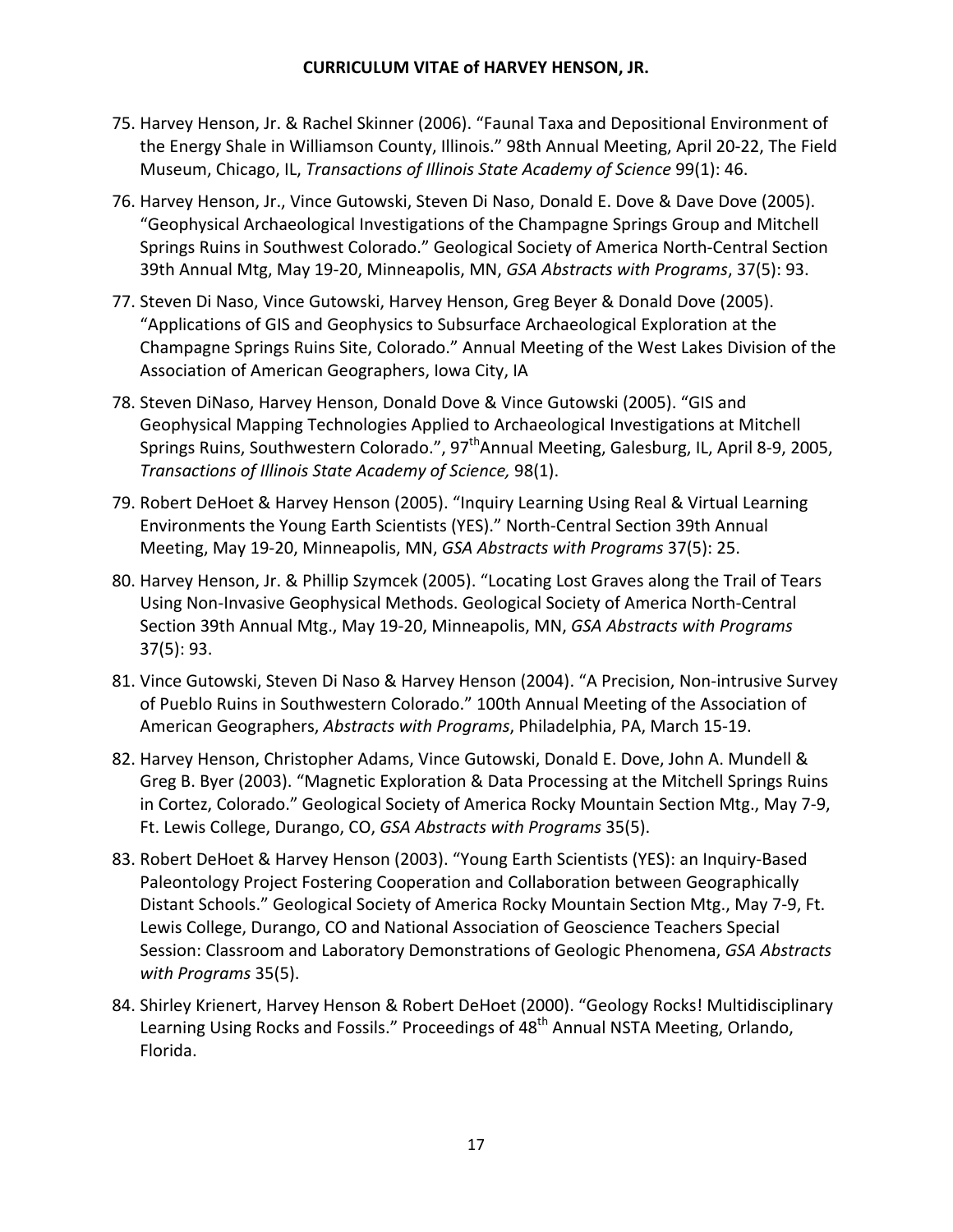- 85. Wanda H. Dillow, Heather Reynolds, S. Waterman, Debbie Fears, P. Barrette & Harvey Henson (1999). "Fourth Grade Problem‐Based Learning across the Curriculum." 20th Annual Mt. Vernon Teachers Conference, Oct. 28‐29, 1999, Mt. Vernon, IL.
- 86. Robert DeHoet, Harvey Henson & Wanda Dillow (1999). "University and Community Collaboration in the Design of a Problem‐Solving Learning Experience for 4th Graders Studying Earth Science." 91<sup>st</sup>Annual Meeting, Carbondale, IL, April 9-10, 1999, *Transactions of the Illinois State Academy of Science* 90(1).
- 87. Harvey Henson, Robert DeHoet, Kelly Webb, Sean Belcher, Hunter Bruns, Phillip Szymcek, Seth Benefiel, Chad Skelcher & Hope David (1999). "Pennsylvanian Bio‐Diversity Evidence from the Energy Shale at Carterville, Illinois." 91<sup>st</sup>Annual Meeting, Carbondale, IL, April 9-10, 1999, *Transactions of the Illinois State Academy of Science* 90(1): 76.
- 88. Harvey Henson, John L. Sexton, Greg Byer, Quentin Graham, Mamadou Coulibaly & Rector Koffi (1996). "Georadar Investigation of Filled Karst in a Limestone Quarry." GSA 45th annual Southeastern Section Mtg., March 14‐15, 1996, Jackson, MS, *GSA Abstracts with Programs* 28(2): 15.
- 89. Mamadou Coulibaly, John L. Sexton, Harvey Henson, Frank Lehman & Alan Green (1996). "Acquisition and Processing of Georadar from the Chott Rharsa Basin of Southern Tunisia." GSA 45th annual Southeastern Section Mtg., Mar 14‐15, Jackson, MS, *GSA Abstracts with Programs* 28(2): 8.
- 90. John L. Sexton, Harvey Henson, Ryan Fairfield, Robert Corruccini & Doug Armstrong (1996). "Magnetic Surveying of New Seville Archaeological Sites near St. Ann's Bay, Jamaica W.I." GSA 45th annual Southeastern Section Mtg., March 14‐15, Jackson, MS, *GSA Abstracts with Programs* 28(2): 43.
- 91. John L. Sexton, Harvey Henson, Jr., Alan Green, Frank Lehman, Mamadou Coulibaly & Heinrich Horstmeyer (1995). "Georadar Profiling of the Chott Rharsa Basin of Southern Tunisia." Soc. of Exploration Geophysicists, *Program with Abstracts*, International Conference, St. Petersburg, RUSSIA.
- 92. Harvey Henson, Jr. & John L. Sexton (1992). "Use of High Resolution Seismic Reflection in Premine Study of Shallow Coal Deposits." *Proceedings of 4th Conference on Ground Control for Midwestern U.S. Coal Mines*, Edited by Y. P. Chugh & G. A. Beasley, Mt. Vernon, Illinois, Nov. 2‐4, supplement pages 1‐17.
- 93. Yubo Du, John L. Sexton, Harvey Henson, Jr. & Shipping Wang (1992). "Seismic Tomographic Investigations of Floor Strata Beneath a Coal Pillar in an Underground Coal Mine." *Proceedings of 4th Conference on Ground Control for Midwestern U.S. Coal Mines*, Mt. Vernon, IL, Nov. 2‐4.
- 94. John L. Sexton, Yubo Du, Shipping Wang & Harvey Henson, Jr. (1992). "Seismic Refraction Tomography Experiment for Evaluation of the Structure and Seismic Velocity of Floor Strata Beneath a Coal Pillar in an Underground Coal Mine." *Proceedings of Coal, Energy and Environment*, Ostrava, Malenovice, CZECHOSLOVAKIA, Oct. 12‐16, pp. 1‐26.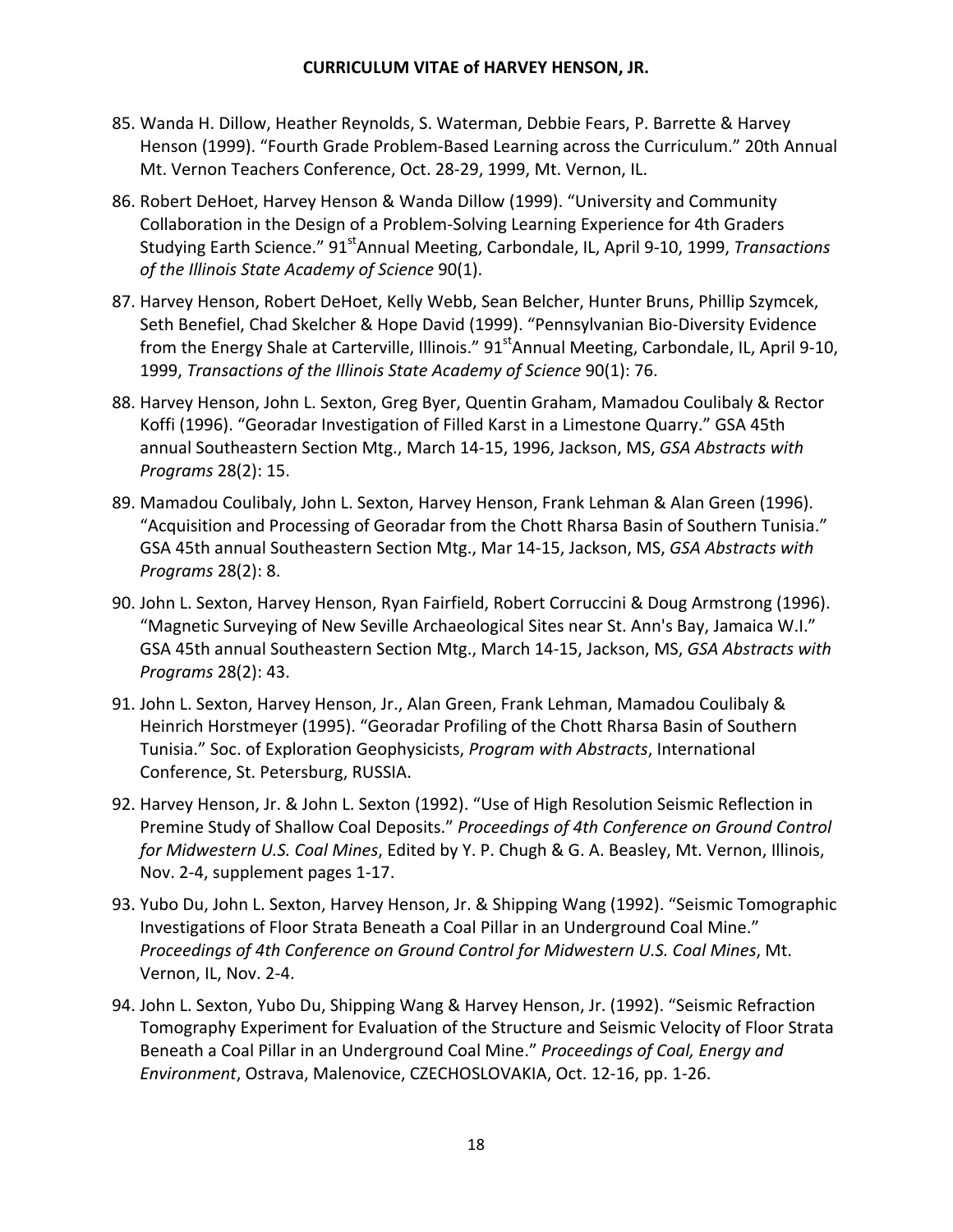- 95. John L. Sexton & Harvey Henson, Jr. (1992). "New Madrid Seismic Zone Geophysical Research at Southern Illinois University Carbondale." CUSEC (Central U.S. Earthquake Consortium) *Special Volume on CUSEC/FEMA Research Summit Workshop*, Memphis, TN, July 29‐30.
- 96. John L. Sexton & Harvey Henson, Jr. (1992). "Seismic Reflection and Gravity Profile Models of Data from Lake Superior." AGU Spring Mtg. May 12‐16, Montreal, Canada, *EOS Transactions Supplement,* 73(14): 320.
- 97. John L. Sexton & Harvey Henson, Jr. (1991). "Relationship between Bedrock Topography and Deep Crustal Rift Structures beneath Lake Superior." GSA Fall Meeting, San Diego, CA, *GSA Program with Abstracts* 23(5): 138.
- 98. John L. Sexton, Harvey Henson, Jr., Paul Dial, Denise Victory & Kaye M. Shedlock (1991). "Mini‐Sosie High Resolution Seismic Reflection Surveys in the New Madrid Seismic Zone." 63rd Ann. Mtg. Eastern Section Seismology Society of Am., *Programs and Abstracts* 81, Memphis, TN, October 14.
- 99. Harvey Henson, Jr., John L. Sexton, Denise Victory & Kaye M. Shedlock (1991). "Mini‐Sosie High Resolution Seismic Reflection Surveys along the Blytheville Arch in the New Madrid Seismic Zone." American Geophysical Union, *EOS Transactions* 72(17): 273.
- 100. Yubo Du, John L. Sexton, Harvey Henson, Jr. & Shipping Wang (1991). "Seismic Tomographic Exploration of Floor Strata in an Underground Coal Mine." American Geophysical Union, *EOS Transactions* 72(17): 193.
- 101. John L. Sexton, Harvey Henson, Jr., Paul Dial & Kaye M. Shedlock (1990). "Mini‐Sosie High Resolution Seismic Reflection Survey of the Bootheel Lineament in the New Madrid Seismic Zone." American Geophysical Union, AGU Fall Mtg., San Francisco, CA, *EOS Transactions* 71(43): 1436.
- 102. John L. Sexton & Harvey Henson, Jr. (1990). "Geophysical‐Geomorphology Studies in the New Madrid Seismic Zone." *Programme and Abstracts*, XXII General Assembly of European Seismological Commission, Barcelona, SPAIN, Sept. 17‐22, p. 133.
- 103. John L. Sexton & Harvey Henson, Jr. (1990). "Interpretation of Seismic Reflection and Gravity Profile Data in Lake Superior." *Proceedings of International Meeting of European Geophysical Society*, Sophia, BULGARIA.
- 104. Harvey Henson, Jr., John L. Sexton & James R. Staub (1990). "Interpretations of Subsidiary Faulting along the Cottage Grove Fault System from High Resolution Seismic Reflection Methods." *GSA Abstracts with Programs* 22(5): 13, NCGSA 24th annual meeting April 26‐27, Macomb, IL.
- 105. Yubo Du, John L. Sexton & Harvey Henson, Jr. (1990). "Geotomographic Exploration of Floor Strata in an Underground Coal Mine." *GSA Abstracts with Programs* 22(5): 8, NCGSA 24th annual meeting April 26‐27, Macomb, IL.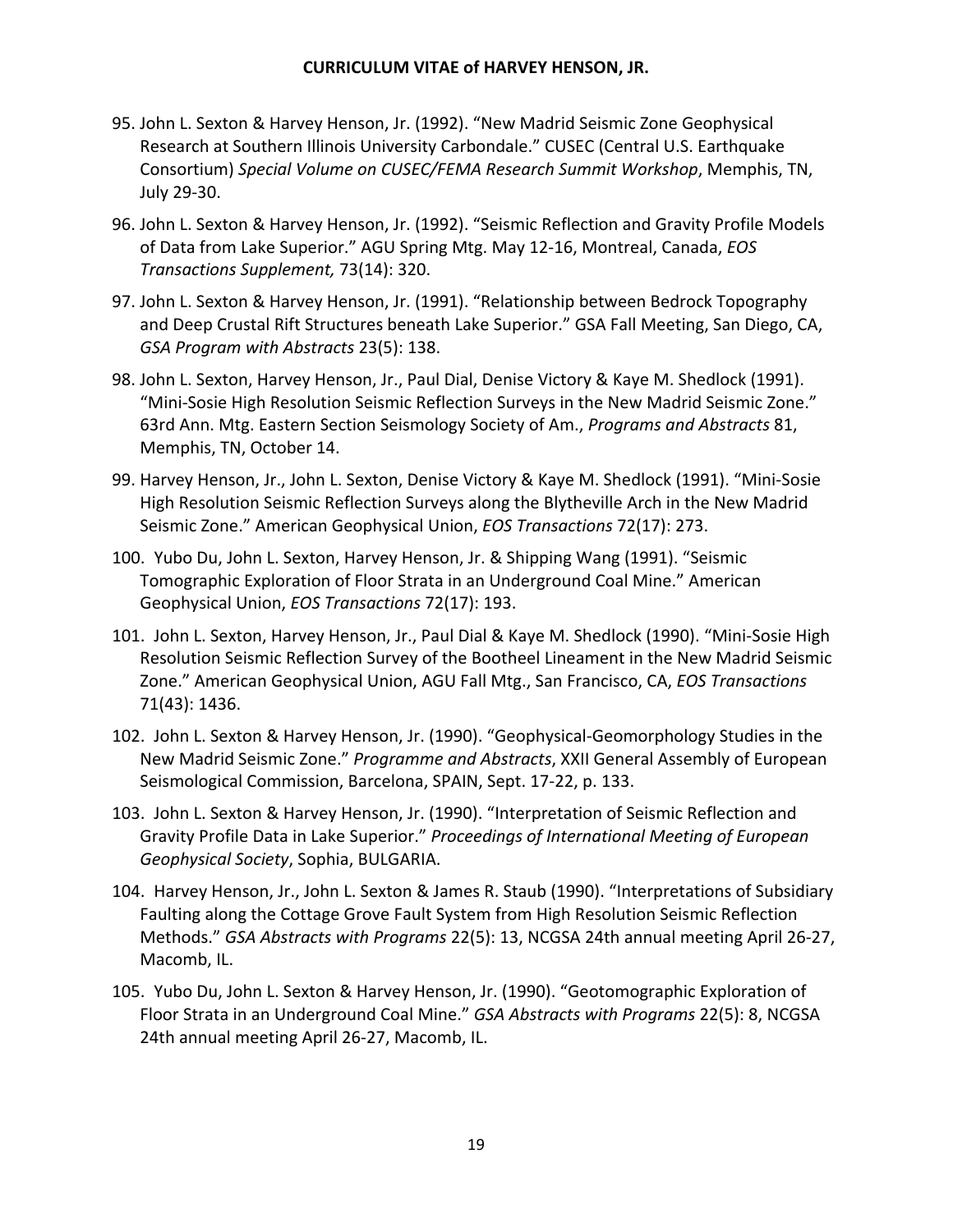- 106. Shipping Wang, John L. Sexton & Harvey Henson, Jr. (1990). "In‐Mine Seismic Studies of Floor Strata beneath a Coal Pillar." *GSA Abstracts with Programs* 22(5): 48, presented at the NCGSA 24th annual meeting April 26‐27, Macomb, IL.
- 107. Harvey Henson, Jr., Trent Dewees & Richard Fluegeman, Jr. (1986). "Paleontology of the Waldron Formation (Silurian; Wenlockian) near Muncie, Indiana." edited by D.R. Winslow, *Proceedings of the Indiana Academy of Science* 95: 305, Spring and Fall Meetings, Indianapolis, IN.

## **Dissertation and Thesis**

- "Middle School Students' Earthquake Content and Preparedness Knowledge ‐ A Mixed Methods Study." Ph.D. Dissertation, Harvey Henson, Jr., (January 2015). Southern Illinois University‐ Carbondale, IL, 240pp.
- "High Resolution Seismic Reflection Study of Shallow Coal Seams near Harco, Illinois." Master's Thesis, Harvey Henson, Jr., (Aug 1989). Southern Illinois University‐Carbondale, IL, 178pp.

# **IX. CREATIVE WORKS**

- 1. *Earthquake Education Kiosk.* Designed and created an interactive, touchscreen Kiosk to educate and prepare the public for earthquake hazards. Installed at The Science Center in the University Mall in Carbondale, Illinois on February 21, 2017. Numerous videos were produced in collaboration with Scott Hodgson, University of Oklahoma. Project funded by IEMA, CUSEC, and OnCall Communications. 2018 BEA "Best of" Festival Award winner for Faculty Interactive Media & Emerging Technologies
- 2. *"Suddenly… on an Average Day.*" Created an earthquake preparedness and awareness DVD/video in collaboration with director and producer Scott Hodgson, University of Oklahoma. Currently broadcasting on WSIU‐TV PBS, Carbondale/Olney. Regional Emmy Award winner for best director and nominated for two regional Emmy Awards, 2006.

## **X. WORKSHOPS, CONFERENCE PRESENTATIONS, INVITED TALKS AND LECTURES (select list)**

- 1. Karen Renzaglia, Selena Sasser, Lingguo Bu, Harvey Henson and Laxmi Sagwan (2018). "Noyce Teachers Use Tardigrades to Conduct Scientific Research and Teach Inquiry Science." 2018 NSF Noyce Summit, Washington D.C., July 16‐18.
- 2. Harvey Henson, Angela Box & Mary Ann Quivey (2018). **"**Illinois Science Assessment Item Development & Scoring Opportunity Project." Science in the South Conference: Twenty Second Annual Regional Conference on Science Education, Southern Illinois University, Carbondale, IL, January 19, 2018.
- 3. Lingguo Bu & Harvey Henson (2018). **"**Invent to Teach: An Invitation to the World of 3D Design and Printing." Science in the South Conference: Twenty Second Annual Regional Conference on Science Education, Southern Illinois University, Carbondale, IL, January 19, 2018.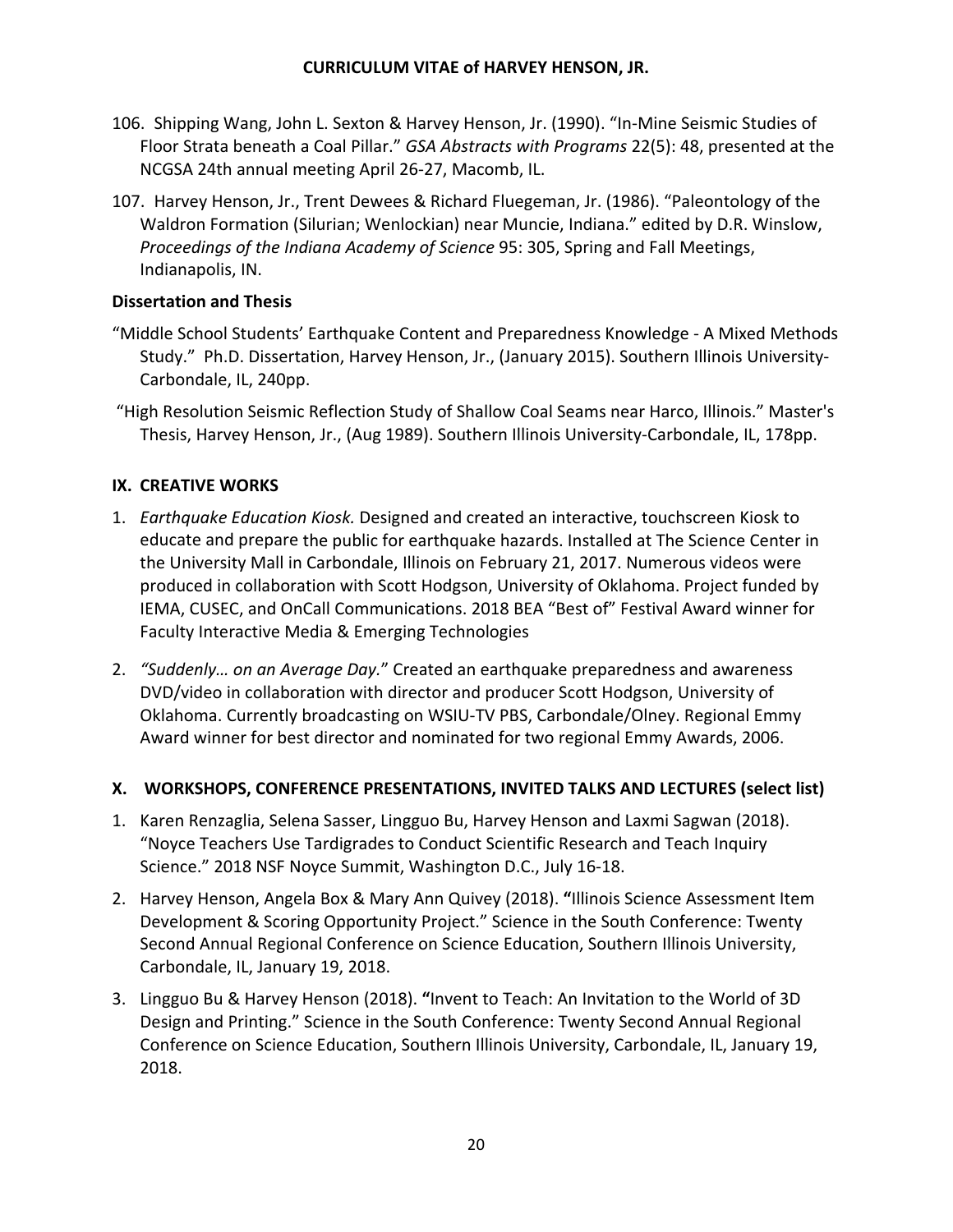- 4. Valerie Rasp, Duane Lickteig, Harvey Henson & Angela Box (2018). "JSHS Project and Funding to Support High School Student Research and Teacher Sponsors." Science in the South Conference: Twenty Second Annual Regional Conference on Science Education, Southern Illinois University, Carbondale, IL, January 19, 2018.
- 5. Harvey Henson (2018). "Earthquake Awareness and Safety." Safety and Training Conference, General Dynamics Ordnance and Tactical Systems, Marion Pavilion, Marion, IL, Jan 2, 2018.
- 6. Lingguo Bu & Harvey Henson (2017). "3‐D Printing Workshop for Teachers and Students." ALLPS School of Innovation, Fayetteville, AR, December 14‐15, 2017.
- 7. Harvey Henson & Angela Box (2017). "What's Shakin' in Your Classroom? Resources and Information to Help Students Learn about Earthquakes." Science in the South Conference: Twenty First Annual Regional Conference on Science Education, Southern Illinois University, Carbondale, IL, January 20, 2017.
- 8. Joseph Krienert, Harvey Henson & Angela Box (2017). "Digital Topography: Teaching Earth Science Concepts Using the Interactive Sandbox." Science in the South Conference: Twenty First Annual Regional Conference on Science Education, Southern Illinois University, Carbondale, IL, January 20, 2017.
- 9. Lingguo Bu & Harvey Henson (2017). "The Joy (and Woe) of 3D Design and Printing." Science in the South Conference: Twenty First Annual Regional Conference on Science Education, Southern Illinois University, Carbondale, IL, January 20, 2017.
- 10. Susan Kohler, Harvey Henson & Angela Box (2017). "NASA Presents: Picking up STEAM Using Models to Understand the Solar Eclipse." Science in the South Conference: Twenty First Annual Regional Conference on Science Education, Southern Illinois University, Carbondale, IL, January 20, 2017.
- 11. Lingguo Bu & Harvey Henson (2017). "Modeling a Total Solar Eclipse Using GeoGebra." Science in the South Conference: Twenty First Annual Regional Conference on Science Education, Southern Illinois University, Carbondale, IL, January 20, 2017.
- 12. Harvey Henson, Angela Box & Debra Richardson (2016). "Total Eclipse of the Heartland" 37th Annual Mt. Vernon Teachers Conference, Mt. Vernon, IL, Oct 28, 2016.
- 13. Angela Box & Harvey Henson (2016). "Eclipse 2017 Event Preparation and Activities." Presented at the Annual Teacher Institute, Regional Office of Education #30 (Alexander, Jackson, Perry, Pulaski & Union Counties), Carbondale High School, Carbondale, IL, Oct 7, 2016.
- 14. Kailey Zalucha & Harvey Henson (2016). **"**Earthquake Awareness and Preparedness for Your Classroom." Science in the South Conference: Twentieth Annual Regional Conference on Science Education, Southern Illinois University, Carbondale, IL, January 29, 2016.
- 15. Harvey Henson & Duane Lickteig (2016). "Teaching Earth Science Using 3‐D." Science in the South Conference: Twentieth Annual Regional Conference on Science Education, Southern Illinois University, Carbondale, IL, January 29, 2016.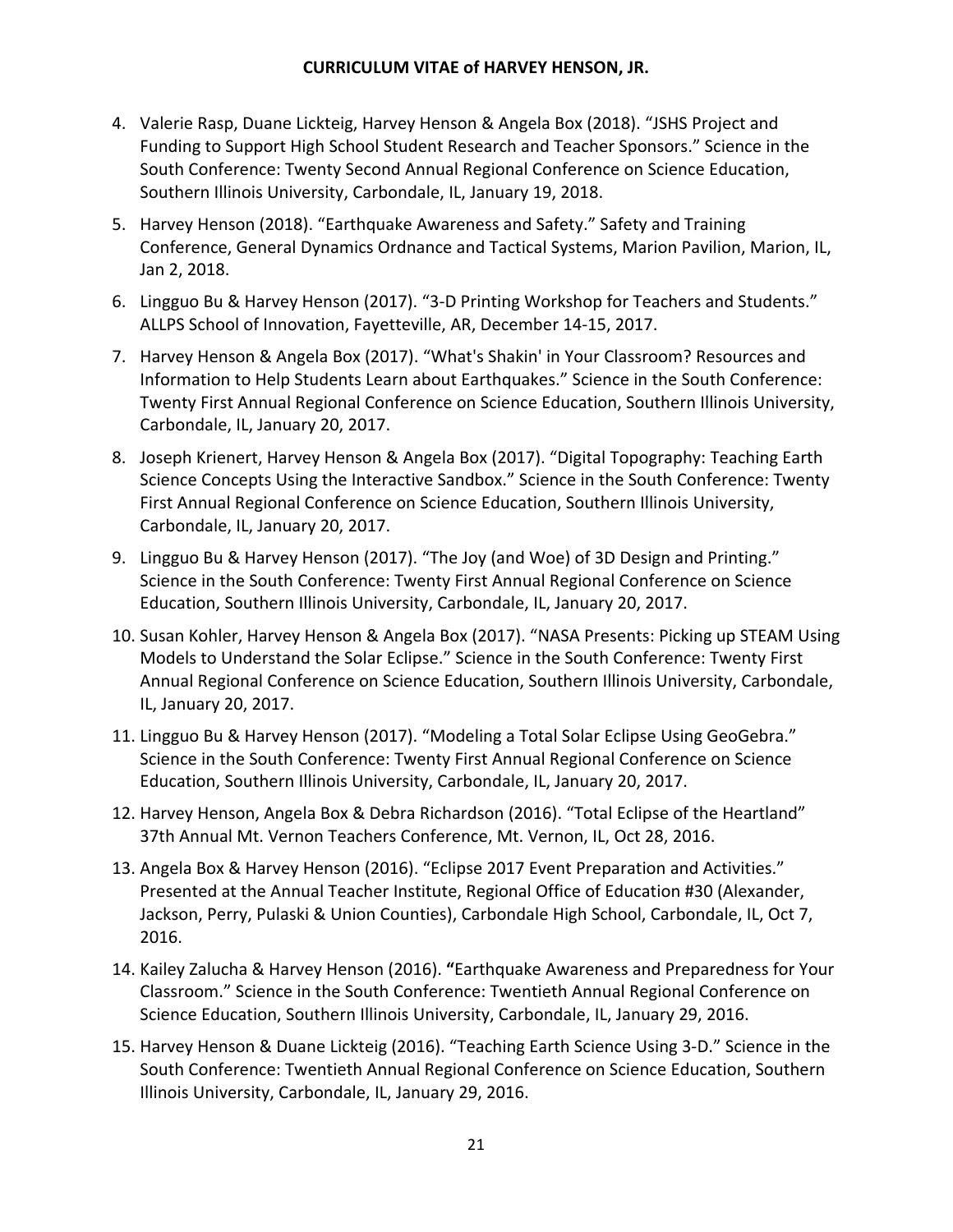- 16. Harvey Henson & Angela Box (2015). "NGSS Roundtable Challenges and Issues in Implementing the New Standards." 36th Annual Mt. Vernon Teachers Conference, Mt. Vernon, IL, Oct 30, 2015.
- 17. Angela Box & Harvey Henson (2015). "NGSS Where Do I Start?" 36th Annual Mt. Vernon Teachers Conference, Mt. Vernon, IL, Oct 30, 2015.
- 18. Harvey Henson (2015). "Historical and Geophysical Evidence for the Tragic Trail of Tears Episode at Camp Ground." Presented at the Southern Illinois Association of Museums (SIAM) Annual meeting, Camp Ground Church, Anna, IL, August, 2015.
- 19. Christina Penna, Ben Elliott & Harvey Henson (2014). "Earthquake Preparedness in the Classroom." Science in the South Conference: Eighteenth Annual Regional Conference on Science Education, Southern Illinois University, Carbondale, IL, January 31, 2014.
- 20. Harvey Henson & Frackson Mumba (2011). "Energy Concepts and Careers: Project NEWS (New Energy Workforce Systems)." Paper presented at the Science in the South Conference: Fifteenth Annual Regional Conference on Science Education, Southern Illinois University, Carbondale, IL, January 28, 2011.
- 21. Harvey Henson (2010). "Earthquake Safety and Preparedness in Southern Illinois Schools, Presented at Franklin and Williamson Counties Superintendents Quarterly Board meeting, Marion, IL, Sept 16, 2010.
- 22. Harvey Henson (2010). "Earthquake Awareness and Preparedness", Presented at the Williamson County Earthquake Conference, Marion IL, April 8, 2010.
- 23. Frackson Mumba, Harvey Henson, Jay Means & Mesfin Tsige (2010). "Everyday Forces ‐ Investigating Movement." Science in the South Conference: 14th Annual Regional Conference on Science Education, Southern Illinois University, Carbondale, IL, Jan 29, 2010.
- 24. Julie Wittenborn‐Sikorski, Denise Brown, Shirley Krienert, Harvey Henson & Lilianna Lefticariu (2010). "Field Trips and Hands‐on Activities in Elementary Geology." Science in the South Conference: 14th Annual Regional Conference on Science Education, Southern Illinois University, Carbondale, IL, Jan 29, 2010.
- 25. Harvey Henson (2009). "3‐D Perspectives on Earth Science: Teaching Students to See Geology." Science in the South Conference: 13th Annual Regional Conference on Science Education, Southern Illinois University, Carbondale, IL, January 30, 2009.
- 26. Harvey Henson (2007). "*Geophysical and Archaeological Study to Relocate the Strahan Cemetery near Tilden, IL*, Illinois State Museum Lecture Series, Springfield, IL, Nov 14, 2007.
- 27. Harvey Henson (2007). "*Remote Sensing at Camp Ground Church Cemetery*, Spring Conference, Genealogy Society of Southern Illinois, John A. Logan College, Carterville, IL, June 9, 2007.
- 28. Harvey Henson (2007). *Locating Unmarked Graves along the Trail of Tears Using Ground‐ Penetrating Radar*, Poster session at Delta Institute Symposium, SIUC Student Health Center, Carbondale, IL, April 24, 2007.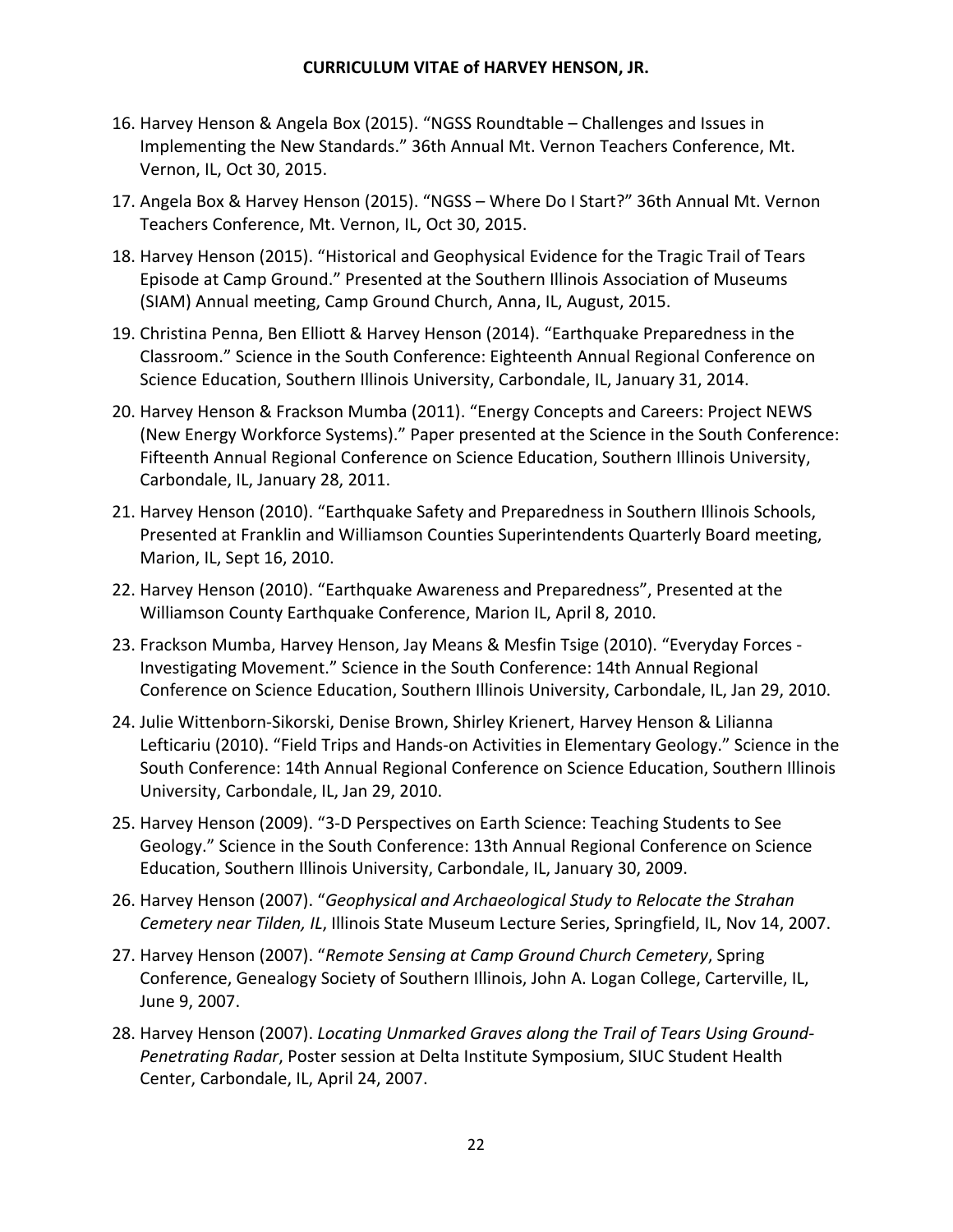- 29. Harvey Henson (2007). *Preliminary Results of Geophysical Investigations at Camp Ground Cemetery*, Presentation at Trail of Tears Association, Illinois Chapter Spring General Meeting, Anna, IL, April 14, 2007.
- 30. Harvey Henson (2007). *Earthquake Awareness and Preparedness*, Presentation for Building Emergency Response Team (BERT) Meeting, Lesar Law auditorium, SIUC, Carbondale, IL, April 3, 2007.
- 31. Harvey Henson (2007). *Imaging Fractures and Dissolution Features at the Anna Quarry with Ground‐Penetrating Radar*, Illinois State Geological Survey, Urbana, IL, Mar 12, 2007.
- 32. Harvey Henson (2007). *"Suddenly... on an Average Day Earthquake Awareness and Preparedness*, Lecture for PYSC 489, John Snyder, Instructor, Life Science II Rm 244, SIUC, Carbondale, IL, Mar 8, 2007.
- 33. Harvey Henson (2006). *Regional Disaster Preparedness and Response: Earthquake Threat in Southern Illinois*. hosted by Illinois State Representative John Bradley & Williamson County Emergency Management Agency, Southern Illinois Emergency Preparedness Committee, Marion, IL, Nov 8, 2006.
- 34. Harvey Henson (2006). *Locating the Lost Strahan Cemetery Using Geophysical and Geological Imaging Methods*, Marion Lions Club meeting, Marion, IL, July 12, 2006
- 35. Harvey Henson (2006). *Understanding the Southern Illinois Earthquake Threat*, Rotary Club, Carbondale, IL, July 12, 2006
- 36. Harvey Henson (2006). *"Suddenly... On an Average Day" Project Update*, Harvey Henson and Scott Hodgson*,* Multi‐Natural Hazards Partnership Forum, Southeast Missouri State University, Cape Girardeau, MO, May 17, 2006
- 37. Harvey Henson (2006). *Earthquake Preparedness: "Suddenly... On an Average Day"*, Foxcroft Ward Emergency Preparedness Fair, Marion, IL, April 8, 2006
- 38. Harvey Henson (2006). *New Madrid Seismic Zone and Earthquake Overview*. Unity Point School, Carbondale, IL, April 6, 2006
- 39. Harvey Henson & Scott Hodgson (2006). "Southern Illinois Earthquake Preparedness for the Classroom." Science in the South Conference: Tenth Annual Regional Conference on Science Education, Southern Illinois University, Carbondale, IL, Mar 10, 2006.
- 40. Harvey Henson (2006). *Overview of a New Earthquake Preparedness DVD*, Illinois Emergency Management Agency, Keith E. Chambers, IEMA Earthquake Coordinator, Springfield, IL, Mar 7, 2006.
- 41. Harvey Henson (2006). *Earthquakes in Southern Illinois*, 4‐H group, Scottsboro Baptist Church, Marion, IL, Mar 3, 2006.
- 42. Harvey Henson (2005). *Uncovering the Anasazi Culture of Southwestern Colorado Using High‐resolution Geophysical Investigation Methods*, Southern Illinois Earth Science Club, Benton, IL, July 14, 2005.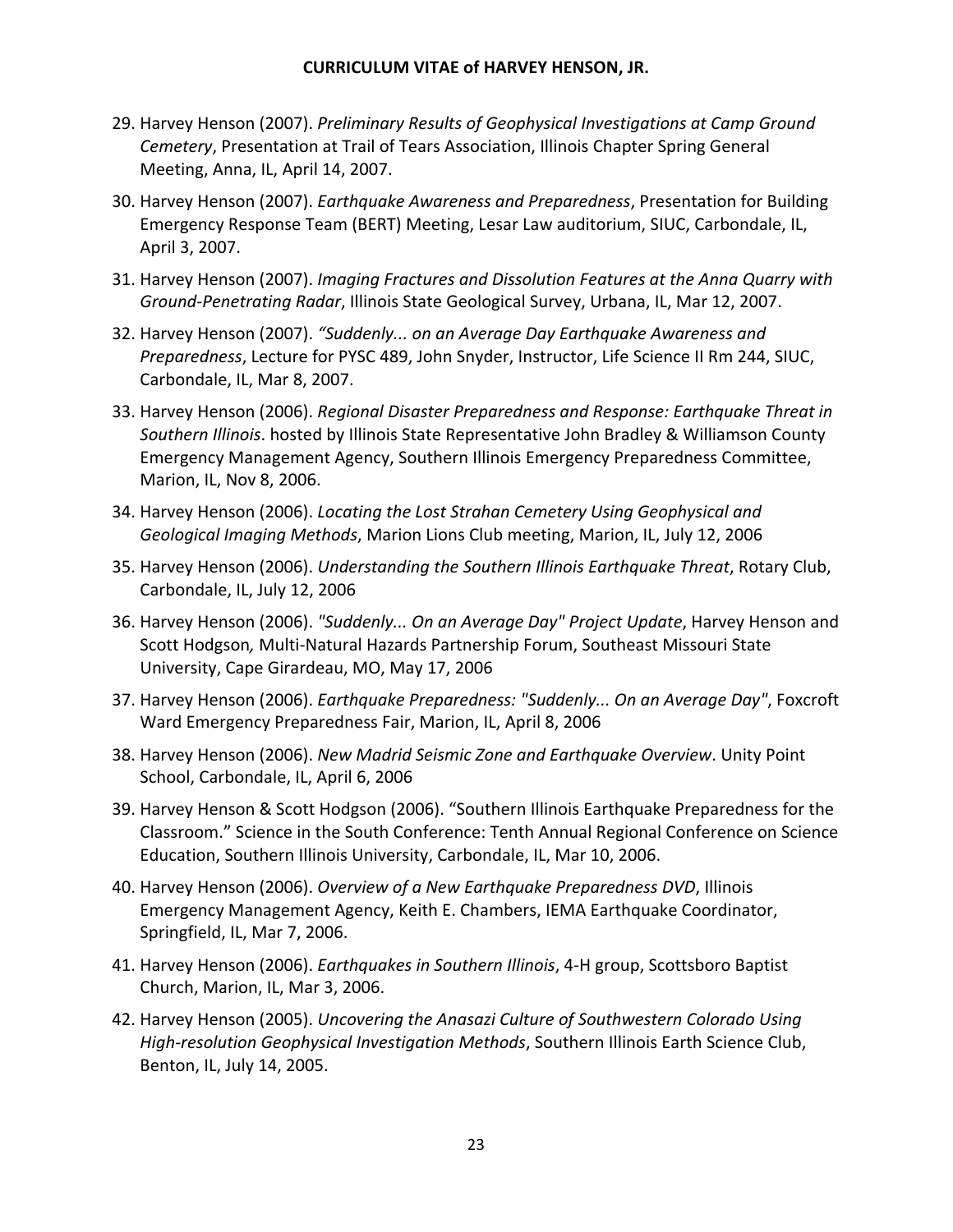- 43. Harvey Henson (2005). *Geophysical Methods and Remote Sensing Techniques Used in Archaeological Investigations: Examples from Pueblo Sites in Colorado and the Trail of Tears in Illinois*, Southeast Missouri State University, Dept. of Anthropology, Cape Girardeau, MO, Feb 24, 2005.
- 44. Harvey Henson (2004). *Learning in Retirement Program: Earthquakes and Plate Tectonics*, SIUC Continuing Education course, Carbondale, IL, 4 lectures Feb‐March 2004
- 45. Harvey Henson (2003). *Geo‐Archaeological Investigation of the Mitchell Springs Ruin Group*, Geography Awareness Week, Department of Geology/Geography, Eastern Illinois University, Charleston, IL, Nov 20, 2003.
- 46. Harvey Henson (2002). *Geo‐Archaeology Studies of Anasazi Ruins in CO*, Lions Club, Carbondale, IL, Mar 13, 2002.
- 47. Harvey Henson (2001). *The New Madrid Seismic Zone*, Lions Club, Carterville, IL, Oct 11, 2001.
- 48. Harvey Henson (2001). "So you want to be a Geologist: Earth Science mentoring." Science in the South Conference: Fifth Annual Regional Conference on Science Education, Southern Illinois University, Carbondale, IL, Mar 9, 2001.
- 49. Harvey Henson (2000). *Earthquake Awareness and Preparedness: Understanding the New Madrid Earthquake Threat*, Mae Smith Hall Student Dormitory, SIUC campus, Carbondale, IL, Sept 21, 2000
- 50. Harvey Henson (2000). "Layered Mentoring: Involving Students in Earth Science Mentoring." Science in the South Conference: Fourth Annual Regional Conference on Science Education, Southern Illinois University, Carbondale, IL, Mar 10, 2000.
- 51. Harvey Henson (1999). *Earthquakes and Tectonics of the North Anatolian Fault Zone*, SIUC Turkish Student Association Annual Banquet and Survivors Benefit, Carbondale, IL, Oct 28, 1999.
- 52. Harvey Henson (1999). *Southern Illinois before the Age of the Dinosaurs*, Johnston City Public Library, Johnston City, IL, July 15, 1999.
- 53. Harvey Henson (1998). *Earthquakes in Southern Illinois*, Recycled Youth Meeting, Herrin First Christian Church, Herrin, IL, Oct 10, 1998 .
- 54. Harvey Henson (1996). *New Madrid Earthquakes and Plate Tectonics*, Symposium presented at Hugh Malin Campus, Pinckneyville Jr. High School, Pinckneyville, IL, Dec 3, 1996
- 55. Harvey Henson (1995). *Earthquakes Here?... The New Madrid Seismic Zone*, SIUC Student Development Program Fundraiser for Kobe Japan Earthquake Disaster Relief, Student Center Auditorium, SIUC, Carbondale, IL, Feb 6, 1995.
- 56. Harvey Henson (1994). *New Madrid Seismic Zone and Local Earthquakes*, Lions Club, Carbondale, IL, May, 1994.
- 57. Harvey Henson (1993). *New Madrid Seismic Zone Earthquakes*, Du Quoin Kiwanis Club banquet keynote address, Du Quoin, IL, May 6, 1993.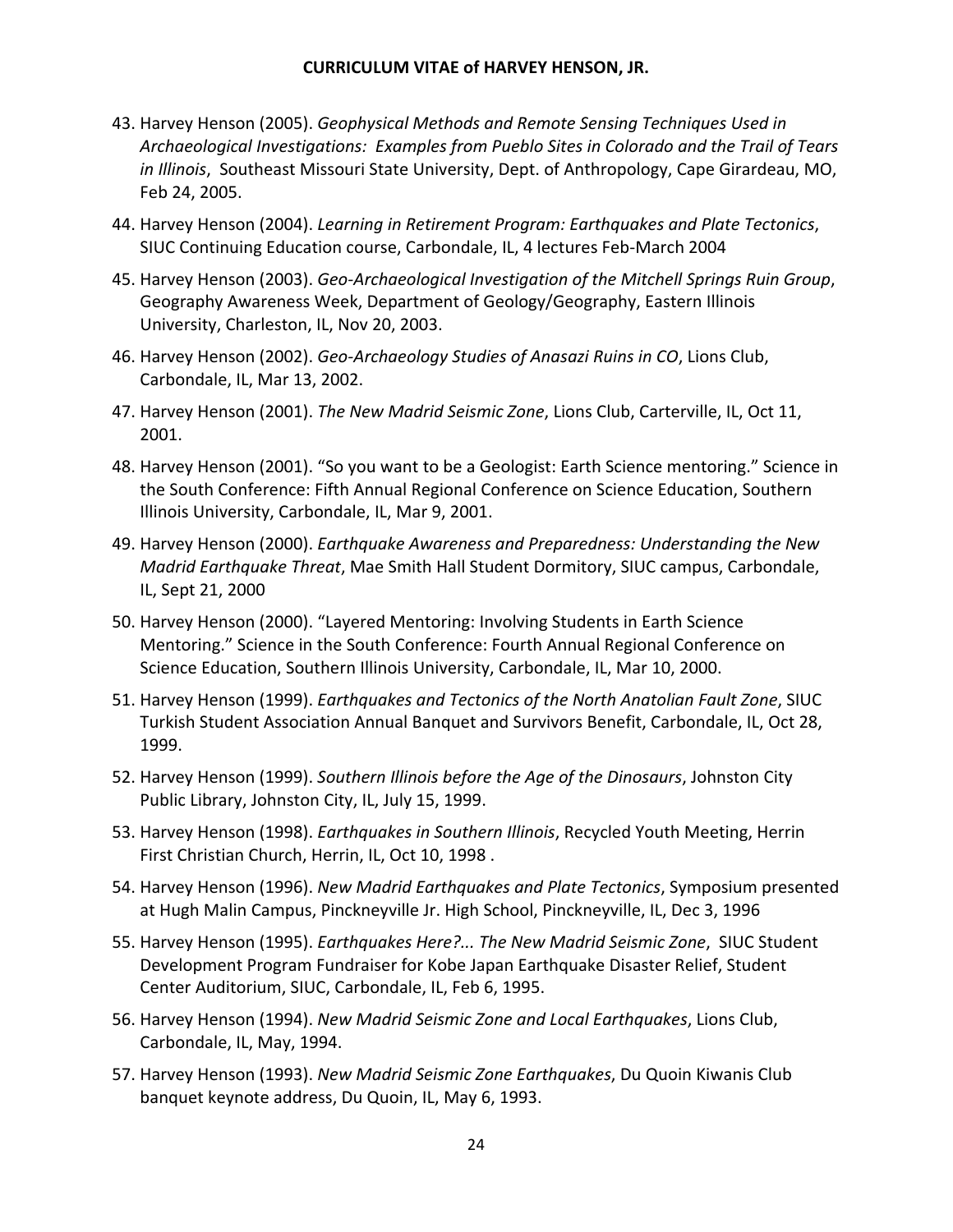- 58. Harvey Henson (1991). *Why Do Earthquakes Occur in Southern Illinois?*, Science and Literacy Program at Elverado High School, Elkville, IL, Feb 2, 1991.
- 59. Harvey Henson (1990). *Earthquakes and New Madrid Seismicity*, Illinois Department of Public Health Earthquake Preparedness Conference at Rend Lake Community College, Ina, IL, Nov 8, 1990.
- 60. Harvey Henson (1990). *Earthquake Awareness and Preparedness*. Boomer Hall Student Dormitory, SIU‐C campus, Carbondale, IL, Oct 16, 1990.
- 61. Harvey Henson (1990). *Earthquake Awareness and Preparedness*, Health and Emergency Fair, The Gazette Democrat, Anna, IL, Sept 13, 1990.
- 62. Harvey Henson (1990). *Seismicity of the Southern Illinois Area*, Parish Park Christian Church, Marion, IL, June 1990.
- 63. Harvey Henson (1990). *The Mechanics of Earthquakes and Seismicity in the New Madrid Rift Complex*. Earthquake Preparedness for Emergency Services Personnel at Southeastern Illinois College, Harrisburg, IL, April 5, 1990.

## **XI. RESEARCH PROJECTS (select list)**

- 2016‐pres. Examining pre‐service elementary teachers' understanding of the Nature of Science, and their Scientific Literacy and Self‐Efficacy in teaching science, supported through the STEM Education Research Center at SIUC
- 2016‐pres. Improving teachers' attitudes toward mathematics and Science teaching using 3‐D printing technology, funded by STEM Education Research Center at SIUC
- 2016‐pres. Development of interactive Earthquake Education Kiosks to help prepare the public for earthquake hazards. The first Kiosk was installed at the Science Center in the University Mall in Carbondale on Feb 21, 2017, funded by IEMA and CUSEC
- 2012‐pres. Using 3‐D anaglyph technology and maps to teach plate tectonic and related earth science concepts to teachers and their students: A phenomenon to fulfill performance expectations required for NGSS
- 2010‐pres. GeoGebra and integrated mathematics professional development for in‐service elementary (K‐8) teachers, Illinois Board of Higher Education supported
- 2009‐pres. Designing online professional development for rural in‐service mathematics and science teachers: The SMART Graduate Program at Southern Illinois University Carbondale www.smart.siu.edu, Illinois State Board of Education supported
- 2008‐pres. Investigating Earthquake Awareness and Preparedness among Elementary and Middle School Students in Southern Illinois, funded by IEMA/FEMA & SIUC
- 2006‐2009 Location of unmarked graves along the Trail of Tears in Southern Illinois using high-resolution geophysical methods, funded by National Park Service
- 2006‐2008 Lost Strahan Cemetery investigation using geological and geophysical imaging techniques, supported by Department of Geology at SIUC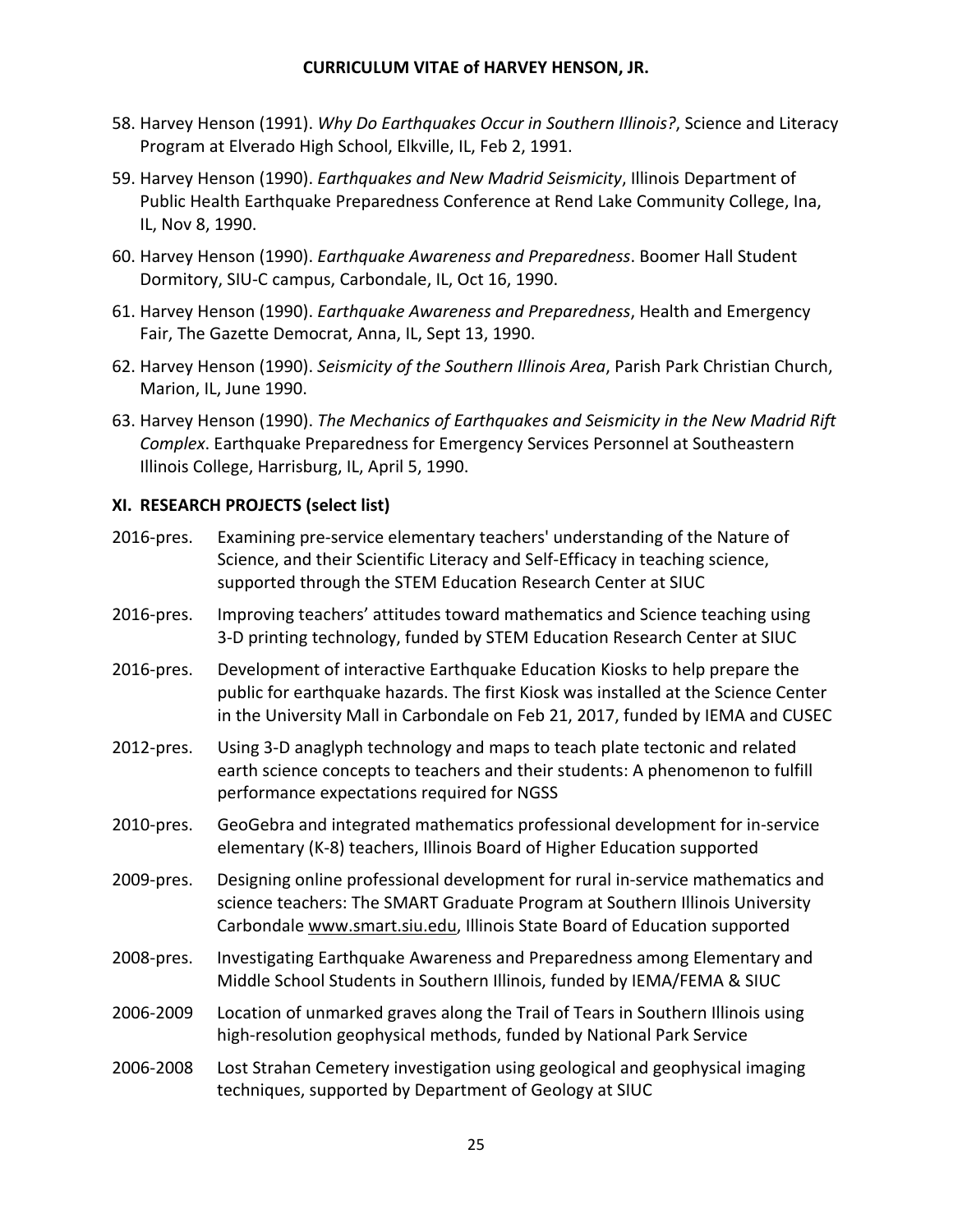| 2004-2006  | Geo-archaeological investigation of Champagne Springs Group at Delores Canyon,<br>CO, partially supported by Colorado Historical Society Assessment Grant                                                                                 |
|------------|-------------------------------------------------------------------------------------------------------------------------------------------------------------------------------------------------------------------------------------------|
| 2001-pres. | Inquiry-based learning using real and virtual geological environments for the<br>Young Earth Scientist (YES) project, Illinois State Board of Education supported                                                                         |
| 2001-2003  | Geophysical archaeological investigations at the Mitchell Springs Ruins, Cortez,<br>CO, partially supported by Colorado Historical Society, Southern Illinois University<br>Carbondale and Eastern Illinois University                    |
| 1997       | Ground-penetrating radar investigation of limestone karst in quarry near Anna, IL,<br>Partially supported by Sensors & Software, Ontario, CA and Department of<br>Geology, Southern Illinois University Carbondale                        |
| 1996-2006  | Pennsylvanian faunal and floral bio-diversity in the Energy Shale member of the<br>Carbondale Formation near Carterville, IL, supported by Department of Geology,<br>Southern Illinois University Carbondale                              |
| 1996       | Geophysical archaeological investigation of a 17th century sugar-cane plantation<br>and African slave cemetery in Barbados, supported by Corruccini Family Trust                                                                          |
| 1995       | Neotectonic study of shallow faults using seismic reflection and ground-<br>penetrating radar methods near Metropolis, IL, supported by Illinois State<br><b>Geological Survey</b>                                                        |
| 1994       | Ground-penetrating radar study of neotectonic fault reactivation along Sikeston<br>Ridge and other geomorphologic features in the New Madrid Seismic Zone,<br>supported by Department of Geology, Southern Illinois University Carbondale |
| 1994       | Ground-penetrating radar investigation of stratigraphic record of global climatic<br>variability near Chott Rharsa and Atlas Mountains of southern Tunisia, North<br>Africa, supported by the NSF                                         |
|            | 1992 & 1994 Geophysical-archaeological investigation of early Spanish and English colonial<br>settlement ruins and burials of Afro-Jamaican slaves near St. Ann's Bay, Jamaica                                                            |
| 1990-1996  | Mini-sosie high-resolution seismic reflection neotectonic studies of the New<br>Madrid Seismic Zone, data processing and interpretation on UNIX workstations,<br>supported by USGS/NEHRP grants                                           |
| 1989-1991  | Seismic tomographic investigation of floor strata beneath a coal pillar for Peabody<br>Development Company underground coal mine near Marissa, IL                                                                                         |
| 1986-1989  | GLIMPCE deep crustal seismic reflection and refraction study of Lake Superior<br><b>Basin</b>                                                                                                                                             |
| 1986       | Deep crustal reflection/refraction study of Illinois Basin near Mt. Carmel, IL in<br>collaboration with the COCORP crustal seismic survey                                                                                                 |
| 1985-1989  | High resolution seismic reflection study of geologic disturbances in shallow coal<br>seams for Peabody Coal Company                                                                                                                       |
| 1985       | Geological and geophysical analysis of proposed landfill site near Muncie, IN                                                                                                                                                             |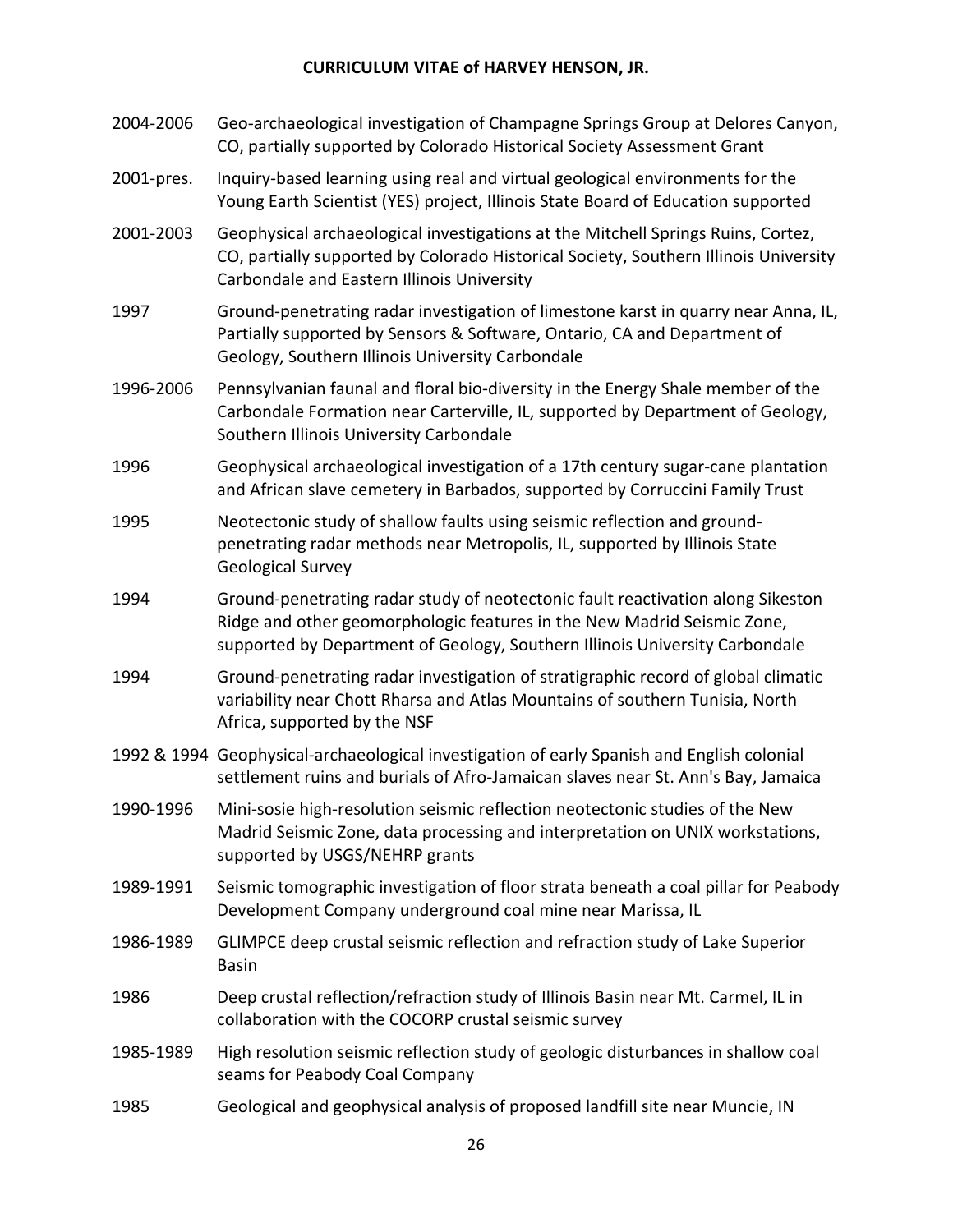1985 Paleontology description and collection of the Waldron Formation at Muncie, IN

#### **XII. EDUCATIONAL OUTREACH AND COMMUNITY SERVICE (select list)**

- "*Illinois Science Assessment Partnership between ISBE and STEM Education Research Center at SIUC*" invited presentation at second annual EHS Talks, College of Education and Human Services, Artspace 304, Carbondale Community Arts, Carbondale, December 14, 2017.
- *"Earthquake Awareness and Preparedness*" American Association of Retired Persons, Carbondale Chapter, Senior Center, Carbondale, IL, September 25, 2017.
- "*The Total Solar Eclipse*" presented at Elverado Intermediate School, family reading night, Vergennes, IL. April 11, 2017.
- *"Preparing for the Total Solar Eclipse of August 21, 2017*" presentation and table at Shawnee Community College STEM Fair, Ullin, IL. March 16, 2017.
- "*Great American Total Solar Eclipse 2017*" keynote presentation at Boys Scouts of America STEM University event, SIU Carbondale, February 27, 2017.
- "*Earthquake Education and Mitigation for Our Community*" invited presentation at first annual EHS Talks, College of Education and Human Services, Carbondale Community Arts, Carbondale, December 8, 2016.
- "*Great Central U.S. Shakeout*" events with *Discussions about the Earthquake Threat: Using Virtual SkypeTM Visits to the Classroom*. Spring 2011, Spring 2012 & Fall 2013.
- "*Are You Ready?*" Earthquake public service announcement campaign. **2012 Bronze Telly Award winner**, producer Harvey Henson in collaboration with director Scott Hodgson, 33rd Annual Telly Awards, New York City, NY, spring 2012.
- "*Suddenly… on an Average Day*" an earthquake preparedness and awareness video in collaboration with director and producer Scott Hodgson. Currently broadcasting on WSIU‐ TV PBS, Carbondale/Olney. **Emmy Award winner for best director, Nominated for (2) regional Emmy Awards,** 2010.
- *"Mapping the Trail of Tears through Southern Illinois"* exhibit at the University Museum at Southern Illinois University Carbondale, Adjunct Curator in Geology and Educational Outreach, Fall 2007 to Spring 2008.
- *"Life through Time"* exhibit at the University Museum at Southern Illinois University Carbondale, Adjunct Curator in Geology and educational outreach, Fall 2006 to Spring 2010.
- *Southern Illinois Emergency Preparedness Panel*, Illinois State Representative John Bradley, Disaster preparedness and response panel of local and state experts and officials, 2006.
- *Earthquake Information Website*: (www.science.siu.edu/geology/quakes/index.html) Administration of web pages on earthquake information and seismic data recorded at Southern Illinois University Carbondale.
- *Improving Teacher Quality Collaborative*. College of Education and Human Services, Southern Illinois University Carbondale. Coordinator for teacher and administrator professional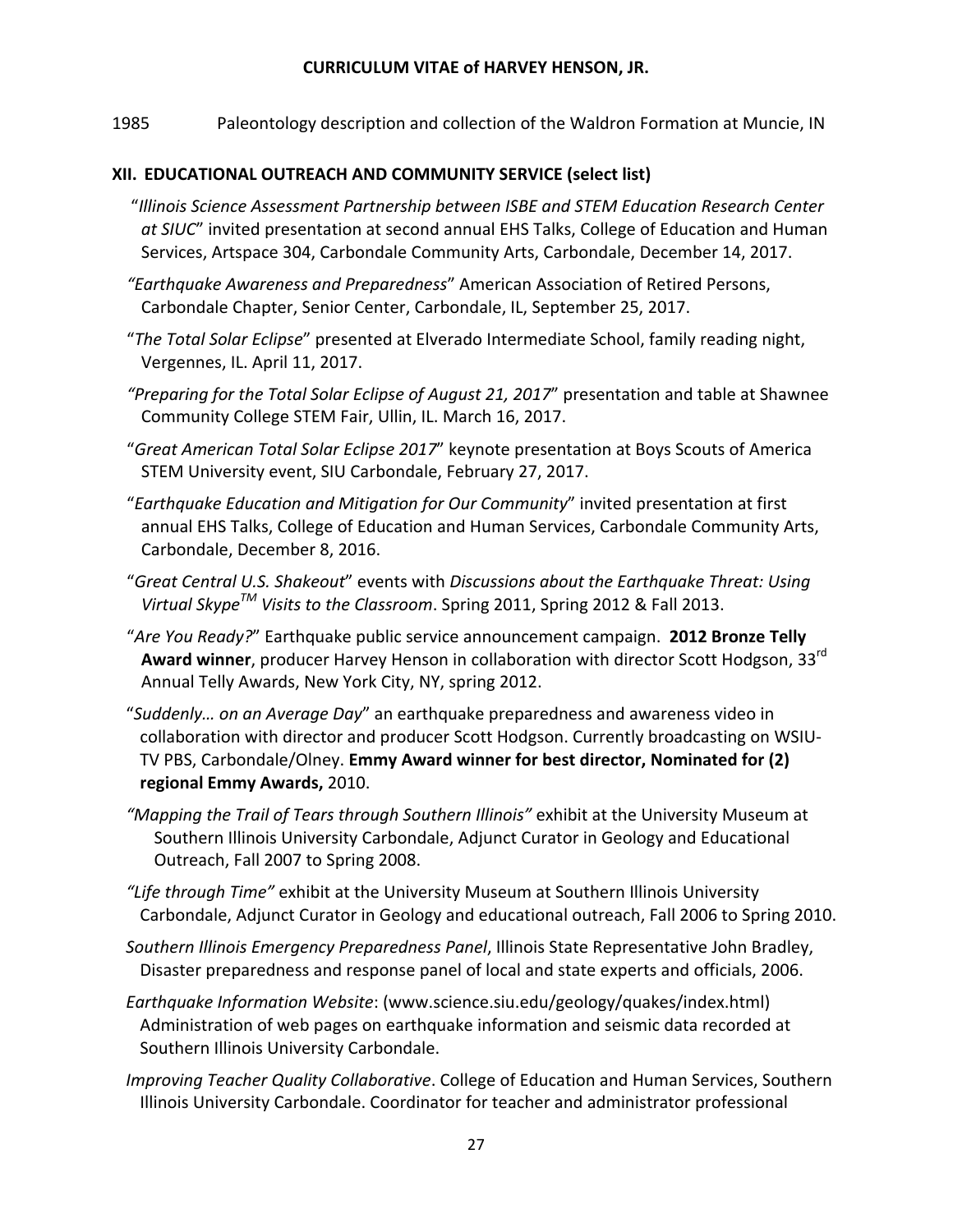development in the southern Illinois region to help improve student learning in middle and high school math and science programs.

- *Basics in Geology (BIG) Program*, Director. After school earth science education and research program for Jr/Sr high school students (www.science.siu.edu/geology/big/index.html).
- *Young Earth Scientist (YES) Project,* Co‐Director. Southern Illinois University Carbondale outreach program for local elementary students using scientific inquiry and the internet to solve problems related to earth science (www.science.siu.edu/geology/yes/index.htm).

## **XIII. RADIO, TELEVISION and NEWSPAPER INTERVIEWS and ARTICLES (select list)**

```
"3.8‐magnitude quake Tuesday was centered in Albion"
Marion Republican, Sept 20, 2017,
http://www.dailyrepublicannews.com/news/20170920/38‐magnitude‐quake‐tuesday‐was‐
centered‐in‐albion
```
- "Illinois Trail of Tears site where Cherokee buried named to National Historic Register" Southeast Missourian, May 24, 2017, https://www.semissourian.com/story/2414569.html
- "NASA & SIU Team Up to Offer Eclipse Webinars to Educators" WSIU, April 18, 2017, http://news.wsiu.org/post/nasa-siu-team-offer-eclipse-webinarseducators#stream/0
- **"**SIU, ISBE collaborate on student assessment**"** *SIUC News*, Mar 22, 2017, http://news.siu.edu/2017/03/032217tjc17018.php
- "Earthquake education kiosk unveiled at the Science Center" WSIU – Listen Live, Feb 21, 2017, http://news.wsiu.org/post/earthquake‐education‐kiosk‐ unveiled‐science‐center#stream/0
- **"**Kiosk designed to raise awareness about earthquake threat**"** *SIUC News*, Feb 15, 2017, http://news.siu.edu/2017/02/021517tjc17004.php
- "Harvey Henson passionate about students, science, service" *SIUC News*, April 10, 2014, http://news.siu.edu/2014/04/chan‐col041114.php
- "Mobile‐bed river will help 'connect science' Southern Illinois..." *SIUC News*, Oct 23, 2012, news.siu.edu/2012/10/102312par12178.html
- "\$3.25 million NSF grant at SIU funds science outreach for middle school students" *the Southern Illinoisan*, Oct 10, 2011, http://thesouthern.com/news/local/education/article\_4d385466-f371-11e0-b418-001cc4c002e0.html?mode=story#ixzz1aZvlmN8a
- "Partnership promotes science in area schools" *SIUC News*, Jan 28, 2011, http://news.siu.edu/2011/01/012811tjc11008.html
- "SIUC celebrates Native American Heritage Month" *SIUC News*, Oct 26, 2009, http://news.siu.edu/2009/10/102609cjm9284.html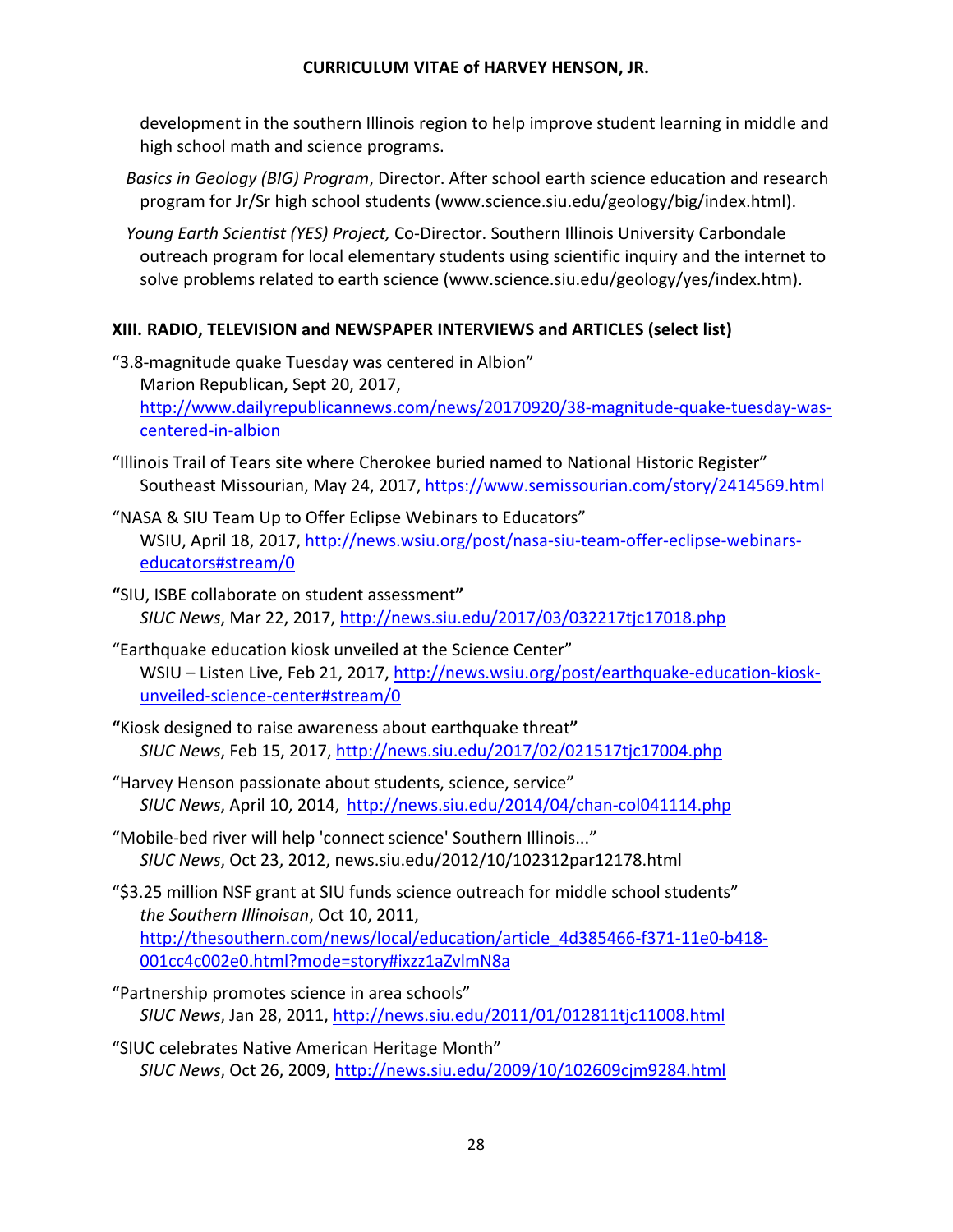"Williamson County hosts disaster‐planning session" *SIUC News*, Jul 22, 2008, http://news.siu.edu/2008/07/072208tjc8079.html

- "High‐tech gear, sleuthing uncover long‐lost graves" *SIUC News*, Nov 16, 2007, http://news.siu.edu/2007/11/111607tjc7116.html
- "New videos stress earthquake preparedness in southern Illinois" WQAD News Channel 8, Jan 10, 2006

"Video project focuses on earthquake preparedness" *SIUC News*, Oct 28, 2005, http://news.siu.edu/2005/10/102805tc5010.html

- "Pursuing a Trail of Tears Mystery… Illinois Graves May Hold Cherokees' Remains" *Boston Globe*, by Jim Suhr, *Associated Press*, Dec 27, 2005 http://www.boston.com/news/nation/articles/2005/12/27/pursuing a trail of tears myst ery/
- "Will a Major Quake Shake the Midwest?" *NPR, Weekend Edition* with Scott Simon interview at https://www.npr.org/templates/story/story.php?storyId=5047579, Dec 10, 2005.
- "Museum sponsoring fossil hunts for kids ‐ Southern Illinois University" *SIUC News*, Mar 18, 2004, http://news.siu.edu/2004/03/031804pd4023.html
- "High school Outreach program helps students dig up the past" *Daily Egyptian Newspaper*, November 5, 2003 http://archives.dailyegyptian.com/imported‐20111018203805/2003/11/5/high‐school‐ outreach‐program‐helps‐students‐dig‐up‐the‐past.html

"Southern Illinois region possesses 'ground shaking' potential" *Daily Egyptian Newspaper*, Sept 30, 1999 http://archives.dailyegyptian.com/imported‐ 20111018203135/1999/9/30/southern‐illinois‐region‐possesses‐groundshaking‐ potential.html

"13‐year old prodigy wows scientists with fossil research" *Daily Egyptian Newspaper*, April 12, 1999 http://archives.dailyegyptian.com/imported‐20111018203135/1999/4/12/13‐year‐old‐ prodigy‐wows‐scientists‐with‐fossil‐research.html

"An SIUC researcher warned in a speech Monday evening at the Student Center of the dangers of an earthquake occurring in the Southern Illinois region in an effort to raise funds for the victims of the Kobe earthquake" *Daily Egyptian Newspaper*, Feb 8, 1995 http://archives.dailyegyptian.com/imported‐ 20111018201841/1995/2/8/an‐siuc‐researcher‐warned‐in‐a‐speech‐monday‐evening‐at‐ the.html

## **XIV. SERVICE AND COMMITTEES**

*University:* 

STEM Education Research Center, Interim Director (2016 to Present) SMART MSMSEd Teacher Program, Co‐Director (2008 to Present)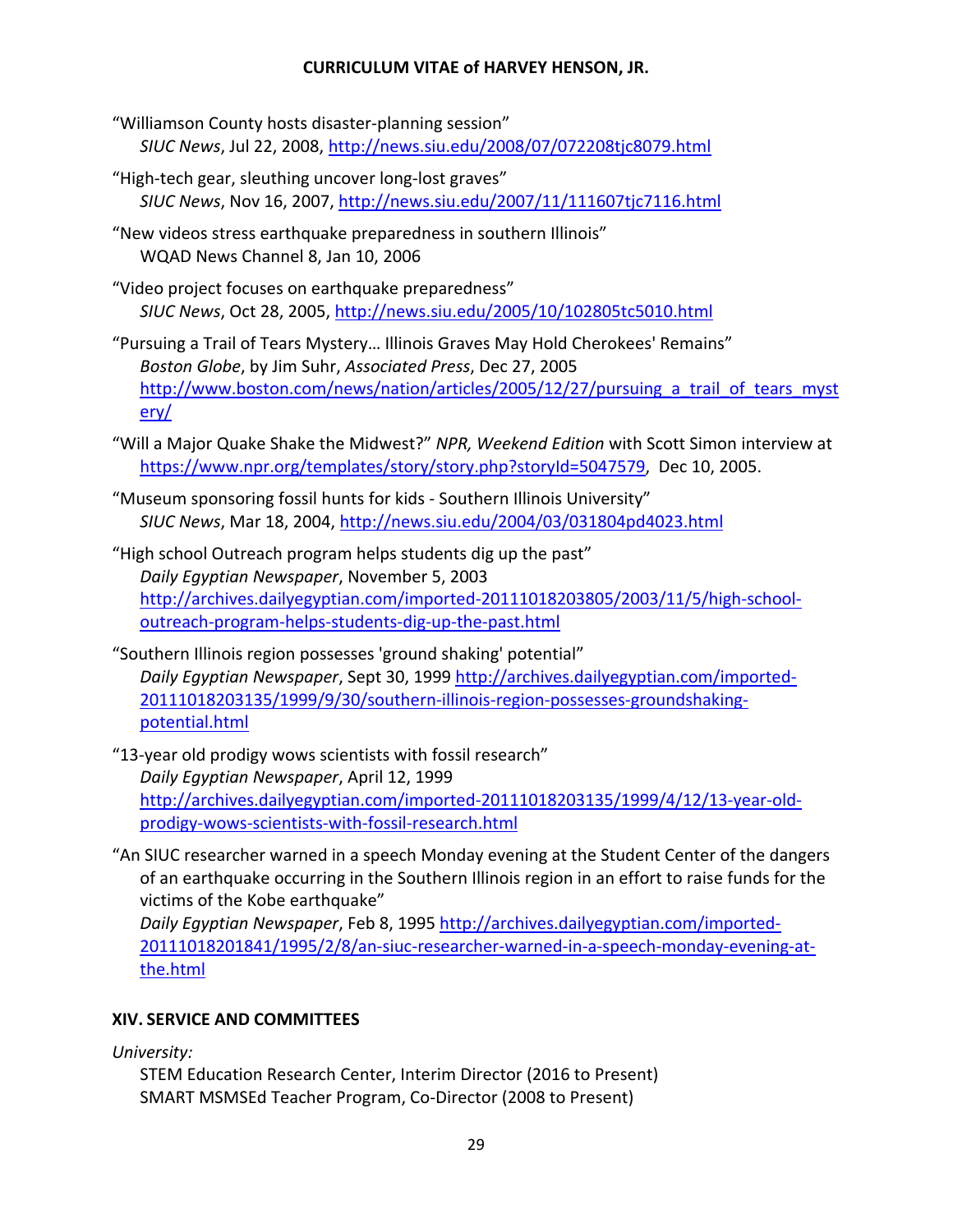Illinois Jr. Science & Humanities Symposium (IJSHS), PI (2015 to Present), Dir. (2015 & 2016) University Museum, Adjunct Curator of Geology (1996 to Present) Eclipse 2017 Education & Outreach Subcommittee, Chair (Spring 2016 to Present) Undergraduate Creative Activities and Research Forum, Judge (Spring 2016 & 2017) Illinois Junior Academy of Science, Science Fair Judge (Spring 1994 to Present) Faculty/University Associate – University Housing (2008 to Present) Science Living and Learning Community, Facilitator and Mentor (2008 to Spring 2016) Living & Learning Community (LLC) University Housing Committee (2008 to Spring 2016) Recruitment and Retention Committee (2008 to Spring 2016) Exploratory Student Retention Task Force (2014 to 2015) Coordinator of Recruitment and Retention Search Committee (Spring 2014) Dean College of Science Search Committee (Fall 2013 & Spring 2014) Assistant Director of New Student Programs Search Committee (Fall 2013) University Student Retention Task Force (2012 to 2013) University Scholarship Committee (2012 to 2013) College of Science Advisor Search Committee (Fall 2011, Spring 2012 & Fall 2013) New Student Programs Coordinator Search Committee (Spring 2011) University Museum Director Search Committee (Fall 2000 & Spring 2001) University Museum Accreditation Committee (Spring & Summer 2001) LAN Administrators Group (1996 to 2009) AP/Staff Peer Review Committee (1994 to 1998) Early Warning System Facilitator for Students (1992 to 1999) Project Magic – New Student Mentor (1992 to 1996)

#### $Collect:$

Unit Accreditation Coordinating Council (UACC), COEHS (Spring & Summer 2016) Admission Review Committee, College of Science (2012 to 2016) Scholarship Committee, College of Science (2012 to Spring 2016) Saluki Science Ambassadors (SSA) Mentor, College of Science (2009 to 2016) Admission Review Committee, College of Science (2012 to Spring 2016)

#### *Departmental:*

Early Childhood Tenure‐Track Search Committee – Curriculum & Instruction (Fall 2018) Early Childhood Instructor Search Committee – C&I (Summer 2018 to Present) UCLC Program Coord/Clinical Supervisor Search Committee – C&I (Fall 2017 & Spring 2018) UCLC Instructor Early Childhood Search Committee – C&I (Fall 2017 & Spring 2018) UCLC Instructor/Lecturer Elem Education Search Committee – C&I (Fall 2017 & Spring 2018) MS Education Planning Committee – Curriculum & Instruction (Summer 2017 to Present) Middle Level Program Application Task Force – C&I (Spring 2016 to Present) Scholarship Committee – Curriculum & Instruction (Spring 2016 to Present) Program Coordinator – Biological Sciences Education (Spring & Summer 2016) Early Childhood & Elem. Ed. Committee – Curriculum & Instruction (Spring 2016 to Present) Computer Committee – Geology (1996‐2008)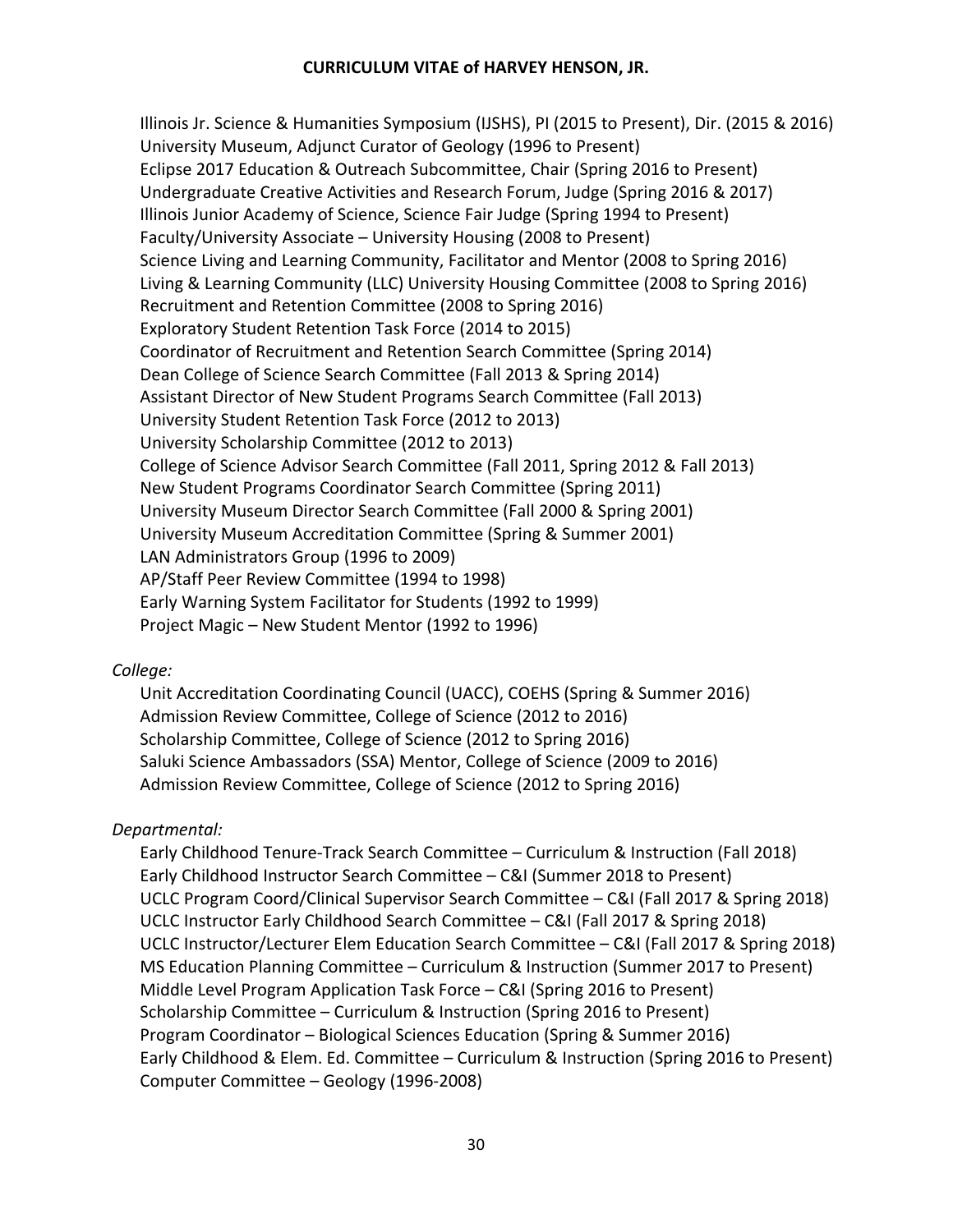### *Professional:*

Illinois Natural Hazard Mitigation Planning Committee (Fall 2017 to Present) NASA/ATE Joint Commission on STEM Education in the Future, (Summer 2017 to Present) Association of Teacher Educators (ATE) Technology & Future of Teacher Education Committee (Spring 2017 to Present) Science in the South, Planning Committee (Spring 2017 to Present) ATE Proposal Review Committee (Spring 2016 to Present) Trail of Tears Association, Board of Directors, (2006 to Present); Treasurer (2010 to Present) Christian Campus Ministry, Board of Advisors, President (1999 to Present) National Association of Geoscience Teachers, Workshop Facilitator Presenter (Spring 2016) Boys and Girls Club of Carbondale, Board of Directors (2008 to 2011) Multi‐Hazards Planning and Educational Outreach Group (2006 to 2008) Natural Resources & Environmental Management Society Mentor, Ball State Univ. (2008) Southern Illinois Earthquake Advisory Committee (2005 to 2016) Southern Illinois Networking Association (2003 to 2007), Carterville Chapter President (2005)

#### **XV.HONORS AND AWARDS**

BEA "Best of" Festival Award for Interactive Media & Emerging Technologies: *Earthquake Preparedness Kiosk* (2018), Broadcast Education Association conference, Las Vegas, NV. Best Student Poster Award, coauthor grad student Zachariah Seaman (2018), "Noninvasive Ground Penetrating Radar Investigation of *Fallicambarus fodiens* Subsurface Habitations." International Association of Astacology, 22<sup>nd</sup> International Symposium on Freshwater Crayfish, July 9‐13, Carnegie Museum of Natural History, Pittsburgh, PA. Early Career Faculty Excellence Award *nomination* (2018) Staff Excellence Award and Medallion (2014) Administrative & Professional Staff Council Commendation for Staff Excellence (2014) SIUC Undergraduate Research Assistantship (2010, 2011, 2013, 2014 & 2015) University Housing Service Recognition (2009, 2010, 2011, 2012, 2013 & 2014) Staff Excellence Award *nomination* (2013, 2014) Telly Awards ‐ Bronze Telly Winner – Producer of "Are You Ready?" Earthquake PSA (2012) Outstanding Philanthropic Service Initiative Award, *Unite for Sight* (2011) *GPS World on the Edge* Application Challenge Winner (2010) Dean's List (BSU 1981‐1985; SIUC 1985‐1989, 1991‐1994, 2008‐2012) Sigma Zeta National Science Honorary (1982‐1985) Honor Society of Phi Kappa Phi (1981‐1988) Indiana State Scholar (1981‐1985) U.S. Air Force Science Award (1981) Kodak Award in Science (1981)

#### **XVI. PROFESSIONAL MEMBERSHIPS AND AFFILIATIONS**

National Association for Research in Science Teaching Association of Teacher Educators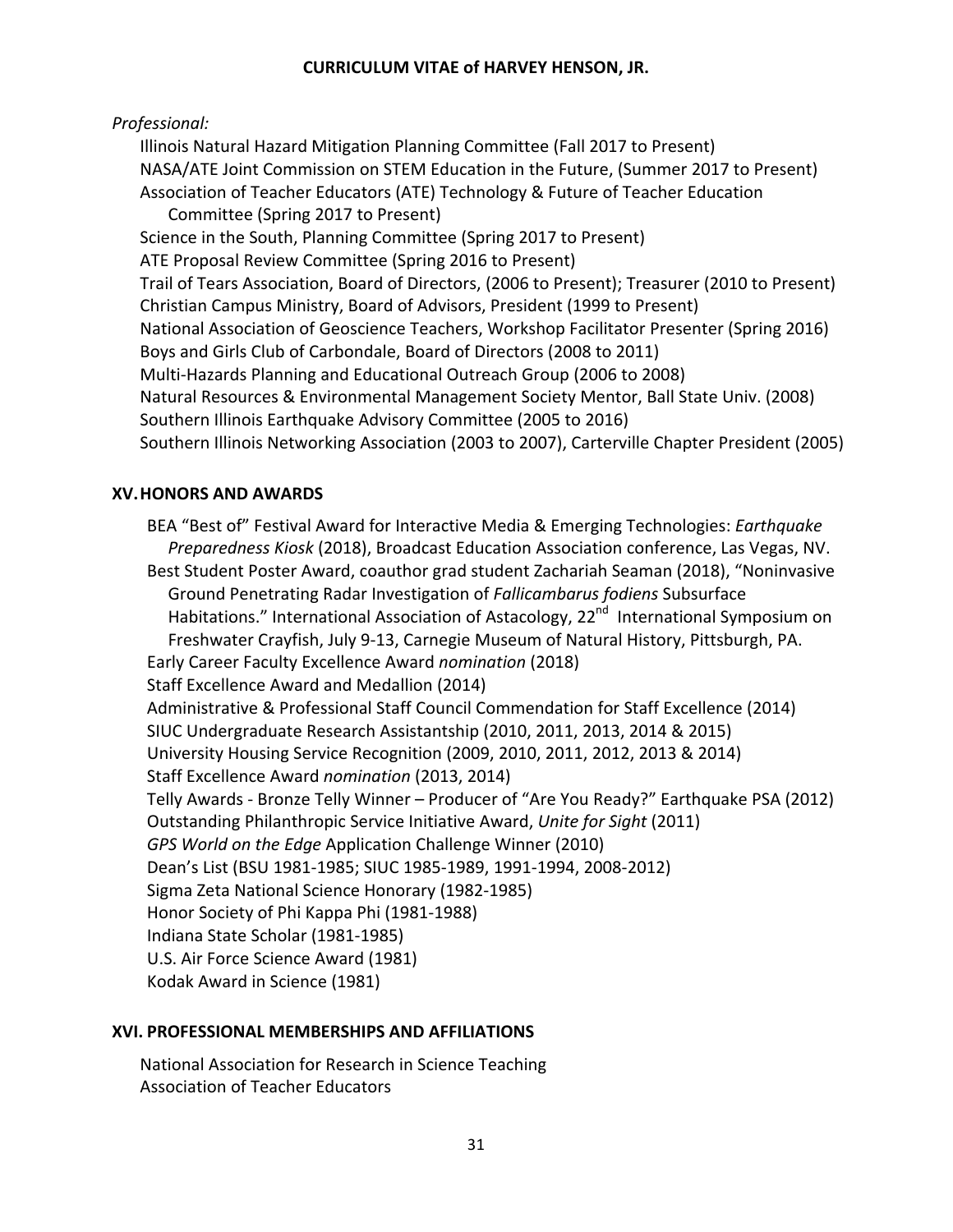National Association of Geoscience Teachers Illinois Association of Teacher Educators Illinois Science Teachers Association/NSTA Geological Society of America Illinois State Academy of Science Society of Exploration Geophysicists National Trail of Tears Association & Illinois Chapter Delta Chi Fraternity, Ball State University Chapter Vine Community Church

### **XVII. STUDENT MENTORING (select list)**

- **Saluki Science Ambassadors**, Mentored over 350 student leaders and undergraduate researchers in College of Science (2009 to Spring 2016)
- **Science Living and Learning Community**, Mentored 400 science students (2008 to Spring 2016)
- **SIUC Undergraduate Research Assistantship**: Geo‐archaeology investigation of Lincoln and Douglas Debate Site and Fort Kaskaskia Historic Site with undergraduate student Jordan Caylor (08/2015 to 05/2016)
- **SIUC Undergraduate Research Assistantship**: Earthquake Research and Outreach to schools and community with undergraduate student Kailey Zalucha (08/2014 to 05/2016)
- **SIUC Undergraduate Research Assistantship**: Geo‐archaeology investigation of Bridges Wayside Store along the Trail of Tears with undergraduate students Jacob Patsch and Jordan Caylor (08/2014 to 05/2015)
- **SIUC Undergraduate Research Assistantship**: Geo‐archaeology investigation of Fort Kaskaskia with undergraduate student Saheed Obitayo (08/2014 to 05/2015)
- **SIUC Undergraduate Research Assistantship**: Geo‐archaeology investigation of the Trail of Tears with undergraduate student Daniel Matias (02/2014 to 08/2014)
- **SIUC Undergraduate Research Assistantship**: Geoscience Education and Outreach to local schools with emphasis on Hazards Awareness and Preparedness with undergraduate geology student Christina Penna (08/2013 to 05/2014)
- **SIUC Undergraduate Research Assistantships**: Earthquake Research and Outreach to schools and community; mentored undergraduate science education student Dustan Heidel (08/2010 to 05/2011 and 08/2011 to 05/2012)
- **SIUC REACH** with undergraduate geology student Joseph Batir (2007‐2008) "High Resolution GPR Geo‐Archaeology Investigation of the Holiday Cemetery"; a *Morris K. Udall Scholar* recipient (2008), *Outstanding SIUC Senior* (2008), *USA Today All‐USA* honorable mention (2008), and *Fulbright Scholar to Iceland* (2009‐2010)

**Unite for Sight** SIUC registered student organization mentor and sponsor (2009‐2012)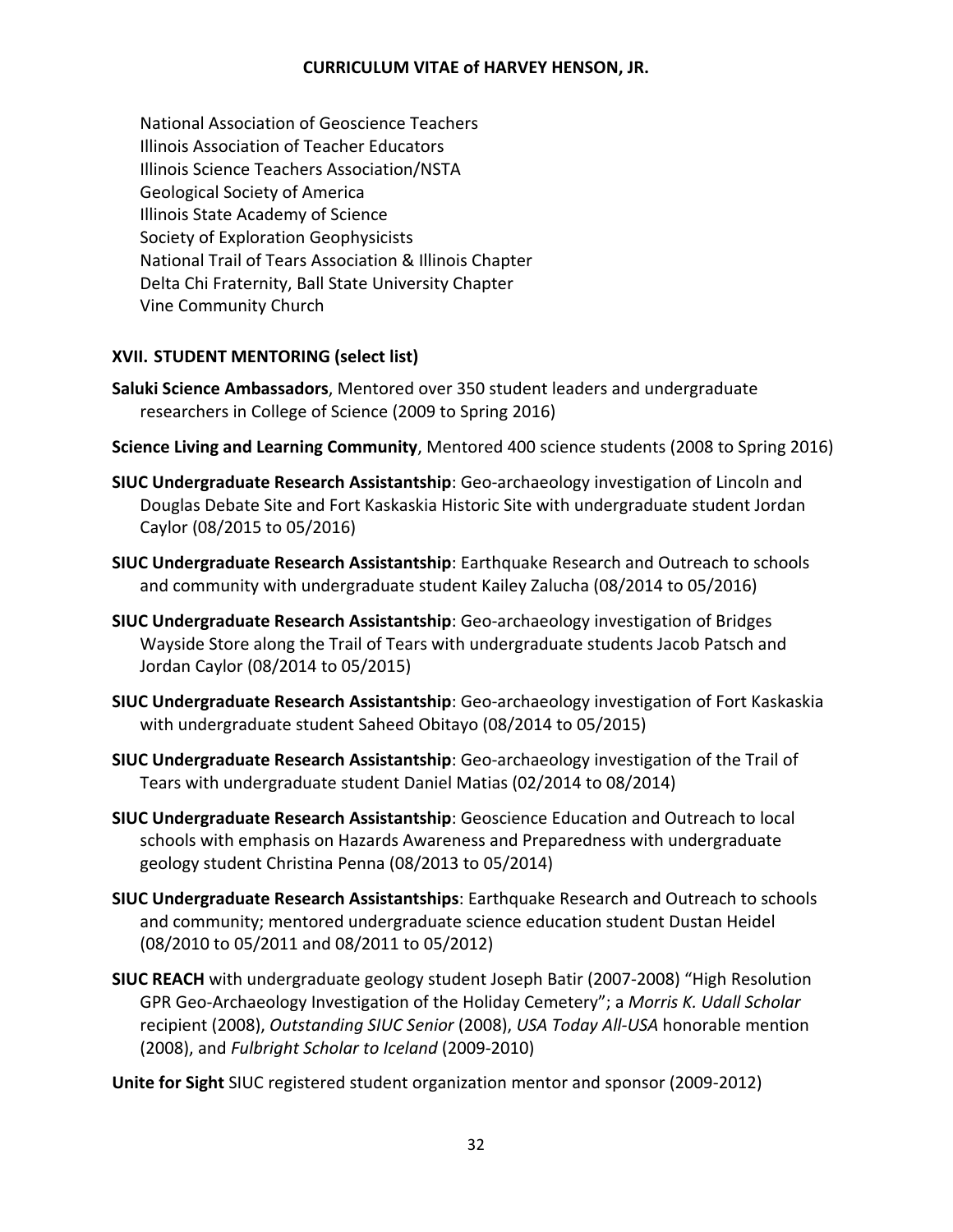**Basics in Geology** afterschool program for local middle and high school students interested in geology & inquiry‐based science research with presentations and publications (1999‐2008)

## **XVIII. RECENT COLLABORATORS (select list)**

Bruce DeRuntz (Technology/Engineering, SIUC) Willy Hunter (CeMaST, Illinois State Univ) Lingguo Bu (C&I, SIUC) Scott Ishman (Dean of College of Science, SIUC) Steve Gough (Little River R & D, Carbondale, IL) Steve Esling (Geology, SIUC) Angela D. Box (STEM Center, SIUC) Scott Hodgson (University of Oklahoma) Daniel Brown (Illinois State Board of Education) Greg Byer (Arcadis US, Inc., Indianapolis, IN) Frackson Mumba (Science Ed., Univ Virginia) Yanyan Sheng (Quantitative Methods, SIUC) Wesley Calvert (Mathematics, SIUC) Senetta Bancroft (Science Ed., SIUC) John McIntyre (C&I, SIUC) Mary Ann Quivey (STEM Center, SIUC) Rhonda Kowalchuk (Ed. Psych. & Sp. Ed., SIUC) Mary Wright (Mathematics, SIUC)

Ron Davis (former Mitigation Officer, IEMA) David Gibson (Plant Biology, SIUC) Kathy Pericak‐Spector (Math, SIUC) Tiku Ravat (University of Kentucky) Sally O'Leary (Murphysboro High School) Brett Denny (Illinois State Geologic Survey) Nina Marifian (Ellis Elem School, Belleville, IL) Wen‐June Su (Illinois State Geologic Survey) John Mundell (Mundell & Associates, Indianapolis, IN) Mamadou Coulibaly (Univ. Wisconsin, Oshkosh, WI) Chris Grode (Superintendent Murphysboro 186) Dawn Cobb (Illinois State Museum)

# **XIX. DOCTORAL, MASTERS AND OTHER GRADUATE STUDENTS**

**Doctoral Students** (*all in Curriculum and Instruction unless noted otherwise*) Desirée Harned ‐ Advisor & co‐Chair of Dissertation committee Duane Lickteig ‐ Advisor & co‐Chair of Dissertation committee Rasheta Fateen ‐ Advisor & co‐Chair of Dissertation committee Euginia Nyirenda ‐ Advisor & co‐Chair of Dissertation committee Suleman B. Alshammari ‐ Advisor & co‐Chair of Dissertation committee Maitha Binjaweer ‐ on Dissertation committee Dalal Alshammari ‐ on Dissertation committee Fatimah Alenazi ‐ on Dissertation committee Clyde Hurley ‐ on Dissertation committee Deidra Davis (Environ. Res. & Policy) **‐** on Dissertation committee (defended Spring 2017) Adam Al‐Sultan ‐ Advisor & co‐Chair of Dissertation committee (defended Fall 2016) Rabab Mousa ‐ on Dissertation committee (defended Fall 2016)

## **Masters Science Students**

Zachariah Seaman ‐ Geology MA (expected 2020), Advisor Sarah George ‐ Curriculum & Instruction MS Ed (expected 2018), Advisor Catherine Dempsey ‐ Geology MA (Fall 2018), Advisor Levi Milliron ‐ Geology MA (Summer 2017), Thesis committee member Christine Black‐Corley ‐ Geology MA (Spring 2011), Advisor

## **Other Graduate Students Supervised**